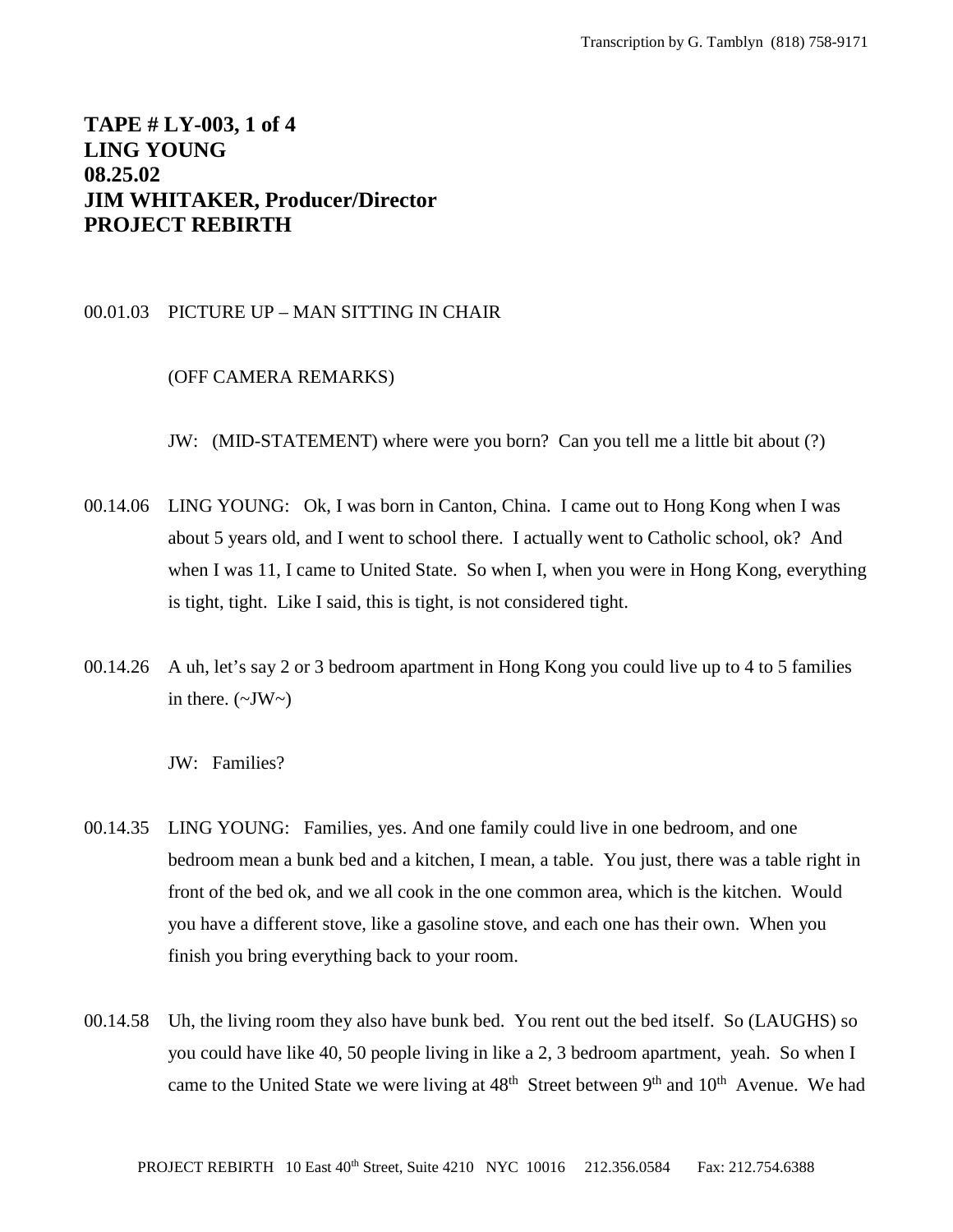an apartment. It was like wow, it was like, huge (LAUGHS). And so I uh, considered where I used to live. 'Cos I used to live. I live with uh, I sleep with my grandmother in a bunk bed. I mean, actually a small like a twin size bed. The two of us in one bed.

- 00.15.30 And at that time I uh, I had 2 brothers and one sister. And my parent. They stayed in that other room. So you could, can understand how crowded it was. And in 48<sup>th</sup> Street, that apartment we had like 2 bedroom. And the bedroom was huge. And it had, it had a kitchen, you had a bathroom, a bath tub and everything. But we didn't have any of those. So it was a change for us. So I went to school in Manhattan until I was uh, graduated from junior high.
- 00.16.00 I went to PS 111, down at uh, up at  $52<sup>nd</sup>$  Street. Then I think PS 17 is at 47<sup>th</sup> Street and I went, and then we moved to Brooklyn. That's where I started high school.

JW: Before you get into that, can you tell me about your childhood growing up in Hong Kong?

LING YOUNG: In Hong Kong?

JW: Yeah, and your, you came from, you were the oldest of the (?)

- 00.16.19 LING YOUNG: Yes, I was the oldest out of four kids, ok? Uh, like I said I went to Catholic school. And the Catholic school is very strict. (~JW~) Sixty-five is the passing mark.
- 00.16.30 You don't pass 65, any, any points beyond that you would slapped on your wrist with a very thin bamboo uh, stake. And it hurts like hell. 'Cos quite, quite a few (LAUGHS) time I didn't pass, ok? And they slap you right there. Math at one time, the nun had tried to slap one of the kid, hit one of the kids near me, I got slapped in the face, right against my eyes. Uh, there's no if's and but's about discipline. I mean, you don't do anything right, you're gonna get spank.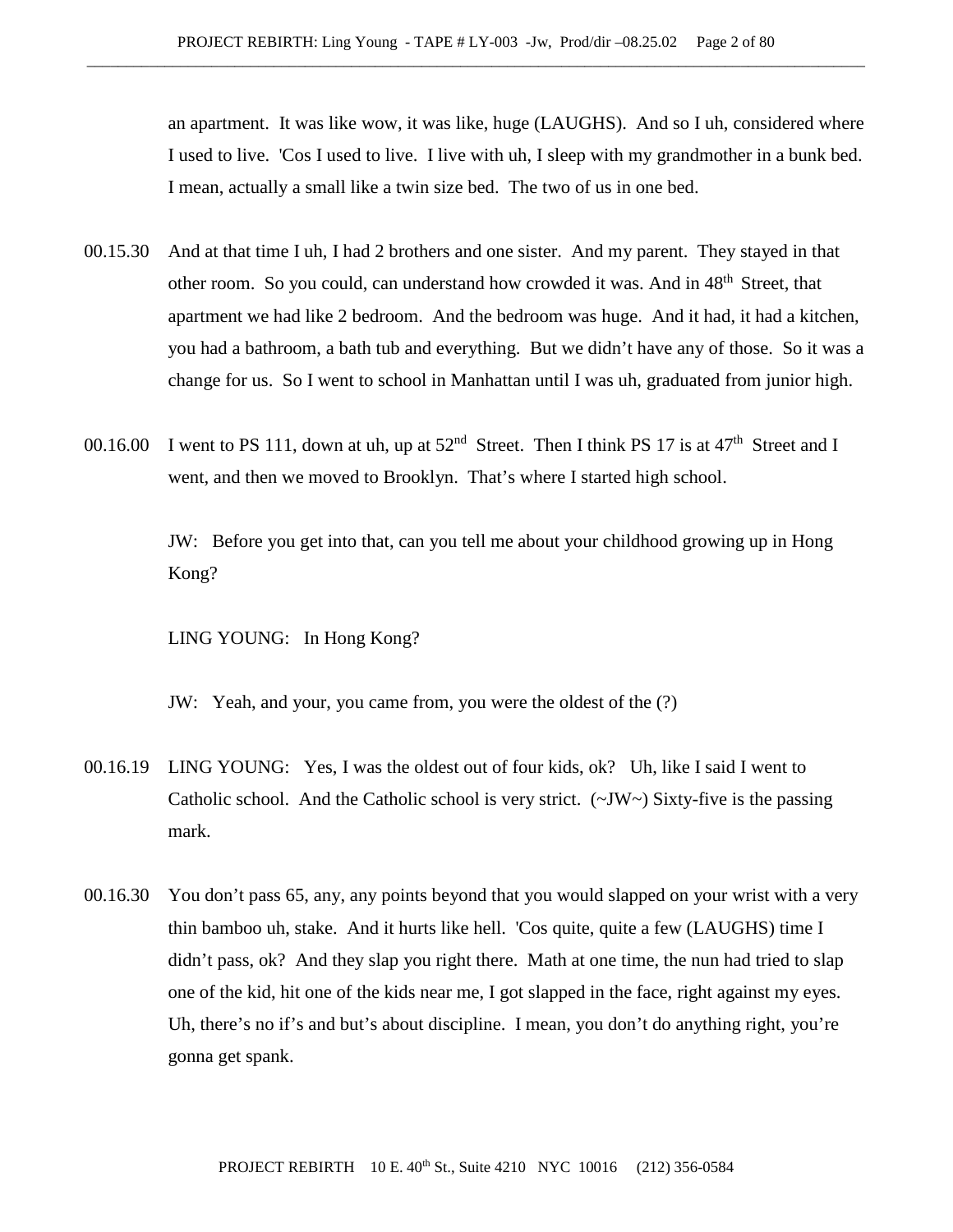- 00.17.00 One way or the other you're gonna get spank. And when we were growing up, we wasn't that, we wasn't rich, so it's a lot of thing we can't afford. But this one day my father did making, make sure of it we went to Catholic school. That was private school. And I had a, we had like a car service. That's a woman who actually drove us to school every day and drive us home. Uh, I was only there like I say a couple of years, so there wasn't too much I remember, except I remember it's very crowded. Uh, we did have a lot of fun in, in school OK?
- 00.17.30 Uh, we went on trips. It was almost the same thing, but a lots, lot stricter here. And if you don't do your homework, you're gonna get spank. You don't pass your test, you get spank. You don't do anything right, you get spank. And you cannot never, ever answer back. Ok, there's no such thing as answering back to the nun or any of your teacher. You do that, you're gonna get punish. And punishment either write the, the same, same sentence for 100 time, 200 time, or you got to get a good hit in, in your hand.

00.18.00

JW: I went to Catholic school for uh, it wasn't as strict but it was, I went until I was in  $6<sup>th</sup>$ grade, and I had, I can remember very vividly uh, making some kind of mistake. I was talking in class on my (?)

LING YOUNG: (LAUGHS) Oh, yeah, you can't do that.

JW: No.

LING YOUNG: Oh, no. (LAUGHS).

JW: I remember in first grade, I was talking in class and I remember having to run like write a sentence, Run Spot, run, run to the red sun, a hundred times.

LING YOUNG: Yes, that's very typical with Catholic school, yes.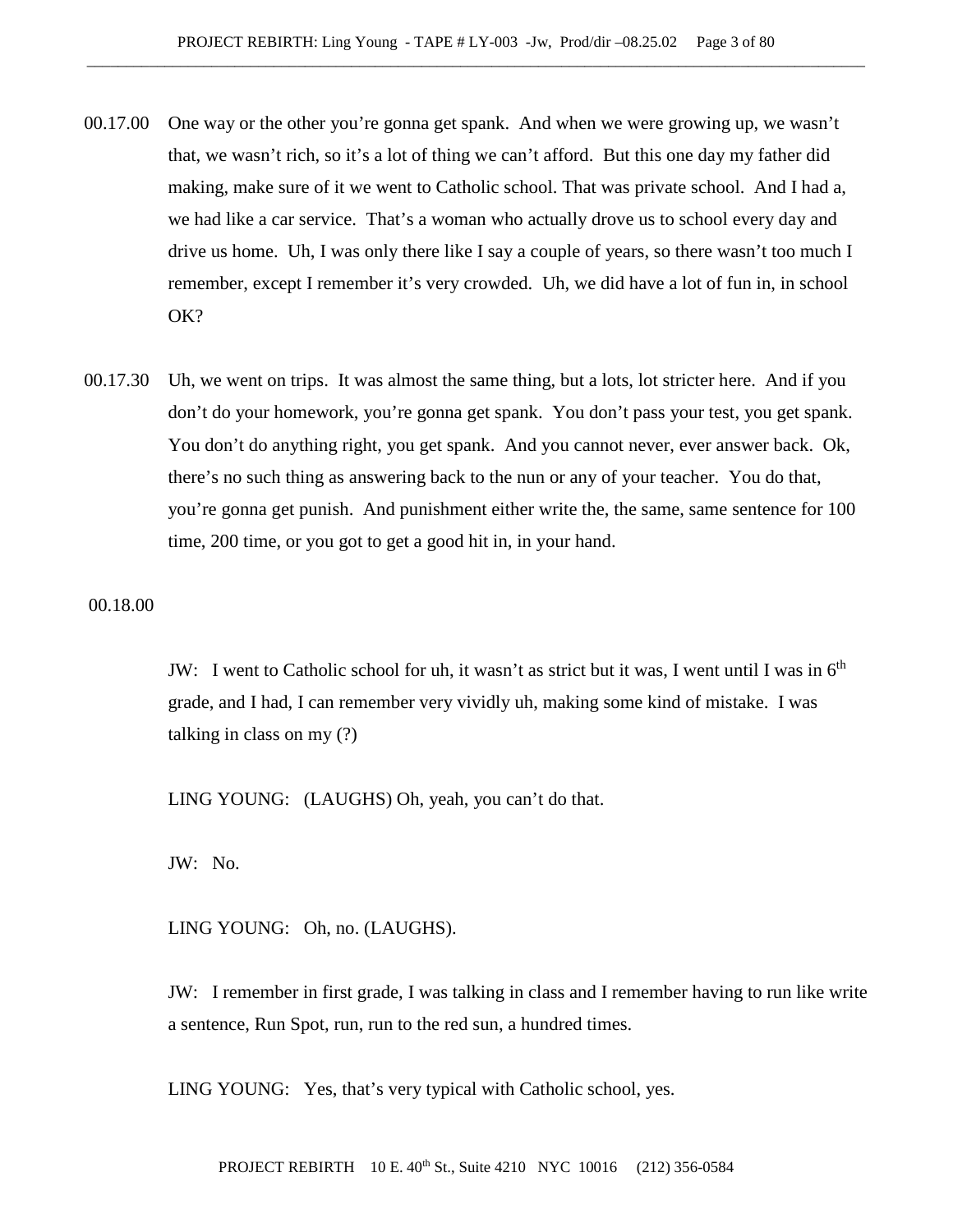JW: It was like my third day in school. Like at all.

00.18.31 LING YOUNG: Oh, yeah, you, you can't do anything wrong. And so when you do something wrong you, you gonna get discipline. Like you say, write the thing a hundred times, same exact thing over hundred time. And you got to be neat. You can't just (?) finish it and get over with it. There's no such thing. You have to do it the right way. Otherwise, you get, you, it's almost to say you get, they'll get even. You can't get away with anything there. That's the difference.

JW: Now, I was the, I'm the youngest of 5 boys.

LING YOUNG: Oh, my goodness (LAUGHS).

# (SIMULTANEOUS CONVERSATION)

JW: That's says, obviously a certain position in the family. And I would, I was gonna ask you how you would describe yourself in that family. For me, for example, I think I'm, I'm kind of being the youngest, I learned a lot from all my brothers, and I kind of get along with them all, if you will. Uh, how would you describe yourself (?)

- 00.19.16 LING YOUNG: I'm different, because since I'm the oldest, everything is on my shoulder, ok? I used to take care of my brother and sister when they were young. And we used to carry them in the back, like if you put them in the back and you carry them around and uh, while you're doing your homework or while you're doing some chores.
- 00.19.32 Uh, whatever goes wrong you're in trouble. Even though it's not your fault, and that's how I grew up. You're always the one that's gonna get blamed. Even as of now, I'm gonna be 50 within two weeks. I will still get blame. I could be sitting home doing nothing and I still get blamed. Because according to my parents, you're the oldest, you're supposed to take care of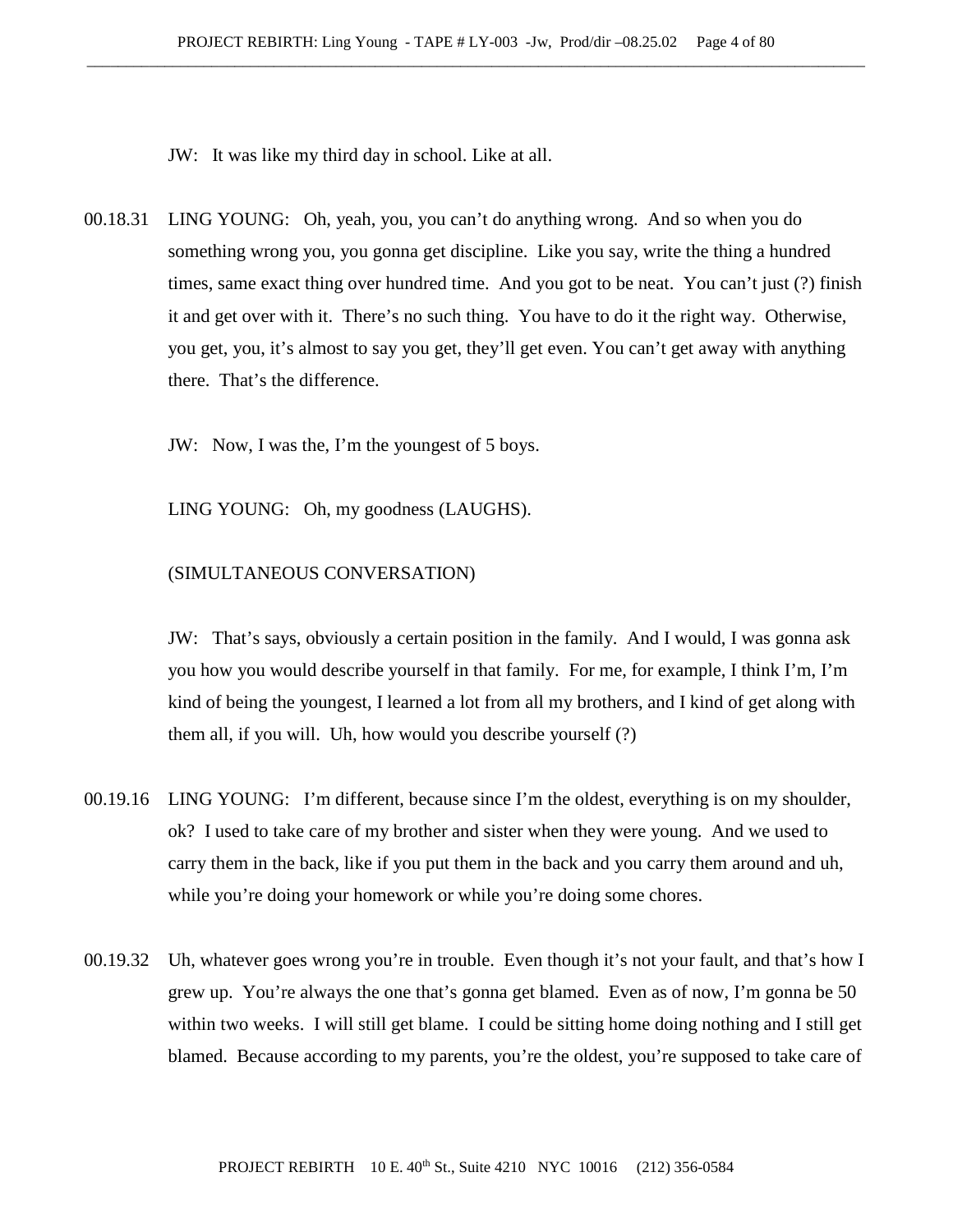everything. So there's no if's and but's about it. But it gotten to a point now is I really don't care (LAUGHS).

- 00.20.00 You know what I mean? Yes, I am the oldest, but they have their own lives. I don't, first of all, you can't tell them what to do. They're gonna tell you, mind your own business. So I (?) as I was growing up, everything would be on my shoulder. I make sure I have to take care of them, make sure that they get their things done, they get their homework done and uh, but I started working very early. I started working when I was like 13, 14. Right after school I go to the factory and I work with my mother in piecemeal.
- 00.20.28 That was during junior high and high school. Even during college when I was going to college.
	- JW: And what was that work?
- 00.20.33 LING YOUNG: That's like uh, a seamstress, garment, piecework garments. I used to sew pants, (?) like that. But of course the bad thing is, the wintertime you sew (?) summertime you do winter clothes. So it's hot. And that's wintertime, you do summer clothes. So it's the opposite. So you be like in the summertime you would die with no, no air conditioning, you'd be like sewing like heavy, heavy thick wool. But that's part of life. And we didn't mind it because we had a group of girls there that actually like us who work during the summer.
- 00.21.01 And we work hard, we work sometime work 7 days a week. And after school until like 7 o'clock at night, and we get home and uh, we, we would do our homework and we eat and we do uh, and do homework and go to sleep. So it's a long, full day. But that's how, that's when, how my family came from. Not with money. So we had to work for spending money, we had to work uh, for whatever we want.
	- JW: Do you have any early memories of your mom and dad?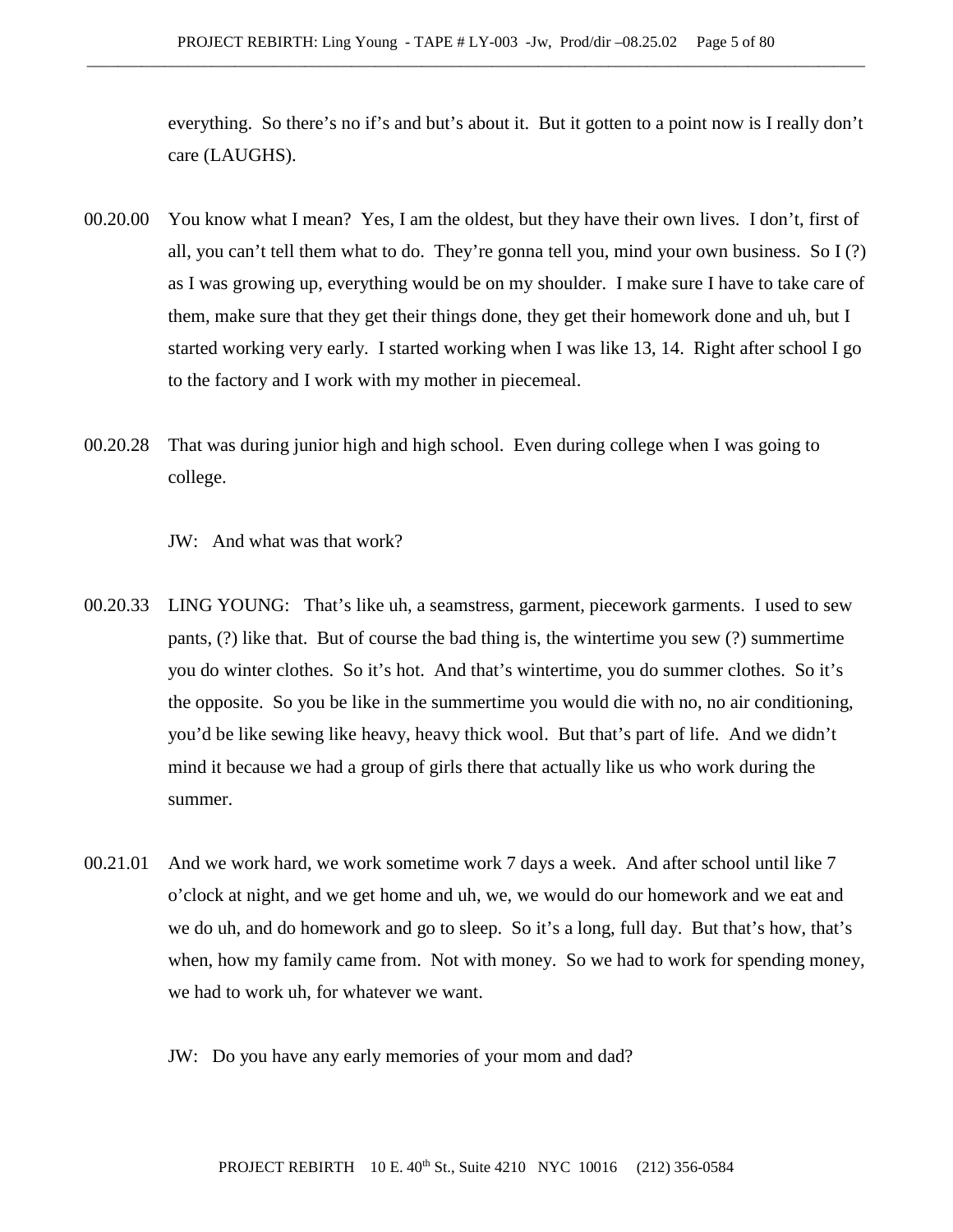- 00.21.29 LING YOUNG: Yes, and no. Because my father work six days a week and he doesn't come home, (he's?) only home one day. So he always like the father figure, there, I'm there like for what that one day, and when he comes home that day he goes to Chinatown. He would come up just for dinner. And he would just watch TV or do what he has to do, and we never really had the father figure there. He's there, I mean, making the money. My mother's also working 7 days a week. So it was always my (?) grandmother uh, was there always for us. So.
- 00.22.00 I remember like Christmas, we don't really have Christmas because we don't believe in Christmas. Even though we're Catholic, but we don't celebrate any of the American holidays. So we, you would go to school and say, well, what do you have for Christmas? And this one say I have this and I have that, and what do you have Christmas? Nothing. I mean, we don't have Christmas gift. So that made it my business to, to do it for myself. I said, when I have my own, I'm gonna make sure I have all this holiday. All the birthdays. We didn't have no such thing as birthday, birthday either. Never.
- 00.22.29 Until when I turned 16 I think my mother finally say, ok, I will give her a birthday party. So I had invited a couple of friend. We never had invited friends home for birthday. There's no such thing for us. And going to a uh, trip, there's hardly any trip. The first thing we can't afford it, ok? And uh, a trip to Boston was a, was a big deal for us. Other than that, that's all we went, to be honest with you. Or maybe a movie out in Chinatown, once in a while if, if I remember correctly. And that's about it.
- 00.23.00 We don't visit anybody. And uh, yeah, that's about it. It's like uh, pretty boring. Wasn't too much to do.

JW: You, it sounds like your grandmother was probably pretty uh, a pretty big influence?

00.23.16 LING YOUNG: Yes, definitely. She's always there. She's there 24 hours with us. She lived with us until she die in uh, 1976. So at that time, I was already married. I had my kid. I, I was (?) I was 24 when she die, but she was 70 years old, yeah, she was a big influence.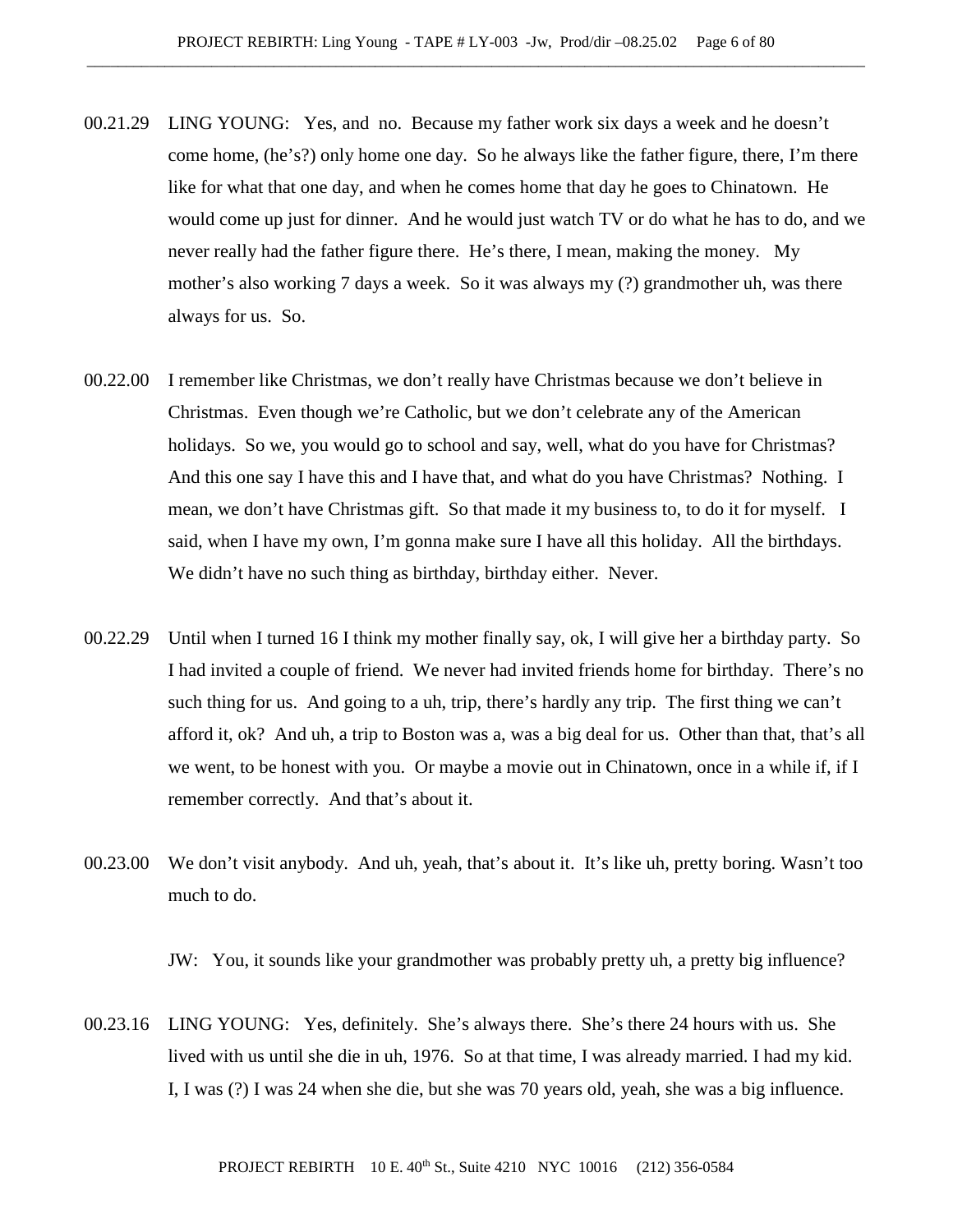00.23.33 That was a big loss for me. 'Cos she was (?) with me for the, almost my whole life at that time, up to that point. And she was always there, she was there 7 days a week, 24 hours a day. And my mother was (?) home like late. And my father was only once a week. And that'd be like that for about long, long time, until just (I think?) the last 10, 15 years it wasn't like that. So.

JW: (?) the last 10 or 15 years (?)

00.23.57 LING YOUNG: Yeah. So my whole life my father was working 6 days a week. Or not even be home on the  $7<sup>th</sup>$  day. So that was the whole deal. And they had vacation, but the vacation was like I said, maybe we have a chance we go to uh, go to Boston for a couple day visit uh, visit relative. And not even going out, just to visit relative or friends. And that would be like a 3 day week, three day weekend or three day trip. That's about it. But that was our biggest deal, our biggest trip.

### (OFF CAMERA REMARKS)

JW: So, when and how old were you when you moved to New York City (?)

LING YOUNG: Uh, eleven.

JW: And what was the, what was your first memory uh, you started to explain it, but what was your first memory, part of it was that?

00.25.11 LING YOUNG: The apartment yeah. When I first got to the apartment, I looked at it and I was oh, my god. You know, I thought we were gonna share with other people, like we used to in Hong Kong. Like it was in Hong Kong, there was a two bedroom uh, a living room, consider what you call living room, and then the kitchen and then the bathroom.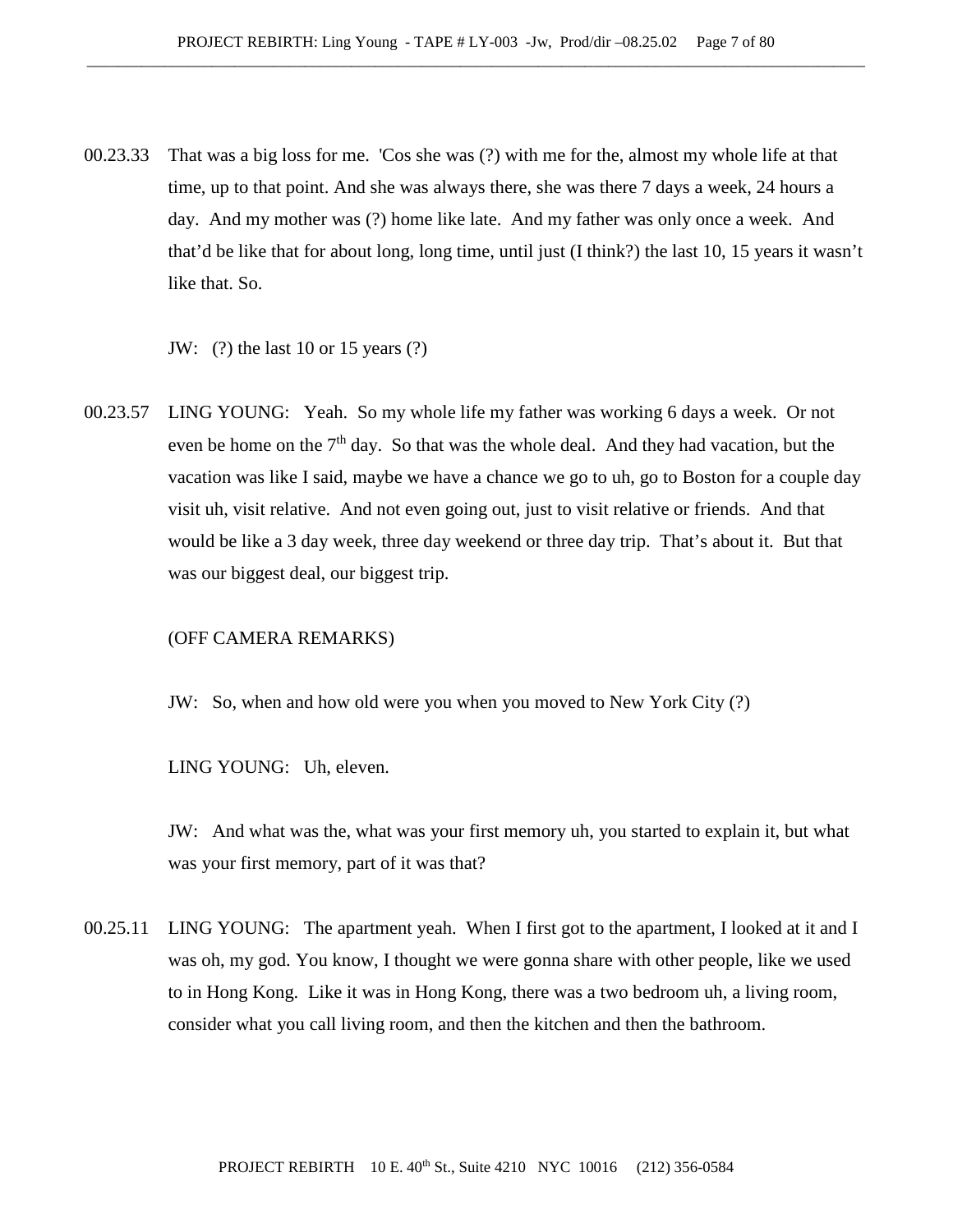- 00.25.28 Like actually that, that apartment was split between a friend of ours so we have like leased it. So my, my father got one bedroom and she got one bedroom. And the living room was like a living quarter for a lot of people, a lot of bunk bed. So when I got here, like I said, we had two huge bed, bedroom, plus a living room, plus the kitchen and the bathroom. So it was like a uh, it was like heaven to us. Of course the area we live in before I think they call Hell's Kitchen. It wasn't the greatest area, you could see all kinds of crime all over the place, but that's where we lived.
- 00.26.01 I uh, we lived then to I think '67. So it was a good, I was here '63, so it was a good two, three years we were there until we moved to Brooklyn . I was there like '67 and that's where I went to high school. In uh, I went to high school at Rathsman Hall High School. Uh, until I got married in '73, I was in Brooklyn since, from '70, '67 to uh, '73.
- 00.26.32 So it was quite a few years. But by then my uh, we also rented another apartment in Brooklyn, but also was huge. Bigger than the other one we had. So everything was larger and then finally in '70, '70 or '71, I remember correctly, that we bought a, like a commercial building, then we moved over, over there. But I used to share a bedroom with my sister, which is still good, OK?
- 00.26.57 That was like a 4 bedroom apartment. So everybody got their own bedroom. My sister and I had one, my two brother have one. My parent has his own bedroom and my grandparent had their own bedroom. So it was just like a perfect building for us. Or was, very, very old and we did a lot, a lot of work to it. But you know, it was worth it. But then I guess uh, growing up you see a different kind of friend, different kind of culture. And uh, I remember correctly when I was in uh, when I first came to United State, I had a great teacher.
- 00.27.30 And my teacher actually was a crazy woman, believe it or not. Ok, she would, if she doesn't like what you're doing, she beat the, she beat you up. I mean, she literally beat you up. But somehow she just adores me. Somehow I guess it must be one uh, at that time there was not that many Oriental coming into United State. So I guess I was a little different, I don't know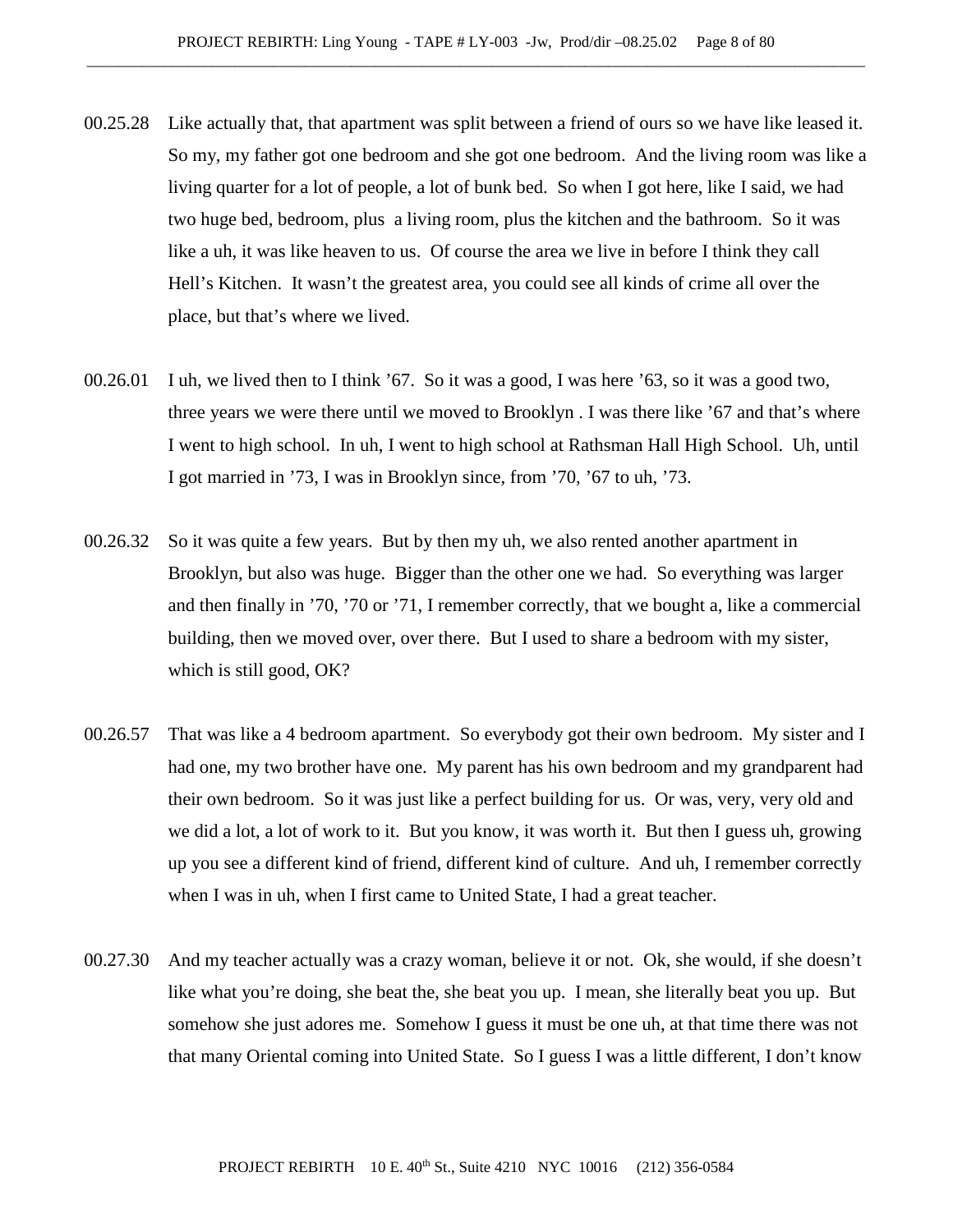what it was. She treat me like her own, like her own daughter. She actually took me to World's Fair all by herself on, on days off.

- 00.27.59 Yeah, we went to the World's Fair all by ourselves. She came to my apartment, pick me up and took me there for a whole day and spent a whole day with me. And if anybody tried to bother me, you, you in deep trouble. I mean, she would beat the crap out of you (LAUGHS). It was very weird. Very, very weird. I understand she was crazy, only not crazy because she, her husband die in Vietnam. And she's not all there.
- 00.28.29 She's a great teacher, but she's just not mental, she's not all there, that's the only thing.

JW: Is she still alive?

LING YOUNG: No, you talk about 40 years ago, no. She was in her 50 back then.

- JW: What was the World's Fair like?
- 00.28.40 LING YOUNG: Oh, it was very different. I mean, it's, for, for someone like me and oh, you see, you see all kinds of uh, buildings and different culture, a different. The world except that it was very, very exciting. And (?) we didn't finish in one day, as you know. It's very big. But we went to as many places you can think of.
- 00.28.59 I mean, I never had such a ball in my life. And I didn't even know what it was. That hit me. It was very, very special. And too bad we didn't take any pictures. And I don't have a picture to remember her of. 'Cos by then I got, lost contact and never think of her, that uh, you know what I should go visit her. But a matter of fact I did uh, visit her one time, 'cos my grandfather had a party somewhere down in the uh, West Side. And I happen to know that she (?) I remember she lived there. I did visit her once, but that's, you're talking about like a good 30 years ago.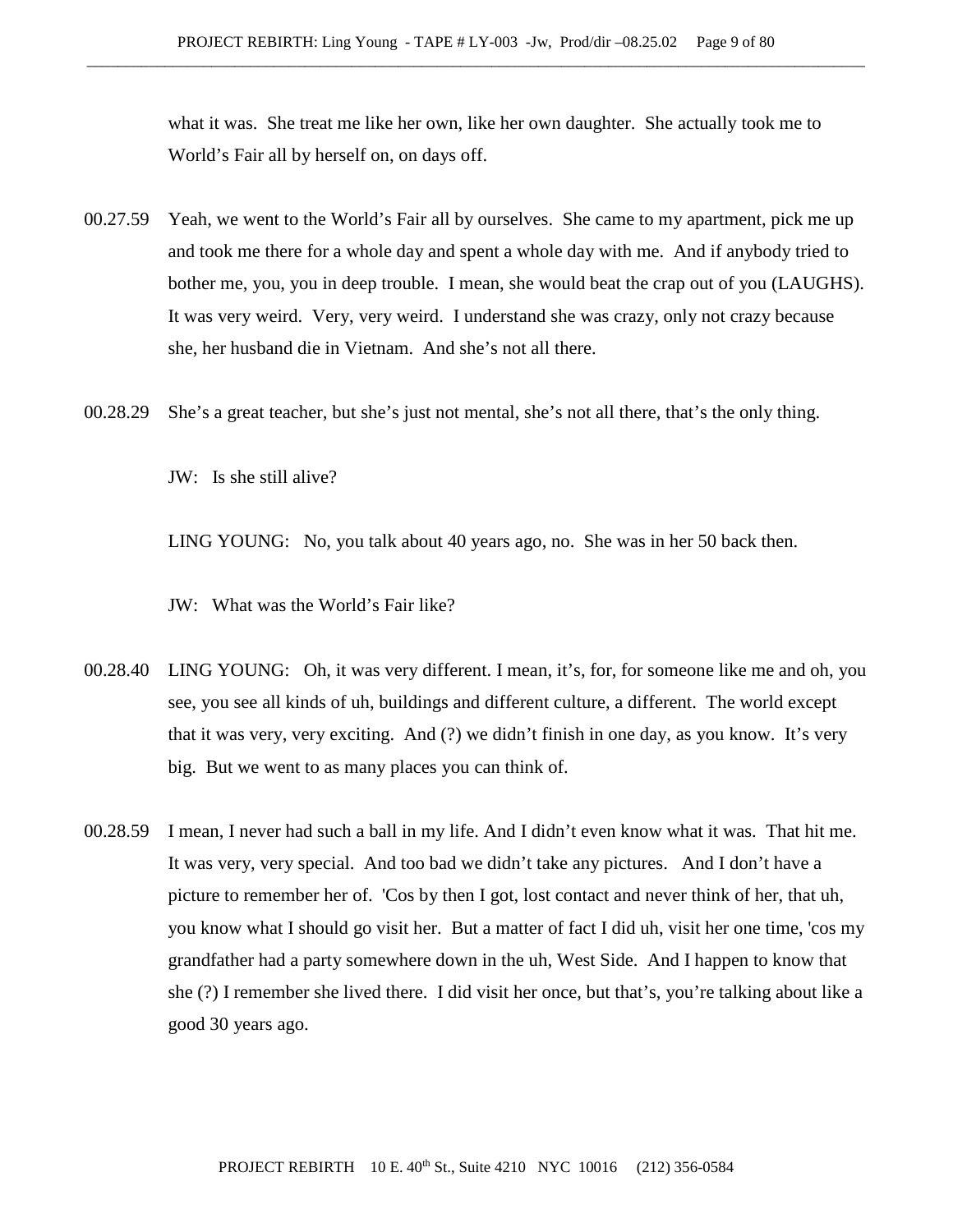00.29.29 And that was it, and I lost contact. And in the early '60's she was like in her 50's. So you talk about, I don't think she's around any more. If she is, she'd be like over a 100 years old. Yeah, I tried to looked it up, look her up but I couldn't, I couldn't find her, so.

JW: What would you say at that time you were most interested in?

- 00.29.52 LING YOUNG: I guess everything was going around the uh, the show that's in the World's Fair. I don't remember how, which one.
	- JW: Or just in general.
- 00.29.59 LING YOUNG: In, just in general, everything just so excited, 'cos it was huge, it was big. Like I said the only thing I went to was uh, even at that time, that's I just first came here, I didn't go to Boston yet, so I didn't know what Boston looked like at that time. All I know is 48<sup>th</sup> Street. Between 48<sup>th</sup> Street and go to school. You walk to school, you walk home. We were not allowed to go out, ok? You would just stay in home. After you come home from school, you stay inside. So we never get to go out like the kids go out in the street and play. We were not allowed to do that. So it was, between the apartment and the school and the school and the apartment.
- 00.30.31 So when I got to the  $6<sup>th</sup>$  grade, the teacher got me into a, the uh, music class. Now my father's not believe in playing musics. So my, my teacher actually has to beg my father let me into the music group. And my father still wasn't too happy about it. But, but I got in. since then I was playing music until graduate from junior high. If you ask me to play music now, I don't remember a thing. That's too long ago, I don't remember.

JW: What did you play, what instrument?

00.31.00 LING YOUNG: Oh, my god, I played the flute. I had, I played the clarinet. I played the violin. I think the best I was at is the violin. The clarinet I don't have enough strength to play (LAUGHS) so during the concert I used to fake it. (LAUGHS) I mean, I couldn't uh, I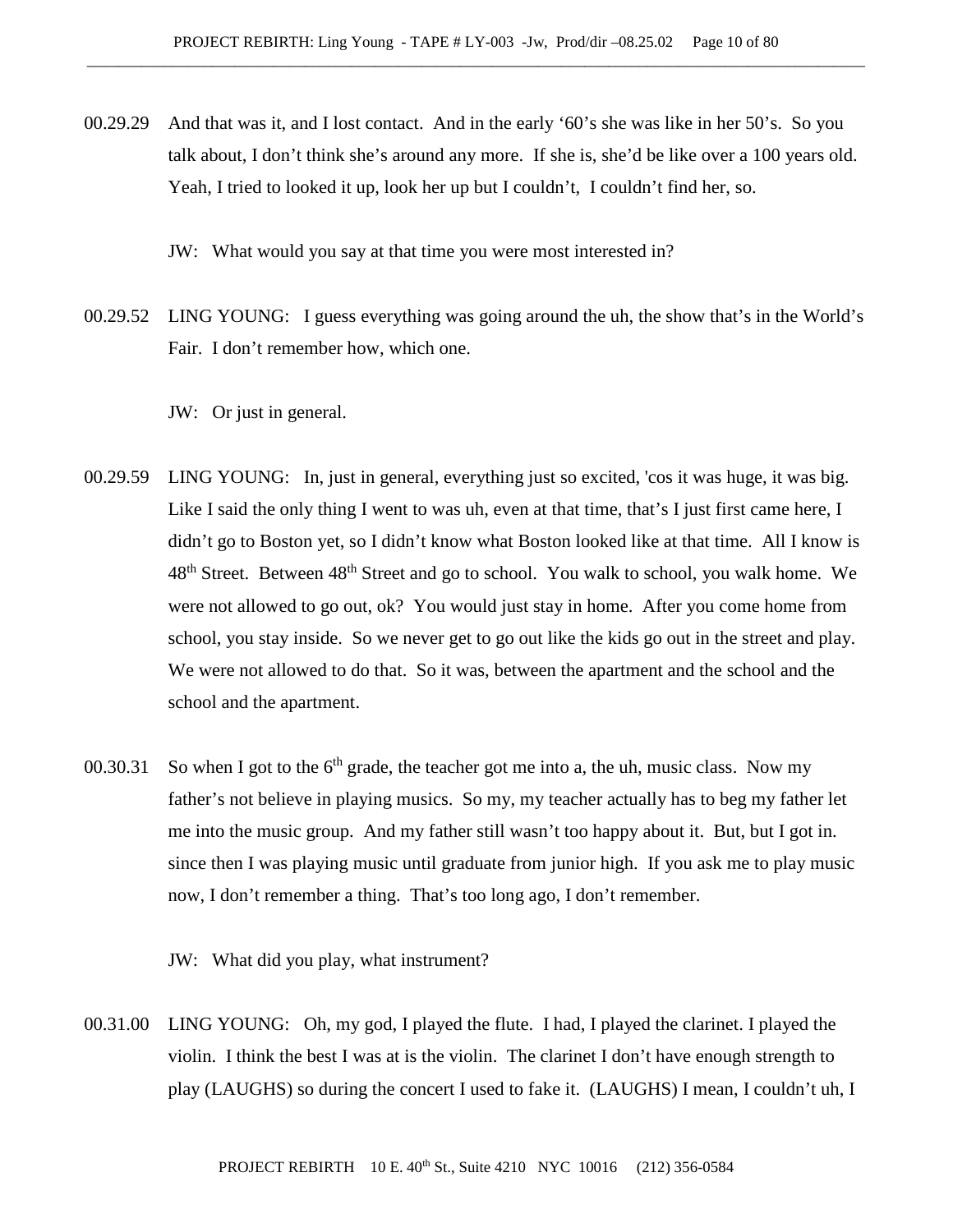figured if they don't miss one (LAUGHS). It was like 40, 50 people. And so one they wouldn't miss, so. So you see my finger moving, but I wasn't playing. And if they would have known they would have killed me.

JW: Funny. Uh, uh, and, and then you went to, you're in junior high now, we're talking about now. What was uh, what were you (?) you know, were you, well, I should ask you one question. I would ask you that were you not, were you going back and forth because and not uh, going out because of the discipline in your family or was it because you were working or was it because (?)

- 00.31.49 LING YOUNG: No, no because of discipline you were not allowed to go out after school. We just stayed at home. At that time we didn't have friend coming in, either. We just come home and you just stayed home. That was the end of the story. That was our whole thing.
- 00.32.01 Now junior high  $(\sim JW \sim)$ 
	- JW: Uh, let me ask you actually one question if you don't mind. You were at that time

## (SIMULTANEOUS CONVERSATION)

LING YOUNG: Came, the whole, my whole family came.

JW: Including your grandmother?

- 00.32.13 LING YOUNG: Yes. Actually my grandfather was here, ok? My grandfather's the one who sponsored us here. So my parent, my grandmother and the four of us. So you're talking about a total of 8 of us, ok, living in that particular apartment. It was (?) still not a lot, not a lot of people compared to what we're used to.
- 00.32.32 So uh, like I said, like I said, my grandfather worked the same as my father, 6 days a week. My father worked (?) six days, my mother was 7 days a week in the way. But I mean, she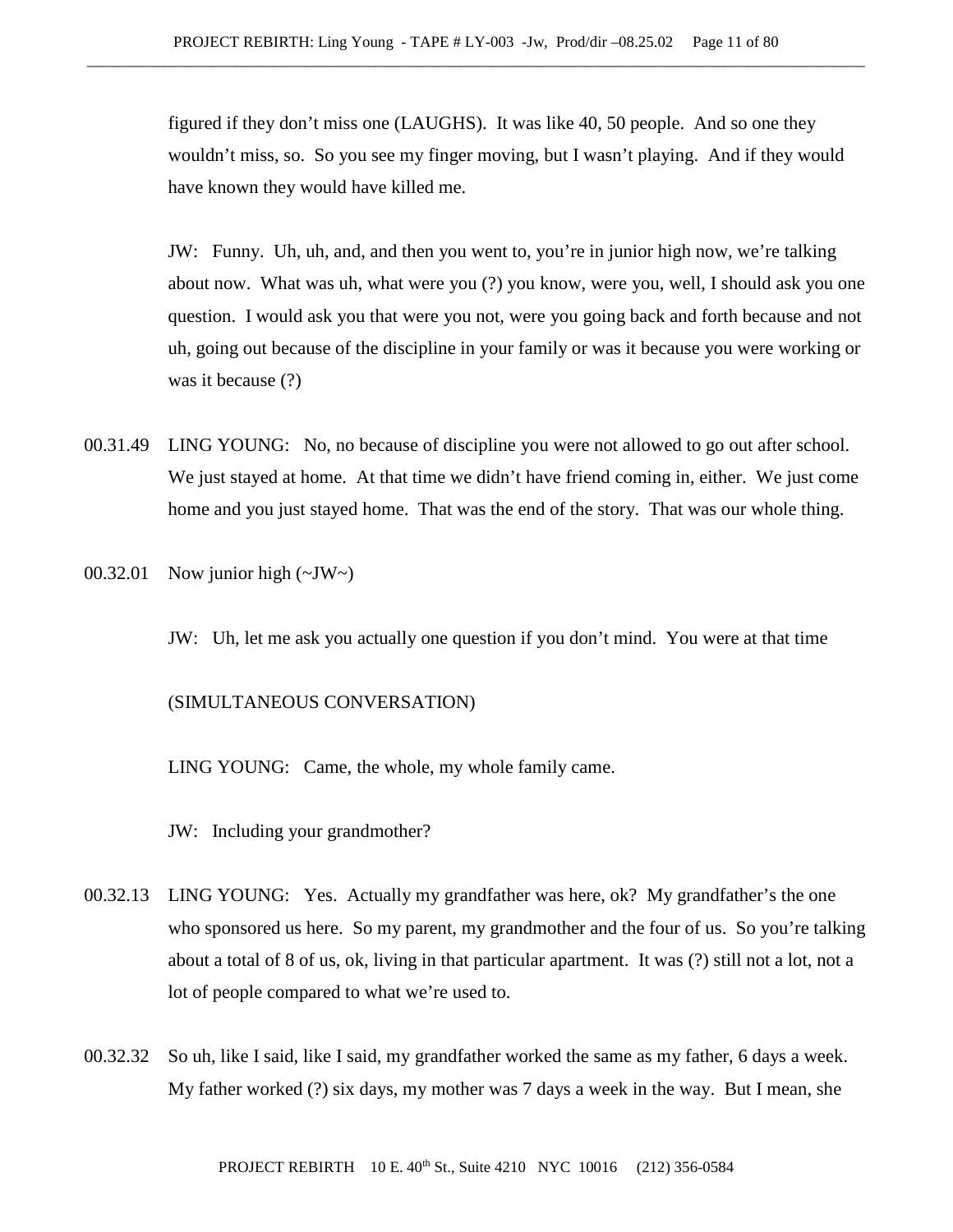came home for dinner and everything. She was there for us. But wasn't really there. And my mother's pretty strict, and my mother's very old-fashioned. So it's a lot of things that uh, that she would not allow us to do. You wasn't allowed to talk to a boys.

00.32.59 That's how, how we were grown up. So when I went to my junior high prom, it was a, it was like hell for her. So of course she knows half she doesn't know half, so (LAUGHS).

#### (OFF CAMERA REMARKS)

JW: And was there, was there a particular reason you came to New York City, your family?

- 00.33.44 LING YOUNG: No, my grandfather was here, that's why. (~JW~) No special reason. He happened to be here, he actually he, he was in the World War II. He settled down in Rhode Island, then he came back to New York and settled down. And that's why we came here. No special reason. He happened to be here and it was sponsor and then we came here. That's when Kennedy was letting a lot of immigrant in.
- 00.34.03 That was the year 1963, and that's how we got out. The same way we got out from uh, from China. The Communists came and my father was in Hong Kong. So he sponsored us to, to Hong Kong. It's almost like we were running from one place or another, that's what we're running. But then my grandfather was here and then he sponsor us. And of course you, that was the United States was like a gold, gold town. And once you in United States you know, you're (?) gonna make millions. That's the attitude.
- 00.34.30 That's most immigrants' attitudes at those days. So uh.

JW: And getting back to I guess to junior high school. So you went to the prom?

00.34.42 LING YOUNG: Yeah (LAUGHS). I went to the prom. I mean, uh, actually took my cousin 'cos I didn't want to go with somebody. So I took my cousin. It was ok, you know, it was different. You know, you dance you know, at those days no such thing as uh, what was,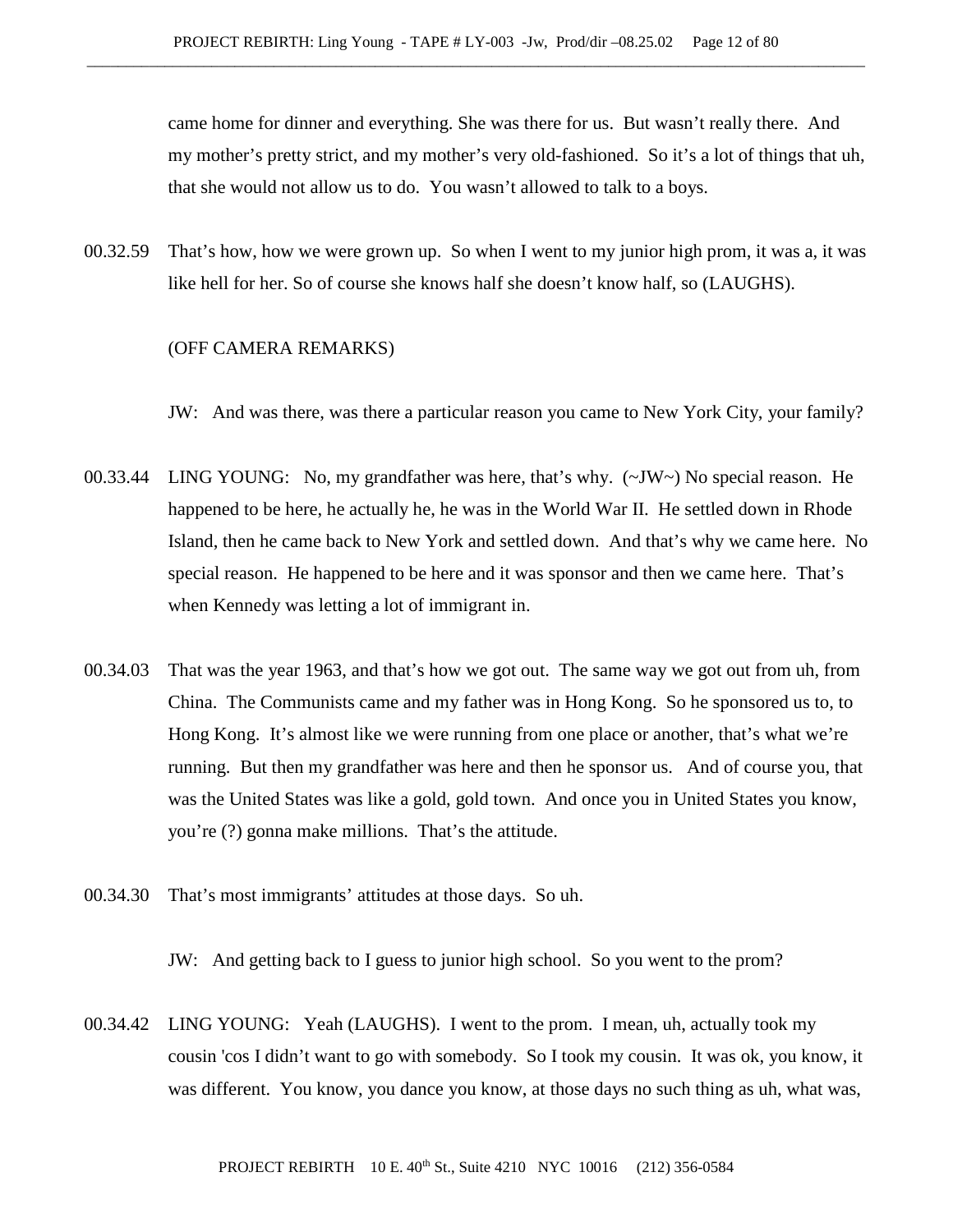it wasn't a big deal. Not like today's day that you have the limousine and you, you know, you buy your, your prom date uh, it cost you, god, oh, \$5, \$600 or maybe a thousand now to go to prom, but those days you just wear a suit and you go to the prom.

- 00.35.08 And you know, you get a little dressed up, but it's not a big deal like today. And we had fun that day. I got home, I think I got beat up because I, I passed twelve o'clock or past 11 o'clock, I don't remember what it was. That's what my mother tells me, but I don't remember that. Because I wasn't uh, I wasn't home supposed to be a certain time whatever. But I guess when you go to a prom you stay late. I think I got beat up.
- 00.35.30 I don't remember (LAUGHS).

JW: Uh, and when did you meet your husband?

- 00.35.38 LING YOUNG: I met my husband actually he was working, he was like helping, he was doing electrical work. He was helping someone do electrical work and I was working upstairs in the factory. And my girlfriend introduce us. So that's how I met him. He was working and he, she I think she took me down stair to meet him. And I guess it was love at first sight for him, I guess. Whatever.
- 00.36.00 And that was it (LAUGHS).  $(\sim JW \sim)$

JW: And she took you down?

00.36.04 LING YOUNG: Yes, she took me down. Said, oh, my cousin's working downstairs why don't I just go down and see what's going on. At that time I didn't know what was going on. I just, ok, it was early in the morning and so we went downstairs. Not knowing that's what happened. I found out later that is, that  $(\sim JW)$  she was trying to introduce me to him. And that's how I found out. And uh, I know him what? For 33 years already. That's a long time.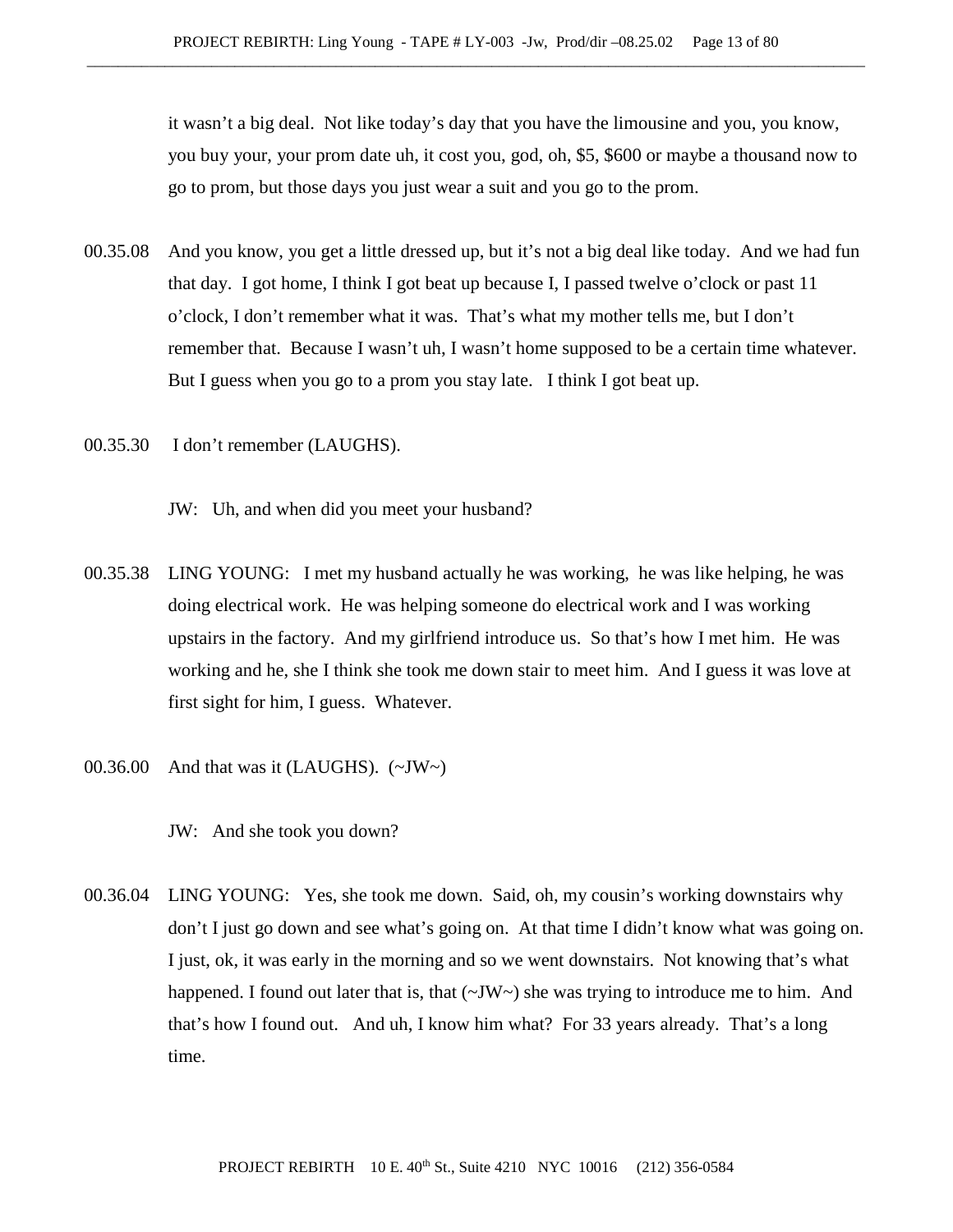JW: Do you remember your first date?

- 00.36.26 LING YOUNG: Oh, first date went to Bear Mountain, it was the most boring trip I took (LAUGHS). It was boring. And (?) we went to Bear Mountain with uh, with two other friends. And that was (?) our first date, that after that he took me to his uh, friends out on Long Island and we went fishing. That's the only and then other than that we go to, 'cos other than that you go to movie, you hang out at each other's house and that was the whole date. 'Cos you, you couldn't afford to do anything else. I mean, going to a movie at that time, he was working the movie theater that was free at that time, so that doesn't cost us anything.
- 00.37.00 But uh, or we go to the beach. In those day uh, I was a beach-goer. Not any more, I hate the beach now. First of all, now I can't even go to the beach because of the sun. But uh, what else do we go? That's about it, really. We don't go to many places in those day. Either the movie, you go to the beach, or you hang out at each other's house.

JW: Fishing?

- 00.37.22 LING YOUNG: Yeah, or fishing yeah. And fishing. 'Cos at those day you figure out you work Saturday, Sunday also sometime. You work Monday through Friday, so it's only like one or two day left. You got the summer, the summer you work six days or six, seven days a week, too. So you really don't have that much time. And he doesn't come from a, from a rich family, either. So he also has to work. So we work the whole summer. So we don't get a day off. (?) most of the days we do work up 'til 7 days a week. Once in a while you don't, we work six days. But it's a guarantee 6 day. Maybe not 7, but guarantee six.
- 00.37.58 Uh, and that's about whole, that whole adventure of dating. Wasn't that many things.

JW: Uh, and then the, when did you get married and, and have your first child?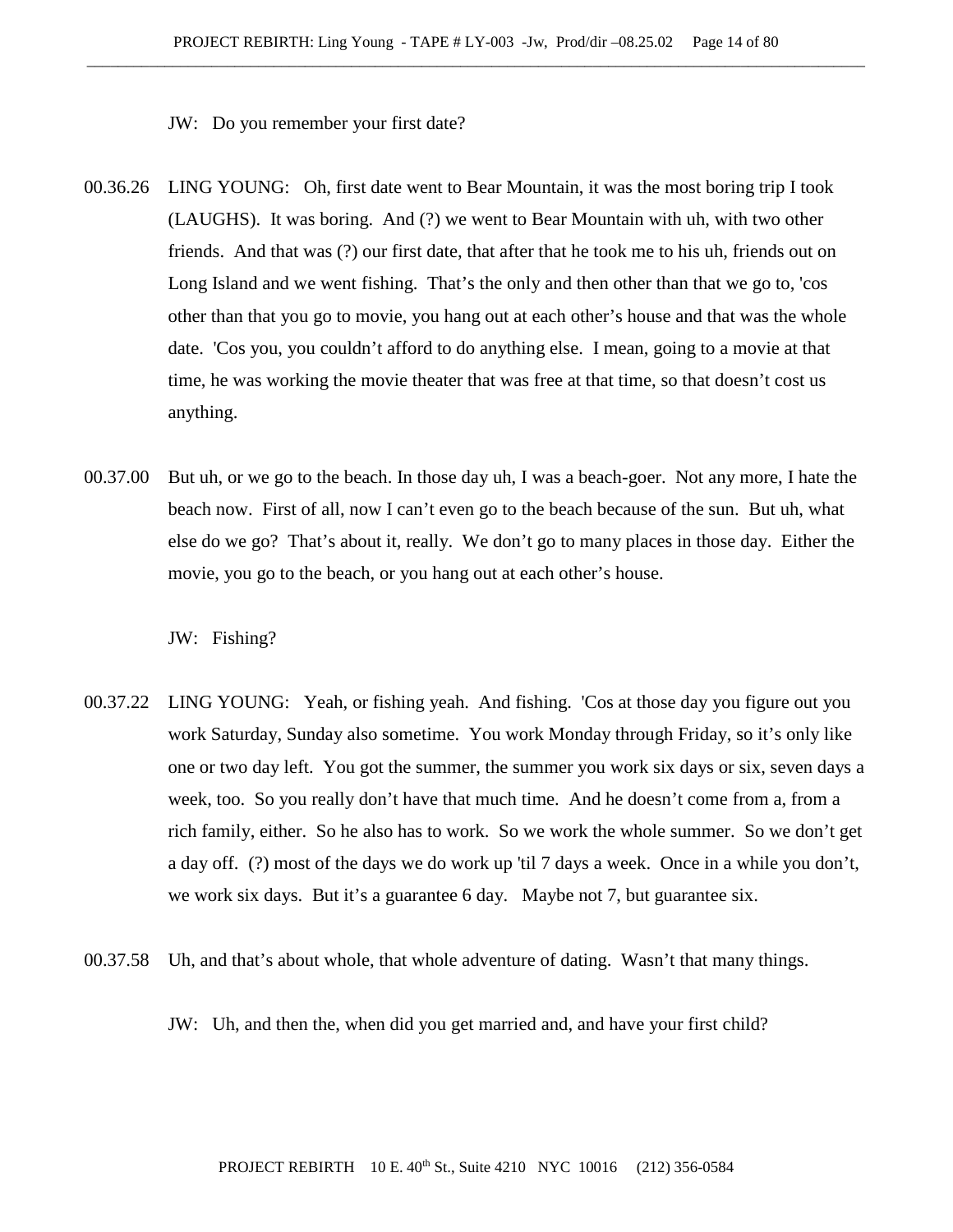- 00.38.10 LING YOUNG: I got married 1973, July 1<sup>st</sup> of /73. My first kid was uh, '75. September of '75. And that's how I met Mary Jones going back to school, 'cos I was working, I took a two year uh, degree first, 'cos I was afraid I'm not gonna finish the 4 year degree, so I, I went to a community college, NYCCC.
- 00.38.30 And when I graduated, that was in '73, I got married. Graduated in '73. But then I decided, you know what, I always wanted a 4 year degree, I'm going back, so I went back night time. That's where I met, Mary Jones. Then when uh, '73, '75, right. Then doing the uh, almost the last term, last year of my uh, my 4 year degree, I was pregnant. So Mary used to that uh, I met Mary in class and I found out we worked for the same department.
- 00.39.03 So we used to go to, go to school together. So I was pregnant and she would get in front of the subway, almost like push everybody away, ran inside, sits there and, and then wait for me to come in. And the minute I come in she gives me the seat. And that's how she did it. She just almost like knock everybody down and grab me the seat. When we get to school, I'm always so uncomfortable. We, we used to borrow the uh, the cushions for the uh, lounge, take them with us to class and then return it afterward. 'Cos I need it for my back.
- 00.39.34 We used to study together, did everything together. Until even when I was uh, my last years of uh, during final. See, we took our two years at (?) two years of a full credit class uh, finished it in two years in night time, 'cos that, that's how many credit we took. We took, we took a lot of credit, OK? We took a whole summer course.
- 00.39.59 I mean, we could take six, six, 12 credit in one summer. So any, any time, it take us, it take an individual two years to, in (?) full day class, we finish in two years. I took a half a year extra because I had the baby in September, 'cos I couldn't go back that semester. But we did it. Whatever time it took people, it took us and we did well. We both graduated with uh, with honors. Yeah, we were, we were good for each other, let's say this way. So uh, actually during the middle of uh, final.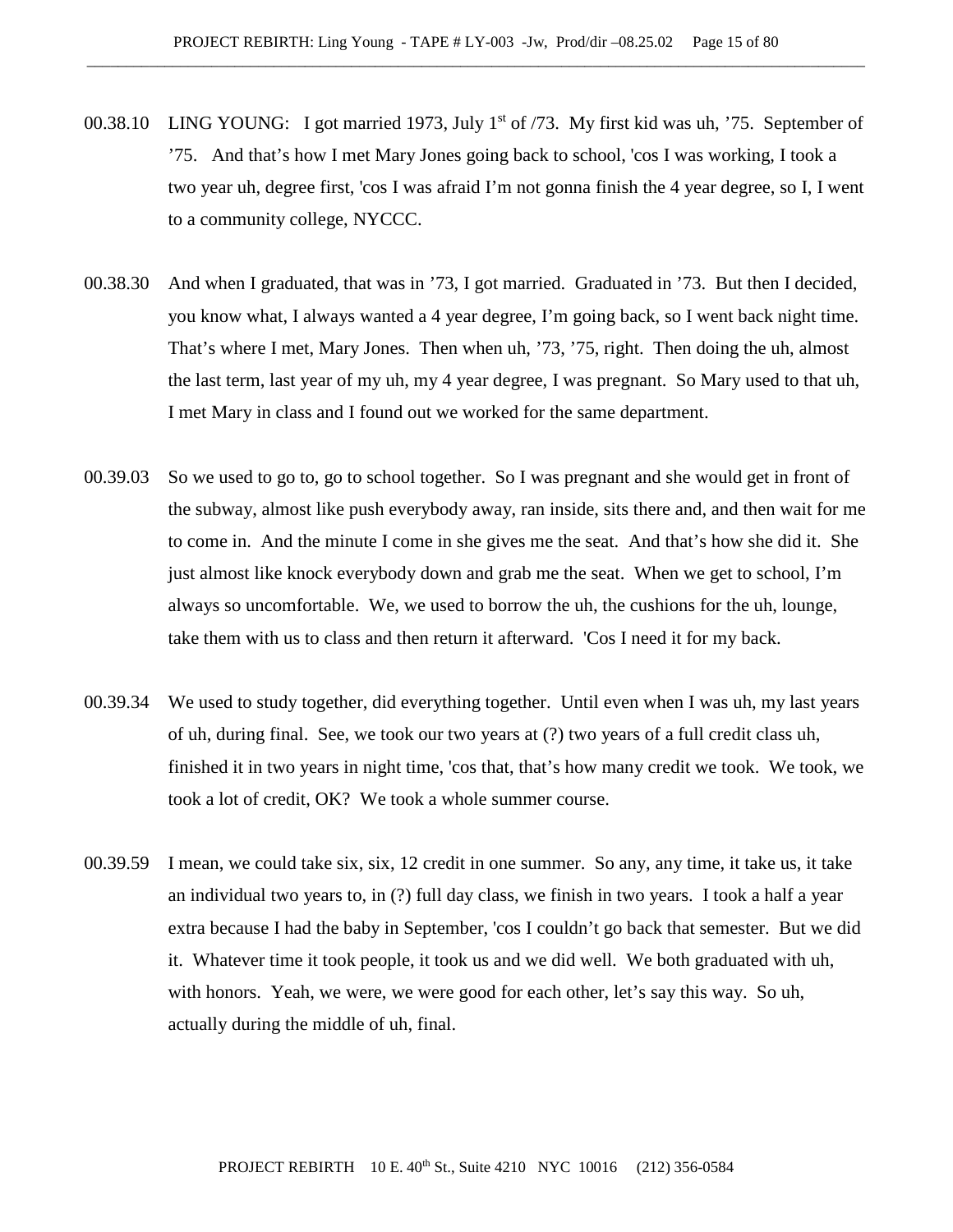- 00.40.31 And I thought I was having the baby and I thought (?) you know, I said to her, I said what do you want? And you're not supposed to talk during the final. And I said, I think I'm in labor (LAUGHS) and she almost dropped dead. She, she went to the professor, she said, I think Ling's in labor (LAUGHS). So professor said, well, then whatever you have to do, just get down to the hospital. Don't worry about the test, you know, 'cos we were running A's anyway. So she said, just, he, he said just get her out of her. But I went through the whole test without it. So I had thought I was in labor, but I didn't give birth until a month later.
- 00.41.02 But who know, you know, uh, I thought I had pain so I said, (?) you know, I think I'm in labor (LAUGHS). But she almost had a heart attack. She said, what do you, what (?) I said, I think I am (LAUGHS). Uh, that was fun. We had a lot of fun. We had a lot of fun with her. And then after, after we graduated, she was in a different sales tax, she was in sales, I was in income tax. So then we moved to the World Trade 1974.
- 00.41.29 And we worked together until 1990. then she, she went to Long Island and I went to Brooklyn, so we kind of lost (contact?) not lost contact, we just didn't call each other at all until we, I moved back to uh, Manhattan '98. Then we became, you know, close again and then of course this thing happened and uh, we've been close since then. We're so close each other like wherever I am she's (there?). When she's there, I'm there. We always like keep contact with each other. Always call each other (?) every couple of days to see how each other feeling.
- 00.42.00 But uh, it's a long term friendship, and because of her, she kind of saved my life because I remember her problem. She has a medical problem. That's how I remember. I said, oh, my God, you know, she has asthma. I said, she can't breathe. And I told the EMS guy, get her out of here. And they were oh, yeah, we've got wait for more. 'Cos there was only like 3 of us in the ambulance. I think they wanted 5 people. But there's nobody coming out. There were literally no injured individual coming out of the building. So we waited another 5 minute and I said, get her out of here. I said, she has a lot of problem.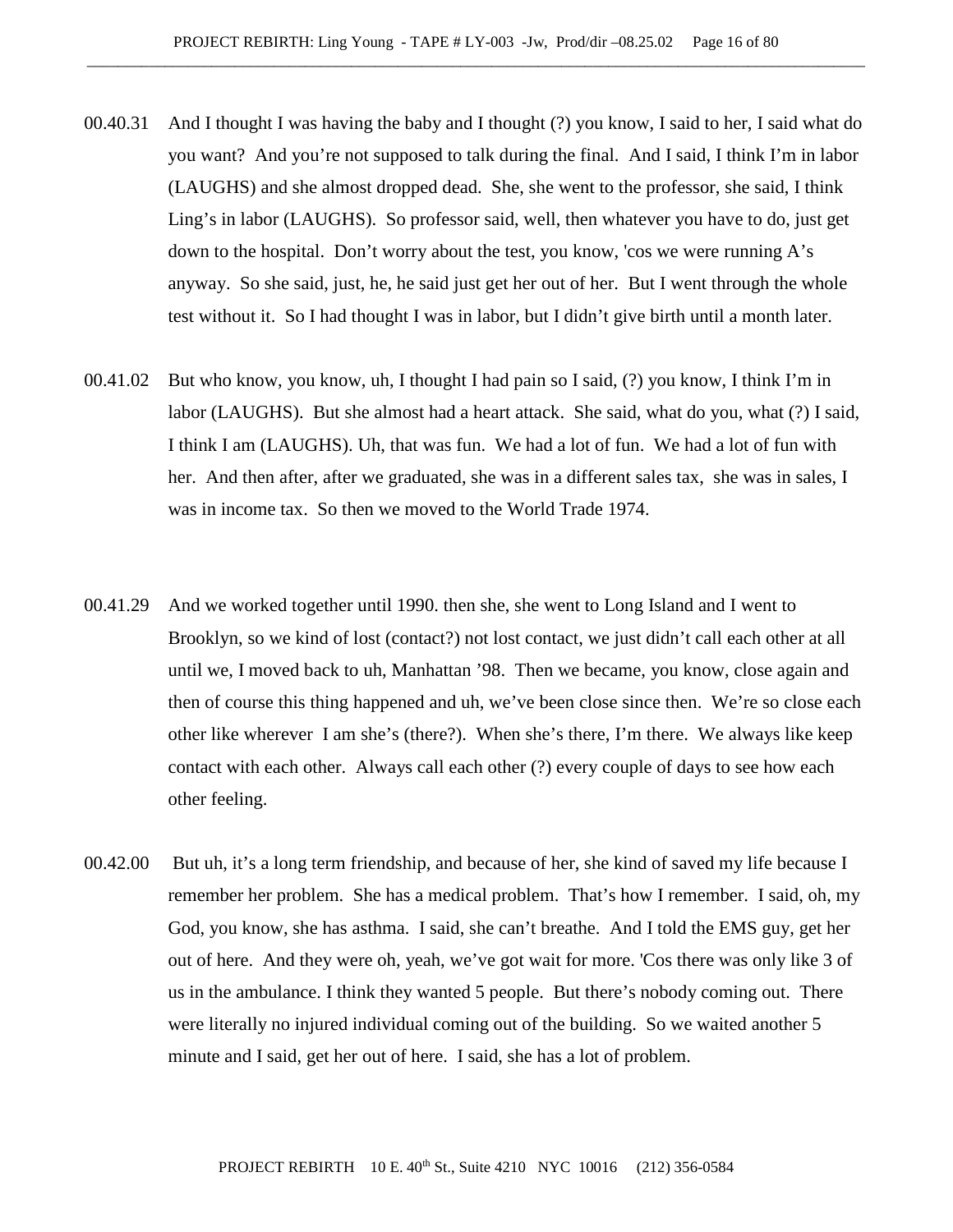- 00.42.31 So the guy, said, all right, all right, all right. And that's how we left. Otherwise we would have been stuck there. And that's, and funny that  $I(?)$  remember all those, 'cos normally my memory's not that great. But somehow I remember, 'cos I always remember she had a, a uh, metal uh, medical tag on her. So if everybody find her, that they know what to do. And that's what it is. Can I scratch?
- 00.42.56 (STOPS TO SCRATCH)

# (OFF CAMERA REMARKS)

00.43.13 LING YOUNG: Oh, that feels good.

# (OFF CAMERA REMARKS)

00.43.29 END OF TAPE # LY-003, 1 of 4

# **TAPE # LY-004, 2 of 4 LING YOUNG 08.25.02 JIM WHITAKER, Producer/Director PROJECT REBIRTH**

04.00.01 PICTURE UP

# (OFF CAMERA REMARKS)

JW: So you had three children?

04.00.22 LING YOUNG: Yes, I have three. (~JW~) There's Donald, Jr., who was born in '75, Richard who was born in uh, '78 and Melissa's born in '81. So Richard and Jr. was born in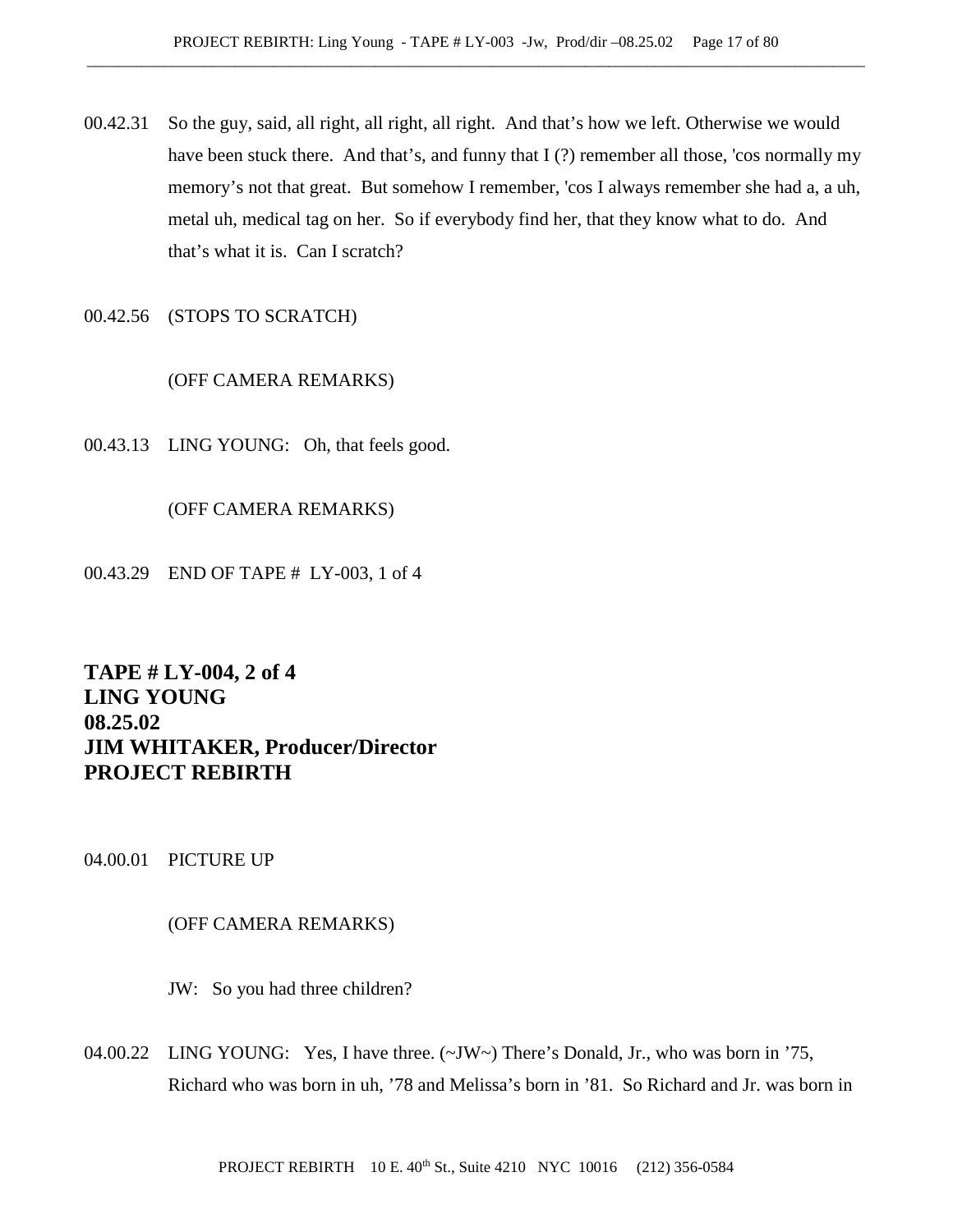Chinatown. Ok, and we had like a railroad apartment. And my railroad apartment, at the end is my bedroom. You put the bed in, you have a dresser. If you open the dresser, you can't walk through. That's how (?) small the apartment is. It's a very, very small apartment. And next to it is their bedroom. I used to have a (?) a single bed and then the crib. And the kitchen. The kitchen, the bathtub is in the kitchen, ok?

- 04.01.00 It's like a over a hundred year old building. And then you have a small bathroom which is just a toilet. So every time you want to take a shower, what happen my husband made a uh, made a board that comes down when you're not, when you're not taking a shower. So we used that like for a counter top. And the kitchen is very small, as you can know. 'Cos the bathtub is right there, and then and you have a living room. Consider at that time that's pretty big in Chinatown, that is. And I was paying very cheep rent at that was in the '70's, I was paying like \$100 a rent.
- 04.01.29 But then you wasn't making anything, either, you know? So in, then they'd gotten to a certain age, then these two was (?) each other, they were getting small, there was not enough room and they were going to Chinatown, they went to PS 130. Actually , my husband went to PS 130 also. They coming back with words  $(\sim JW)$

JW: So you guys went to school together?

- 04.01.50 LING YOUNG: No, I didn't. I'm talking about my husband and my kid went to the school, same school. So they coming back with words, and I said, oh, this is time to move, 'cos at that, at those days the gangs were all over the place.
- 04.02.01 And knowing my kids, you never know what's gonna happen. So let's look for houses. I'm looking at, I'd been looking for like 2 or 3 years and I couldn't find anything. Finally, I uh, a co-worker of mine recommended Staten Island, but my husband didn't want to go to Staten Island. So one, one afternoon, I said, you know what the heck of it, let's see what it looks like. So we went. And uh, they were, it was a divorce case and the house looks very decent,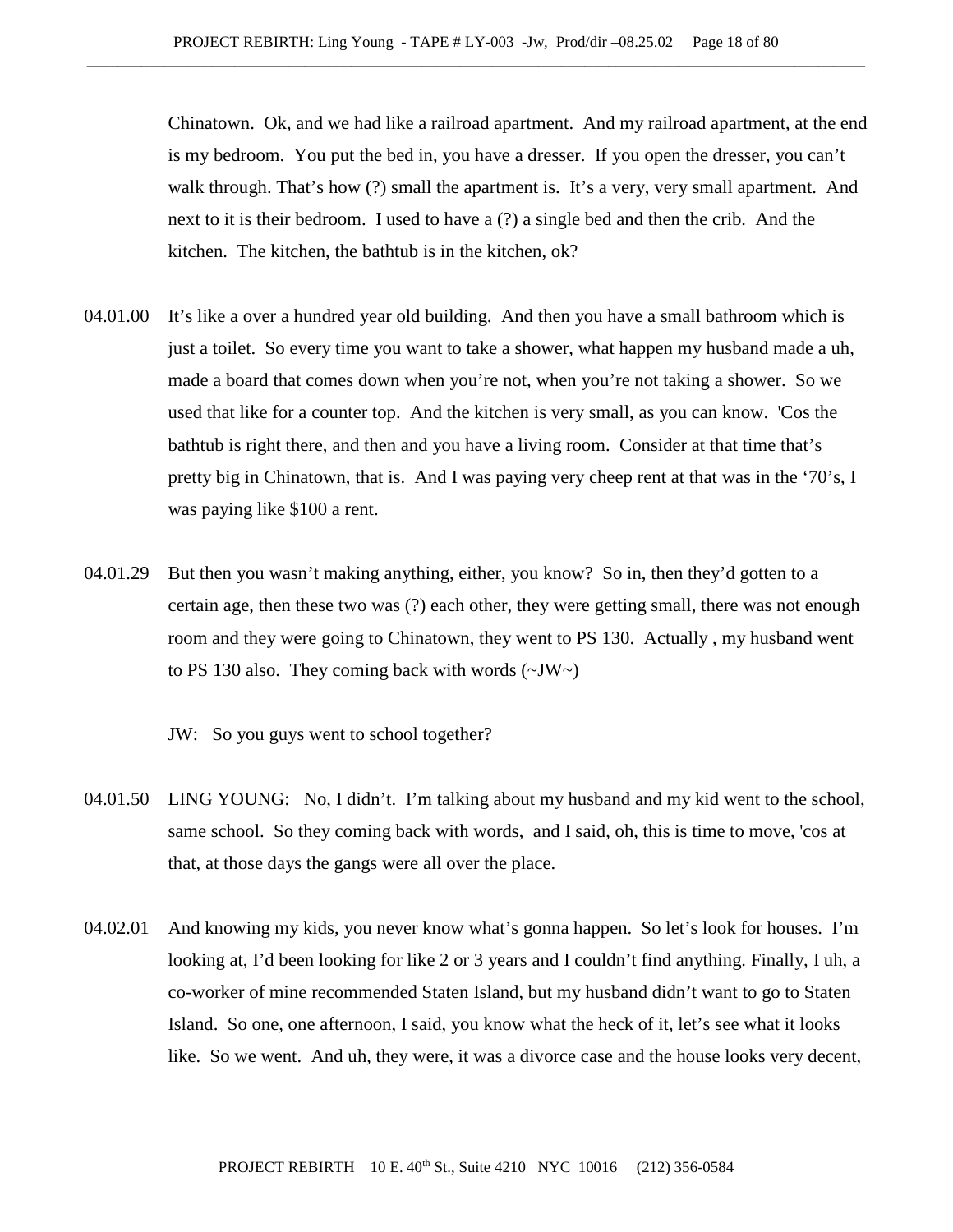it's right off, and the subway's right uh, it was like 2 blocks away, it's very easy to go to work.

- 04.02.30 'Cos I don't drive. And we looked at it and we liked it. So we got the house. And (?) at that time was expensive, but I figured out with we both working it shouldn't be that bad. Alright so, we got it, and of course I moved in in March of '80, 'cos my daughter was born in '81. So it's another extra (?) mouth to feed. But it always worked out to a point that my brother moved in right, moved uh, moved in with us not too long ago. Not in with us, to Staten Island.
- 04.03.00 So he was kind of like driving my daughters to school and my, also my son to school. So everything worked, kind of worked out. I was, I was still able to work at the same time I still could be home for the kids. So since that, since my daughter was born I was almost like on part time. I always get to take like ten or twelve week off during the summertime. Yeah, you don't get pay, but there was a program that allows you to do that. So with my vacation and with this particular program, I was able to be home when they were home.
- 04.03.30 So it wasn't like I was not there for them. So after that (?) then there's another program you could get a cut in pay, but your accumulative time almost like your vacation, you take off whenever you feel like it. But of course it (?) they would reduce your pension, reduce everything else. I really didn't care at that time. So I took like a 20% cut in pay. So and if any time there's a Jewish holiday, I'm home. If there's a, any holiday, it doesn't matter, taking off. So since then for the last seventeen years, or 15 to 17 years, I was home I would say the last week of June, that's when the school stop, until after Labor Day I don't go back to work.
- 04.04.12 I was home during Christmas, I was home during Easter. You name the holiday, I had. I was almost like a teacher's schedule. That's what I had until uh, '98 I went back full time. So  $(\sim$ JW $\sim$ )
	- JW: Interesting, you grew up and holidays weren't really celebrated.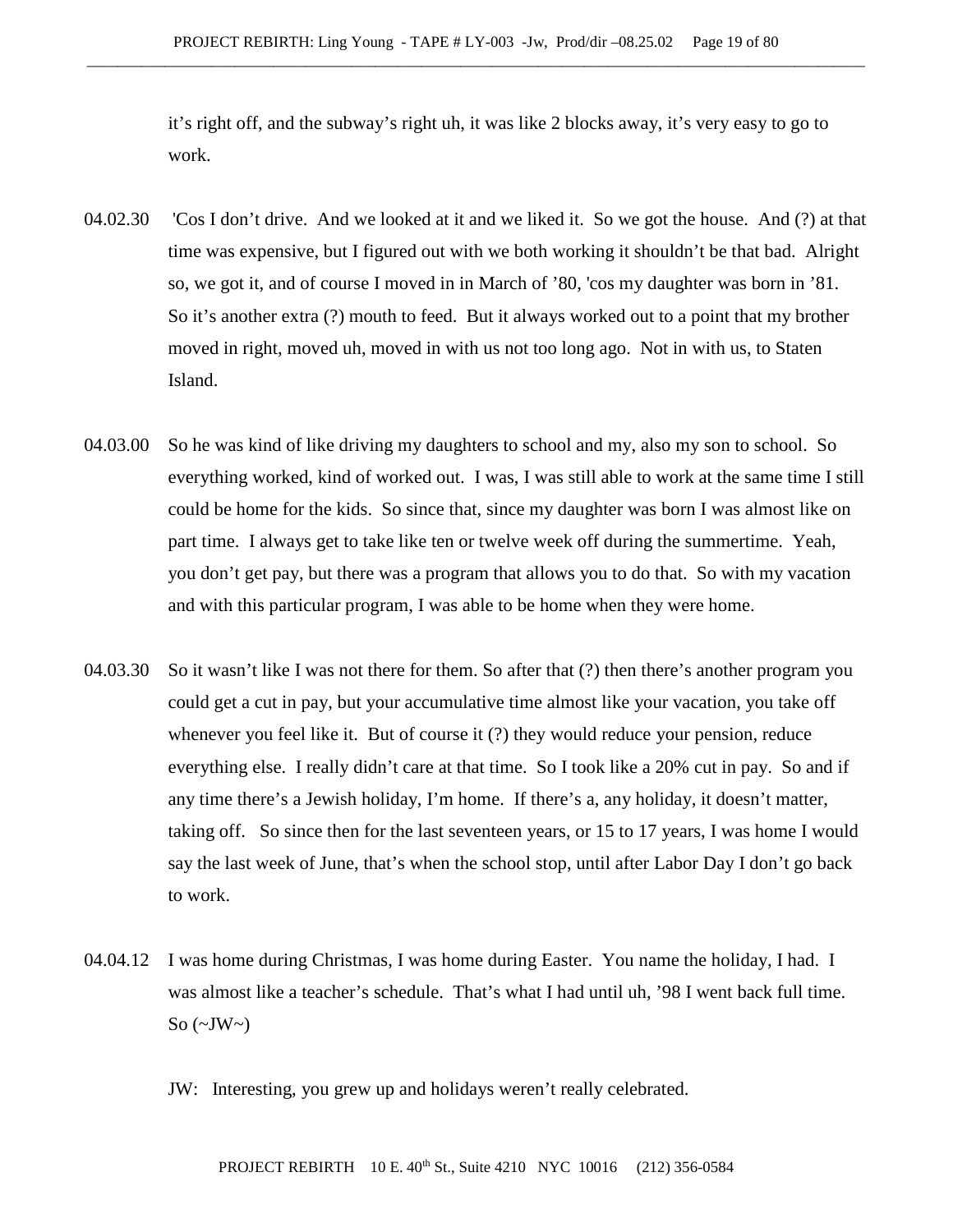- 04.04.28 LING YOUNG: I celebrate holiday you could think of. I always have Christmas, I always have birthday party for the kids. In almost saying whatever I had, they had. 'Cos I wanted it. 'Cos when you go back, go back after Christmas, they say what do you got for Christmas? We had nothing, not a thing. We don't (?) what we're to share. And when we had, I had a doll called Tammy many years where there's a doll almost like Barbie called Tammy. I'll never forget that. That's the only thing I had. There's no such thing as Christmas. I mean, they (?) my, my parent doesn't believe in Christmas.
- 04.04.58 So we would be like the whole Christmas session we're just staying home. What the heck we do it ourselves. I don't remember what we did, be honest with you. We just stayed home. And my mother didn't believe in Christmas. I mean, now my mother believe in Christmas only because everybody else is believing Christmas. Uh, there's no such thing as Easter before. I mean, we know it was a day off from school, but that's about it. But now we do other things. When (?) we young, we color eggs, we, you name, I did, I did.

JW: Obviously you purposely did that because you wanted (?) to give your kids the things (?)

- 04.05.29 LING YOUNG: Right, that I didn't have. And that's the thing to do. Ok, ok, Christmas come, god, they have gifts like I couldn't imagine how much gift they have. Anything's on, on the market they got. Ok, anything they wanted it almost like they got. And the next thing you know they opening and sitting in the corner the rest of the year (LAUGHS) It's a, was a waste of money, but I still did it. It was just something you did. Like the one time they had, they came out with this Cabbage Patch. You could think of (LAUGHS) some of the Cabbage Patch I had for my daughter. I had those Transformer for the, for the boys. They had almost every one of them.
- 04.06.01 So what, it was my job. (?) like a month before Christmas it was shopping, it was shopping where every day you go after (?) during lunch time you know, I had more than an hour for lunch even if they say you've got 45 minutes. You go shopping. You come back with bags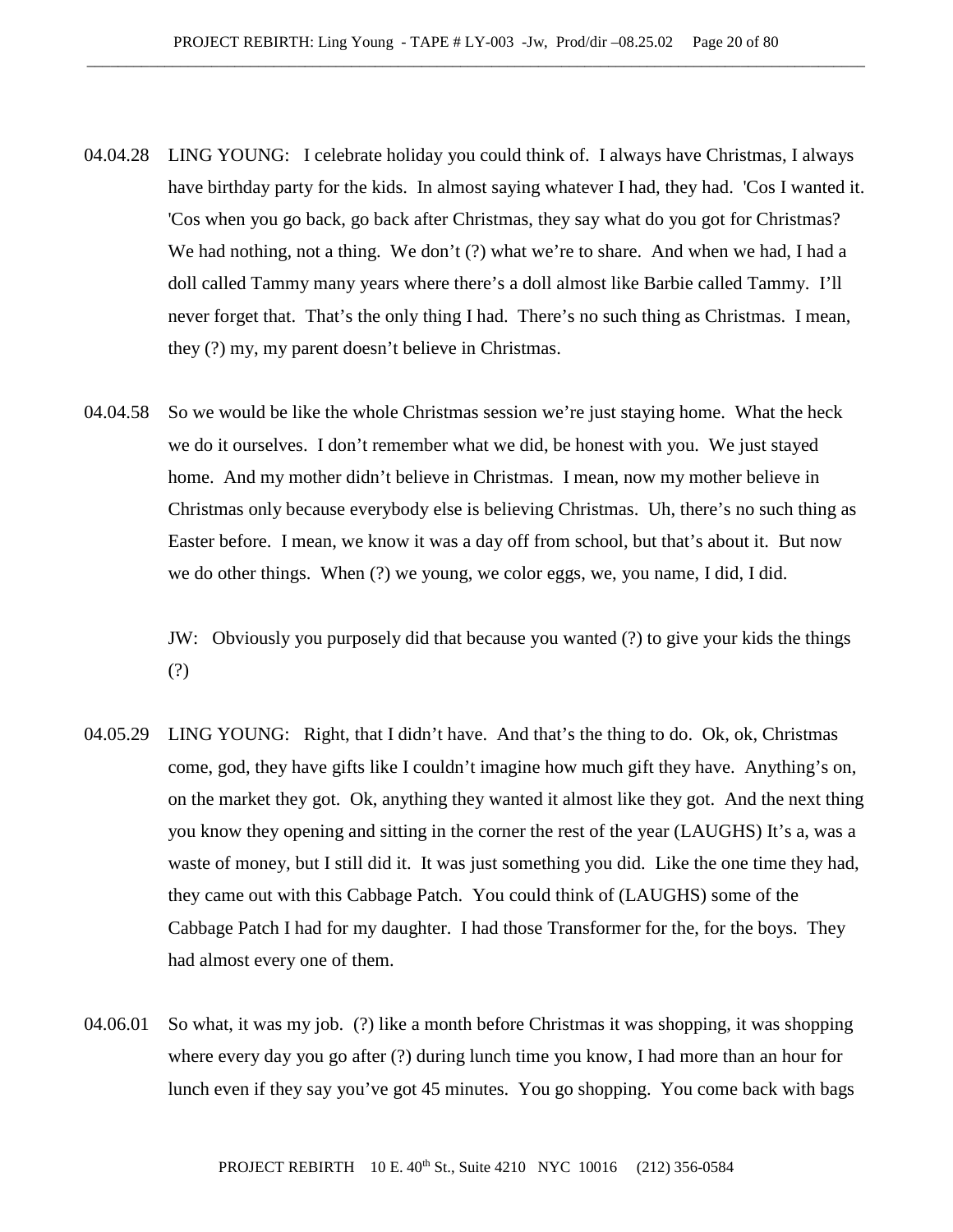and (?) you drag a bag home with uh, on the bus. But that's what we did. That's what I did, actually. I make sure that they have every birthday they have. I invited friends over, (?) his friends over. So it was always like a gathering for us, at least a couple of times during the year just for birthdays.

- 04.06.31 I go to, and I also go to my girlfriend's uh, kids' uh, birthday. Or they go to their friends for birthday. It's always something to do. I think I only stopped it I think one day Richard about, after 10. That would be just family and then they have their oh, of course they have the Sweet 16, they had the 18 then the 21. you know, the big years. After like 10 or 12 years old I only had the big years. But they still had their friends coming over all the time. 'Cos I believe in knowing who your kids' friends are?
- 04.06.59 So they want to go out, my house is always the gathering (?) ground for them. I like to know who they're going out with. Even if I don't know, I might know 100% what they do, but still. I like to know you know, who, who they deal with. Who am I dealing with actually. I even became close with some of the uh, friends' uh, parents. And we keep contacts. We never did that when I was growing up. There was no such thing. I have no clue who my friends uh, or who my classmates' parents are. Never did. But I did keep uh, when I went to high school, I did keep uh, a few contact with a couple, couple of friends.
- 04.07.34 I would say about 2 or 3 of them. Even my junior high, I still know one friend from junior high. And another one from, no, two friend from junior high, and one from, from elementary school, I still (?) keep contact. As a matter of fact, I also have a uh, friend from Hong Kong that I kept contact with. So you talk about good over 40 years. 'Cos I'm here about almost 40 years already.
- 04.07.59 I still keep (?) She's in uh, (?) Nova Scotia. Yeah, so.
	- JW: She's the one?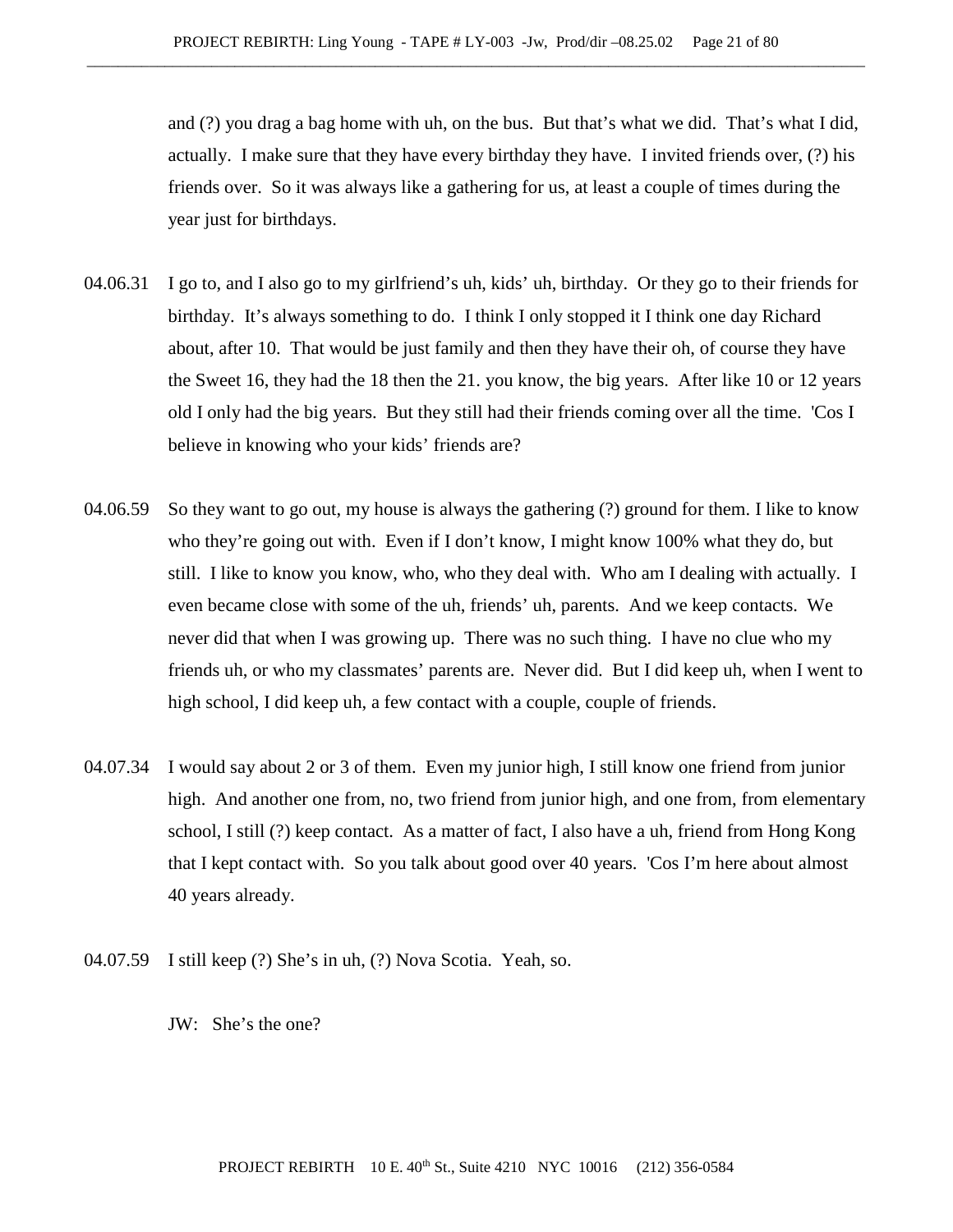04.08.05 LING YOUNG: Yeah, she's the one, yes, yes. She's the one, yes.  $(\sim JW)$  She actually got married when she was 15. She (?) one of those mail bride? He came (?) he went back to Hong Kong to get married. She was 15, he was 28. So they, they met and within a week they were married. She was shipped here and that was the end of that story. Yeah.

JW: Still married?

LING YOUNG: Oh, she, well, he, he just passed away this year.

JW: (?)

04.08.30 LING YOUNG: They'd been married, oh, yeah, yeah, they been married. So she's in the business over 40 years. Yeah, interesting sure, yeah.

JW: (?) Small world.

- 04.08.41 LING YOUNG: But those days it was very common to have mail bride. You back to Hong Kong, within two week you're marry. They still do it but not as often. Now it's a month. (LAUGHS) Instead of a week, you know. That's the difference (LAUGHS). Yeah, you got to do everything in one month. That's why you got to (?) meet the girl, get engaged, get the wedding party and be home by within the month.
- 04.09.03 Two months, two months at the max. if you don't find a wife within two month, you're going back. You've got to come back at some other time to do it again. It's very common those day, and she happened to be one of those. And she, she's been happy. Yeah, she's been happy, so which is good in a way. 'Cos a lot of times, you know, you don't find a happy couple. But technically he doesn't know him, or she know him. But then you look at this, doesn't mean anything. You can know somebody for 20 years doesn't mean anything.
- 04.09.31 And it doesn't mean that, you know, you know what's going on. So they, she had four daughters. They're all grown already. The youngest is uh, 20, I think. Or 21, I don't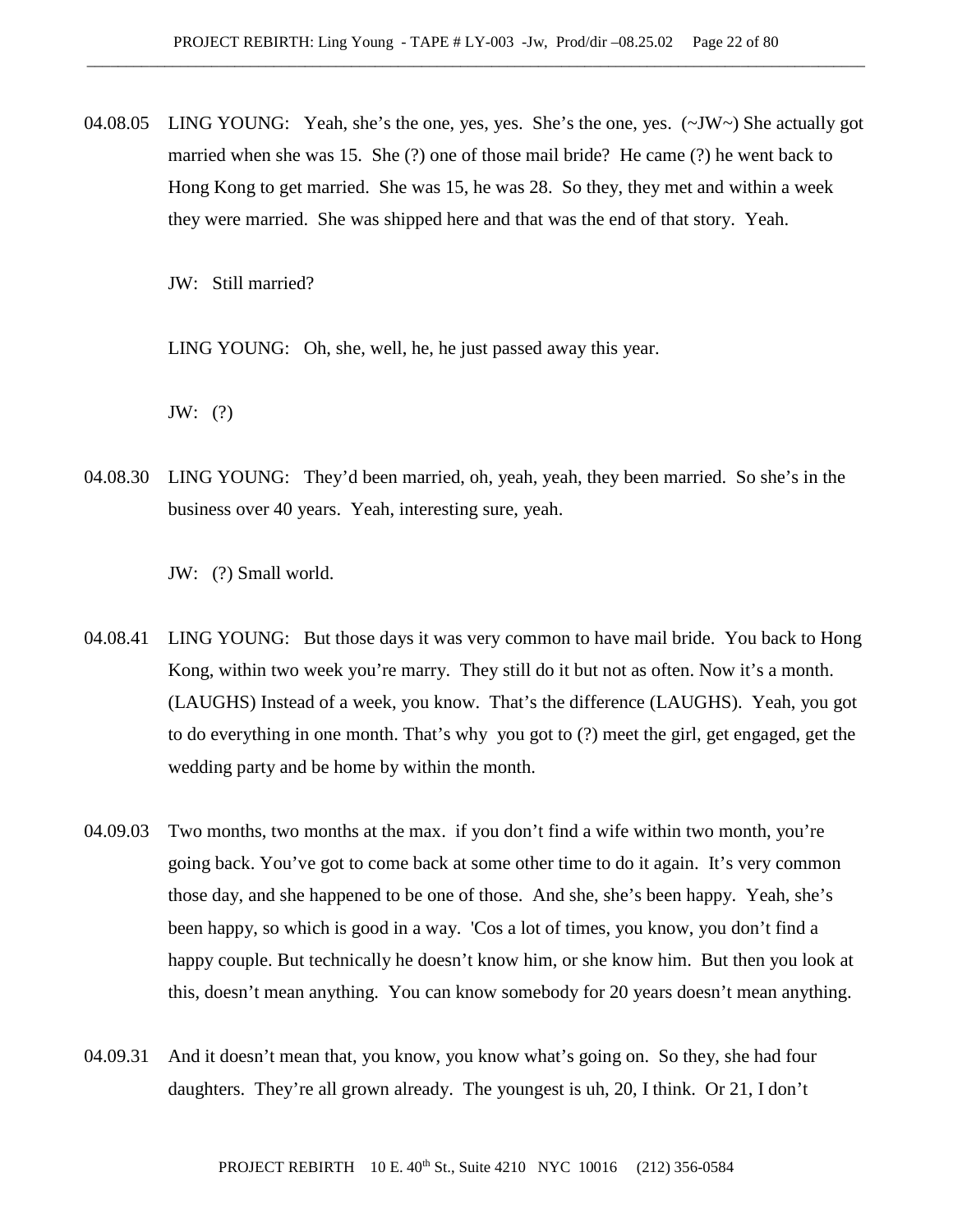remember. And two of them is, one of them is married. The other (the other one's?) is not married yet. So she's going OK.

JW: So uh, my mom was, my mom didn't work. My mom was actually at home (?) a lot of times and at, when I came home and things like that. (?) Uh, and during the summers and so forth. Uh, I want to make a leap here, because my mom I think uh, controlled, not controlled, but sort of ran the house.

- 04.10.11 LING YOUNG: So did I (LAUGHS). I ran more than just the house. My husband just go to work and bring home the money and that's about it. I mean, I did, too. You know, I brought home the money, too. But if you ask my husband what's the money he doesn't know. Ask him what do we have, he doesn't know. What's going on, he has no clue. He does control the outside of the house. Uh, in the house. Any fixing up (I can say that?).
- 04.10.32 If you ask him what anything had to do with finance, he has no clue. No clue whatsoever. And sometime you, I wonder, I say you know what? You should learn how to do it. Yeah, yeah, yeah. And that's (?) you know, you put it aside. And since 9/11 came, and I really want him to know what's going on. Plus, and so now, as of today he has not learned it yet. 'Cos who knows? Assuming I was (?) perished in 9/11, it'd be a mess, 'cos I took care of everybody's problem. Like I said, my cousin's problem is my problem.
- 04.11..00 My sister's problem's my problem. My brother's problem is my problem. Any, any relative of my's problem is my problem. It's always Ling, Ling would take care of it. Which I did. For many, many years I've been doing it and as, even as of now I'm still doing some of it. But not everybody's problem. So comes to finance, I had handled my brother and my sister's finance. So when I went to the hospital, they were like lost. My sister never (?) balanced a checkbook before. She figured if I go to the bank and (?) if they say I have money in there, I have money in there.
- 04.11.31 I said, that's not the case. Just because the bank say you have money does not necessarily you have the money 'cos what happen if you write a check? And the check didn't come in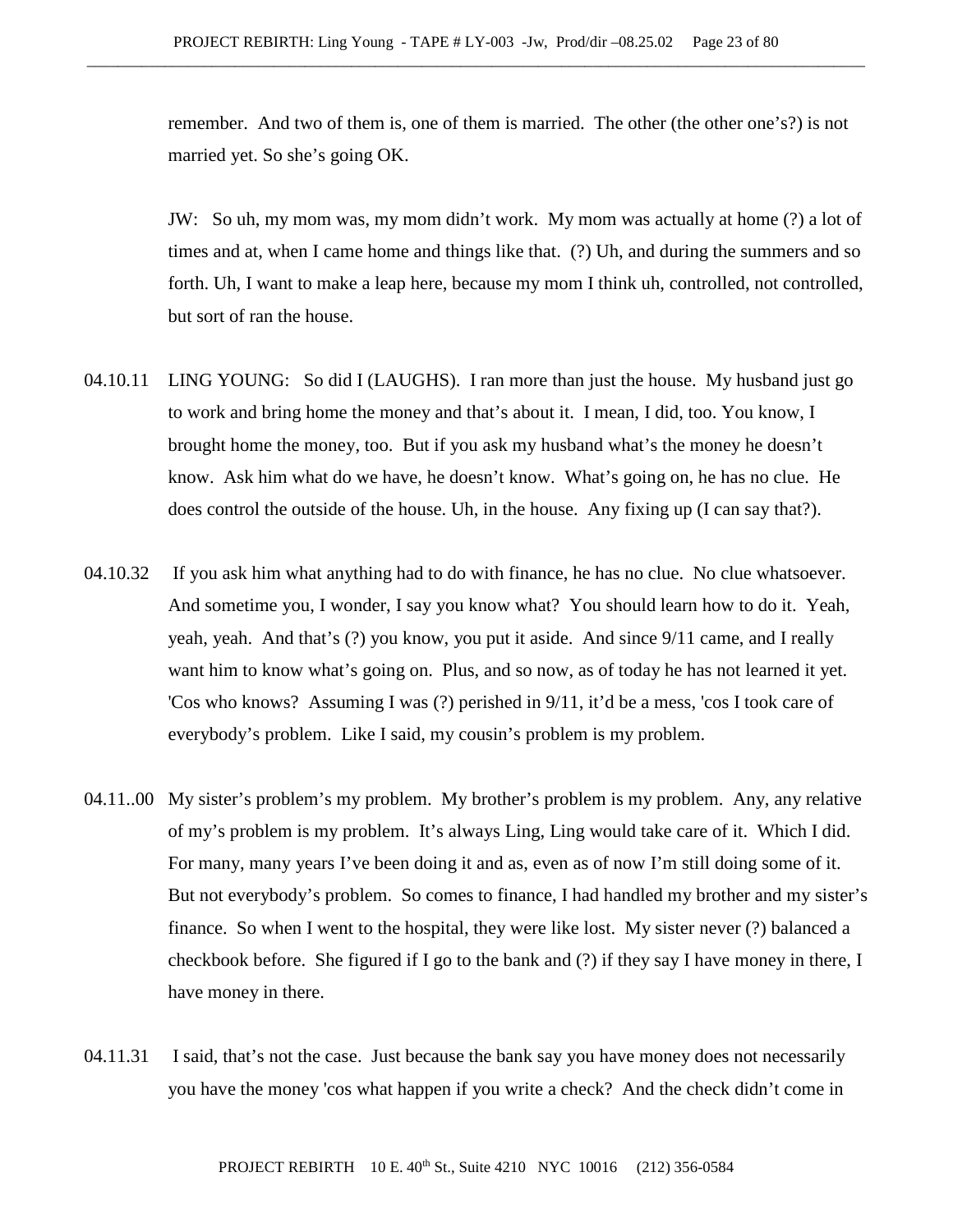yet. Oh. That was the attitude. Oh. And that was it. And I used to uh, even pay her credit card bills. So when time comes, she give me all the receipt and checks and I pay the bill. So now she's learning how to do that. Ok, uh, even when it come to medical problem or any decision to be made, I'm the one who's making it for them.

- 04.12.02 So now they have to learn how to do that. Even my cousin. My cousin would normally turn to me, I've been taking care of his problem for since like 1987. Just recently, the daughter took over, and it's a mess. I mean, literally a mess. So they still call me up and ask me for advice, but I say, I can't be there for you. Ok, you have to start learn how to do everything. And which, which she is in a way. One of her daughter's actually learning how to do it. 'Cos he has uh, he has cancer.
- 04.12.30 And the oldest daughter book everything, the hospital and everything, getting ready to have the procedure done, and found out the, they don't take HIP. So back to Square One, so now they look for another hospital. So that has been postponed like over two weeks already. To have the procedure done. And then finally they're gonna have the procedure done in St. Luke's but, that's what happen, that's gonna be happening next Tuesday. But they learning, little bit at a time. So I'm also letting (?) them take care of their own problem now.
- 04.13.02 I still help their checking, but other than that they learn on their own. It takes a while. If they still coming back to me, but not as much as it used to be.

JW: How do you feel about that?

04.13.14 LING YOUNG: I'm relieved in a way, I don't have to worry about it. Plus I have too many problem of my own. That I had to worry about. I really can't think about them any more. I try sometime. Even when my other cousin was having problem, I used to take care of the paperwork. And I finally said, you know what? Get a friend to do it for you 'cos I cannot make the phone calls. I can't be on the phone trying to figure out, take care of the apartment, 'cos he just passed away.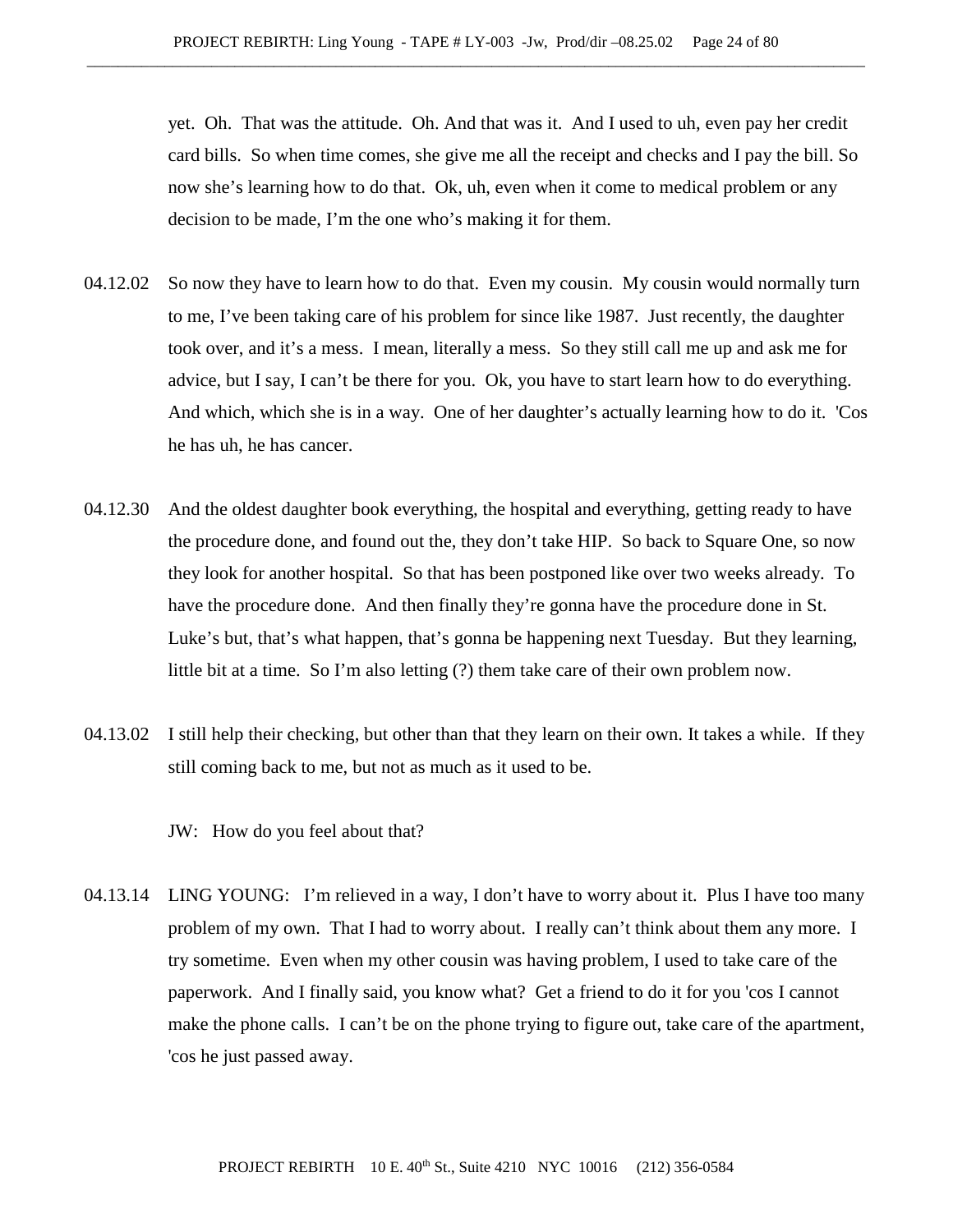- 04.13.37 Or call the Social Security office and find out what, what the rule is. I said, I can't be bothered. I, I don't have the energy to do it. So lucky she found a friend who's helping her. A very good friend of her's doing all the work and she also go out went out herself to a place that speaks Chinese. And learned how to do that. If not, I would be normally be doing it. Even while she was in the hospital I tell them what to do.
- 04.14.00 I said, do this and do that, ask for help and talk to the social worker. I said, they have to have a social worker that speaks Chinese in there. This is (?) in St. Vincent. Almost more than half of (?) the patients are Chinese, so they have to have someone that speaks Chinese. So. They said, Ok, but they never did did it. And I didn't bother to try. Somehow they came out of the hospital without it. Well, actually that's true, not, that's the first time. The second time around he never came out of the hospital.
- 04.14.29 So they really didn't need a social worker. But it's almost like if Ling will handle it, I don't have to worry about it. So I try, try to tell them, no, Ling is not handling any more. You guys just have to figure out another way out. Here's the number, go to Chinatown. They'll say uh, China uh, Chinatown Planning (?) Council. They will guide where do to. Ok, you just have to get yourself there and do it. 'Cos I have, I can't do that any more. Running 5 days a week, going to therapies and trying to handle this thing, I can't.
- 04.15.01 And I don't have the energy to sit on the phone like an hour just to listen to them or be on hold for 50 minutes. And that's what you do when you call the, you call those places. I said, get down there yourself. And I guess (?) they (?) finally realize that you know, guess she's not doing it. So they start learning how to do it.

JW: How do you think you became that person? Is it because as you said before your parents said, you're the oldest, you take care of it?

04.15.22 LING YOUNG: Yeah, somehow I'm the oldest I take care of it and uh, I don't know how I got myself involved. I have no idea.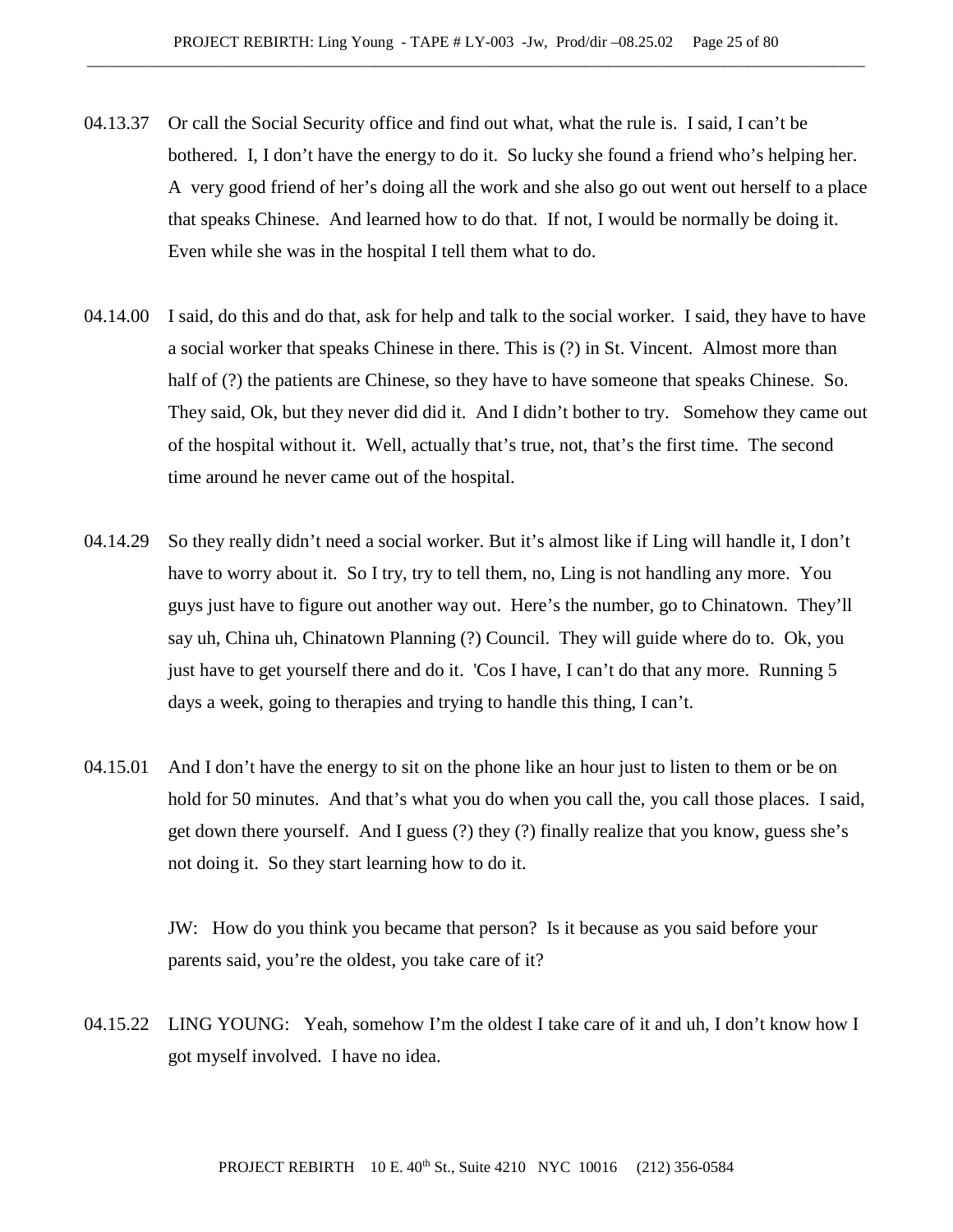JW: Well, you're obviously very capable.

- 04.15.30 LING YOUNG: Yeah, I am capable doing it. Ok uh, I guess I'm the one who, who both, I guess I'm the only one really in the whole like within my family that read and write Chinese. At the same time speak English. So any time there's a document, I'm the one trying to translate to them. So next thing you know by just translating a document, the next thing I end up with the whole problem. And I guess I never know how to say no. That's my biggest problem. That's my daughter says always my biggest problem. You just don't know how to say no. I said, well, how do you say no? (LAUGHS) you know, I'm saying?
- 04.16.01 It's not that easy. It's so easy for you to say I don't want to do it. But in the meantime you really can't. So the next thing you know, I end up with the, I'm telling you from the health insurance with their medical insurance to anything you can think of became my problem.

JW: Is it hard to day no because you don't, because you know you can do it or is hard to (?)

- 04.16.21 LING YOUNG: I guess (?) I don't know how, I guess, at that time. But now I am. I couldn't. I just couldn't. I, even I try. I try very hard but I can't concentrate any more. I can't do the right job.
- 04.16.32 So if I'm stay on the phone for more than 10, 15 minutes, I get very tired, and I have the earphone on and I don't want to be bothered. And I figured out, you know, you guys have to learn how to do it. And they do try and they're doing it. I guess before they just didn't want to be bothered. And I end up with it and I was doing ok, and that's (?) they'll probably say oh, it's great. You know, I got someone to do it. But now, since this, Ling is not available. So they took that little bit at a time.
- 04.17.01 It wasn't easy at the beginning, 'cos it was like they were so confused and keep on calling me. But calling me at certain things is better than just me handle the whole thing. But that's how we started it. So it's getting there, little bit at a time. Little bit.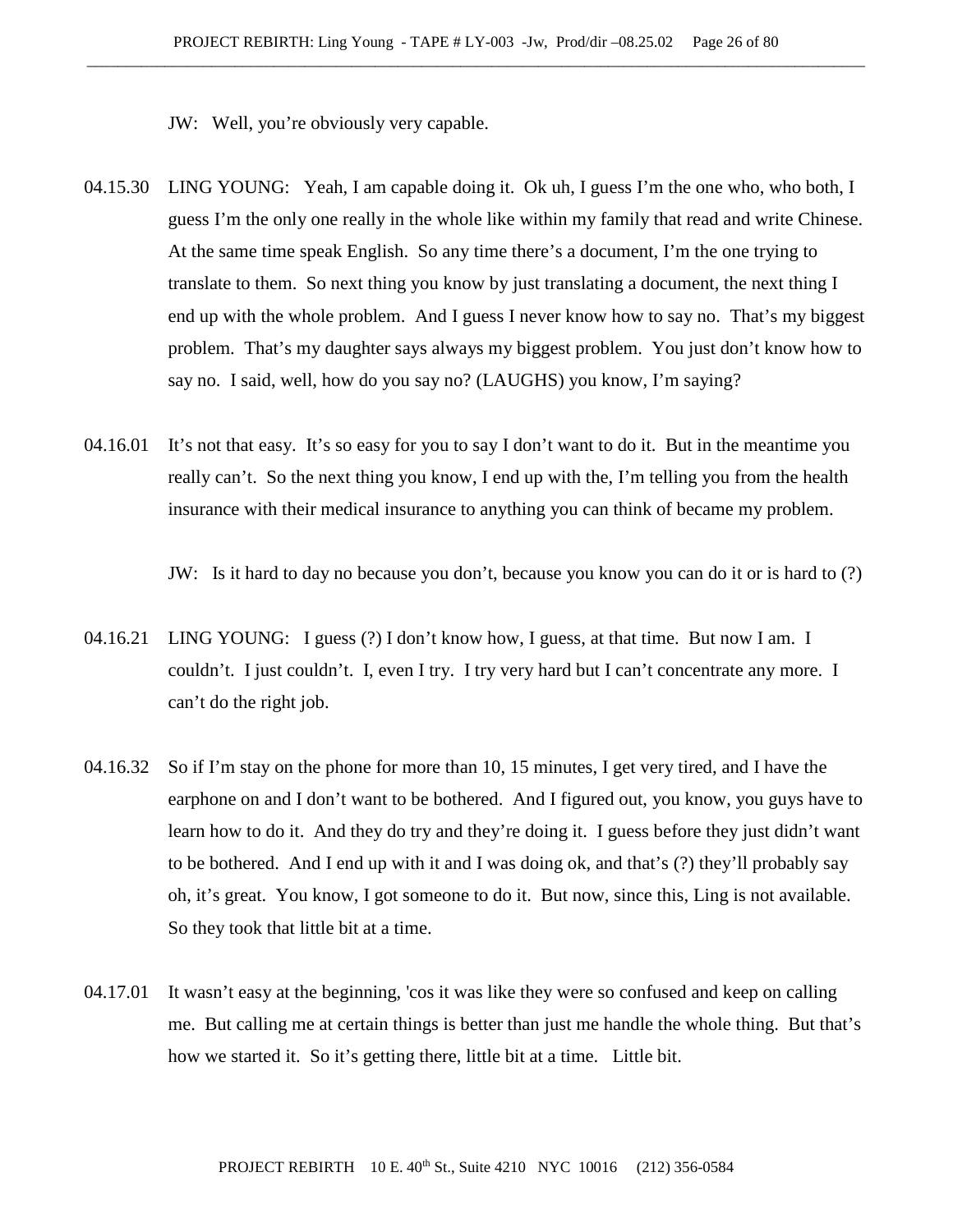JW: I want to talk about September  $11<sup>th</sup>$ . Uh, but I want to ask you (?) a couple of favor in terms of talking about it. I know you've talked about it a lot uh, and your story. Uh, let me ask you uh, a couple of things. One is if you could take me slowly through it (if you don't mind?) uh, but also one of the things like I, I kind of like to say because, I guess it's because of the medium I work in that uh, one of the things we always try and understand, or at least I always try and understand is what people are feeling. And through feeling I often say to them, what do you remember smelling, what do you remember seeing, what do you remember hearing, what (?)

### 04.18.02 LING YOUNG: It's all my psychiatrist (LAUGHS).

#### (SIMULTANEOUS CONVERSATION)

LING YOUNG: Make sure you, assuming you were there that you smell and you hear and you're doing it.

JW: Well, it's because, I think you know, for, for me (?) uh, you work in film and of course we're recording sound and all that, but you know, it's (?) a visual medium, but so much of what I think emotionally gets conveyed to people. I mean, for example, I was sitting in your driveway last night, and I was thinking when I was 13 years old living in summers in Washington, D.C. on a hot after it rains (?)

## (SIMULTANEOUS CONVERSATION)

JW: So you, you're, so much of how you translate your feelings can often come through your memories (that have to do with?) smell and (?)

#### (SIMULTANEOUS CONVERSATION)

JW: So uh, and slowly because it's important, if you could, if you could kind of uh, I would say the first thing I would ask is do you remember the day before everything happened?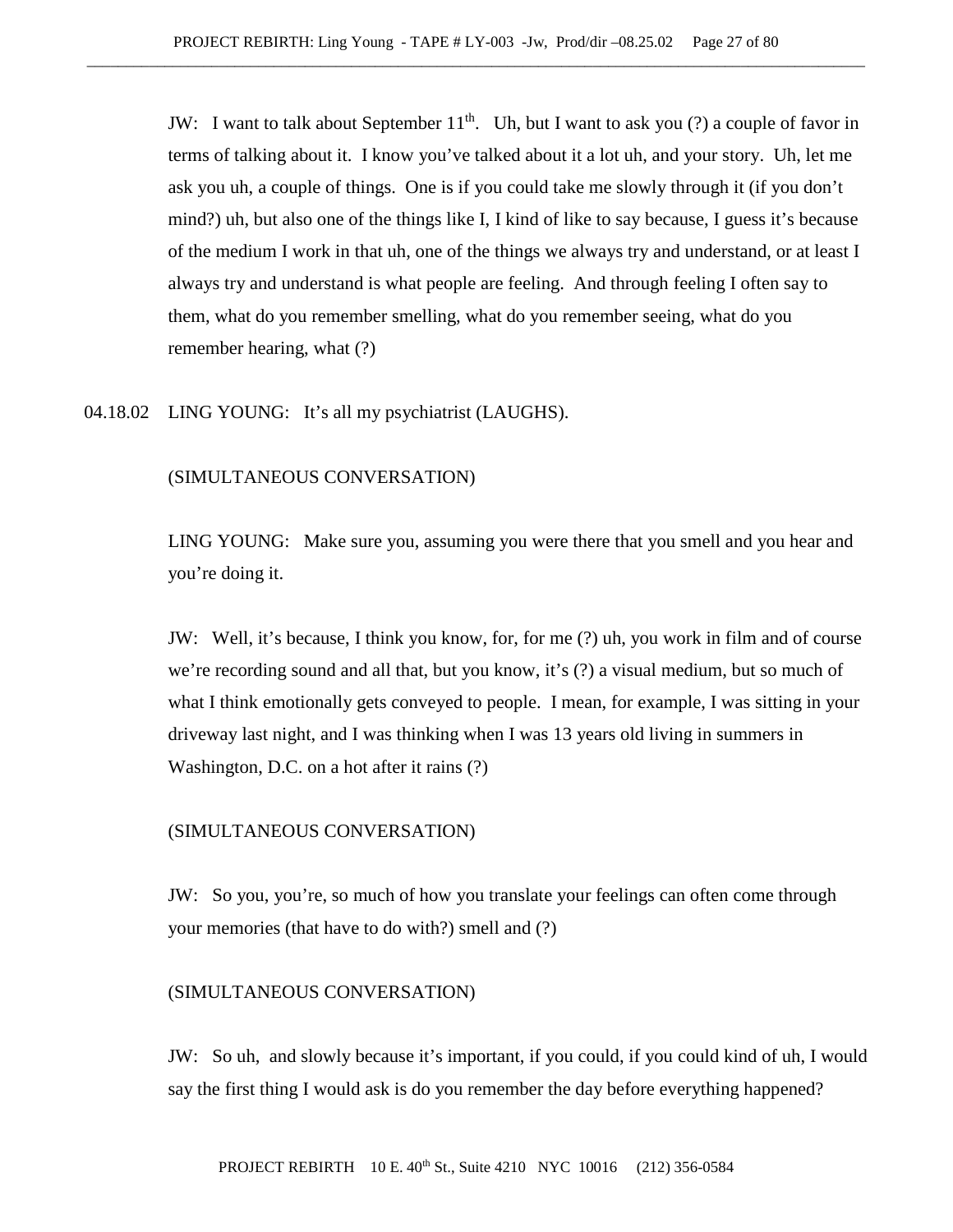- 04.19.02 LING YOUNG: Not quite, it's just like an ordinary day you go to work, you do your work, you go home. You get to the computer. You, normally I get home right away, I get into the computer and check my e-mails. You get upstairs, actually reverse. Take it back. The minute I get home, I go to the kitchen, I start cooking. Finish eating, I go down to the computer and do all my e-mail, do all my paperwork. And by the time I'm done, I would say roughly about an hour, two hours.
- 04.19.29 Then get up, get upstairs and do whatever I have to do and then get ready to go to bed. By then it would be about at least 10 o'clock or so. So my days are pretty full. With paper works and everything else. So, and then I normally, then I would normally have cook enough for me to bring to lunch, that's most of the time. So that's normally, that's the day before. So it's nothing unusual whatsoever what happened. Like I said, I just came back from vacation the week before. Ok, that was uh, we came back September  $1<sup>st</sup>$ , ok?
- 04.20.00 Actually that weekend we went out to a dinner, which like in Chinese custom when you, after you bury a person after a month you have a dinner. And that's the dinner I went to is my uh, is my aunt's dinner. So I came back, just like ordinary one, went to a wonderful vacation we were there like 10 days, and went to LA, San Diego, and even went to Tijuana. Uh, went to Las Vegas there. We drove through Las Vegas from uh, San Diego. So we had a nice trip. And I was planning this big vacation in December with my family to China.
- 04.20.33 Singapore and everywhere. Of course it happened. I had to cancel that trip. So my whole day was going home, cook right away, eat, get downstairs, do my e-mail, plus planning vacation. That was my whole thing. Trying to get the best way out, beside planning my own vacation, I was also plan my brother's vacation. So it was like a job, it was almost like a second job at home afterward. And I didn't mind doing it. I, I enjoy doing it.
- 04.21.00 But then that was it, and then September 11 came  $(\sim JW)$ 
	- JW: Do you remember anything about the morning?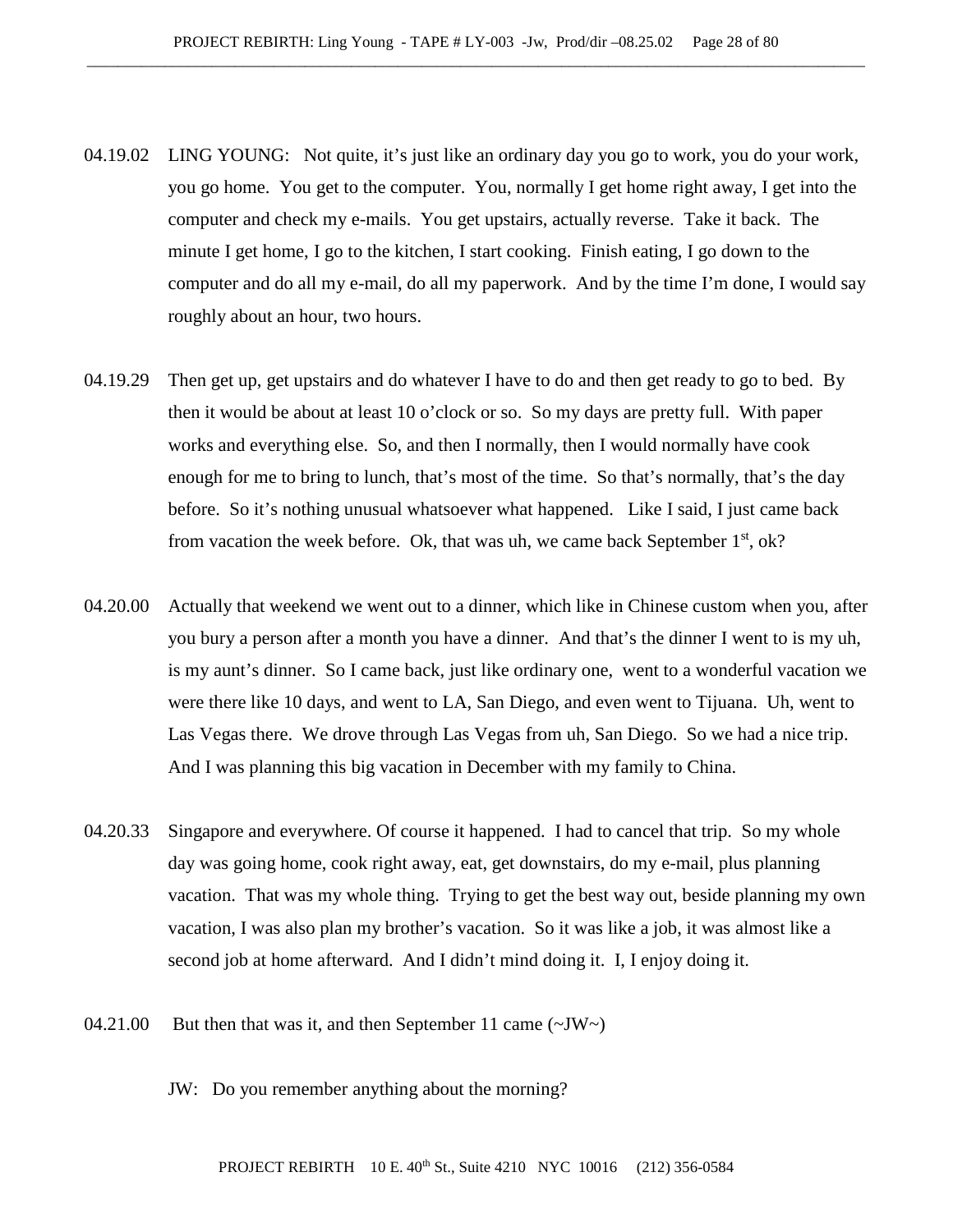- 04.21.05 LING YOUNG: Nothing, nothing unusual. Came into work like usual. I normally get in like a little bit before 8 o'clock. And as usual, my girlfriend and I always in there early, very early. And we're the type that even though no one, no one watches us, but we are there before 8 o'clock, and my hours are 8 to 4. And she and I would make a cup of coffee, we sit down and chitchat before 8. Once eight o'clock comes, we, we go back to our desk. And that's us. We're very particular with ourselves.
- 04.21.32 But that day she wasn't there, so I (?) I'm by myself.

JW: Just so, (?) because that girlfriend is ?

LING YOUNG: Alive, she was not in (?)

JW: (?) that is Mary?

- 04.21.41 LING YOUNG: No. No, no, no. That was my another girlfriend, my, my, Barbara. She was out in the field. See, Mary Jones and I don't work in the same section. She actually had to go into a room through our doors, through our inside office. We're connected. She's in sales tax, I'm in income tax. So we work for (?) two different tax. And she (?) had uh, I'm just an ordered. So there's a difference. She's a higher position.
- 04.22.03 So like I said, I normally come in and make myself a cup of coffee, get my computer out, read my e-mail and uh, sometime go on the internet and look and see what's going on. Then I start taking out my work. Ok, and I start working at 8 o'clock. Doesn't matter whatever it is, I start. And I start taking out certain folders. Like certain folder would be phone calls and folder with a work on. I'm pretty organized in that respect.
- 04.22.31 So as I was doing that, and then everybody start coming in. Now there were quite, there a few of them 8 to 4. But they're not in my section. They're like on the other end of the (?) of the uh, of the office. So about 8:30, a little after 8:30 my supervisor comes in, 'cos that's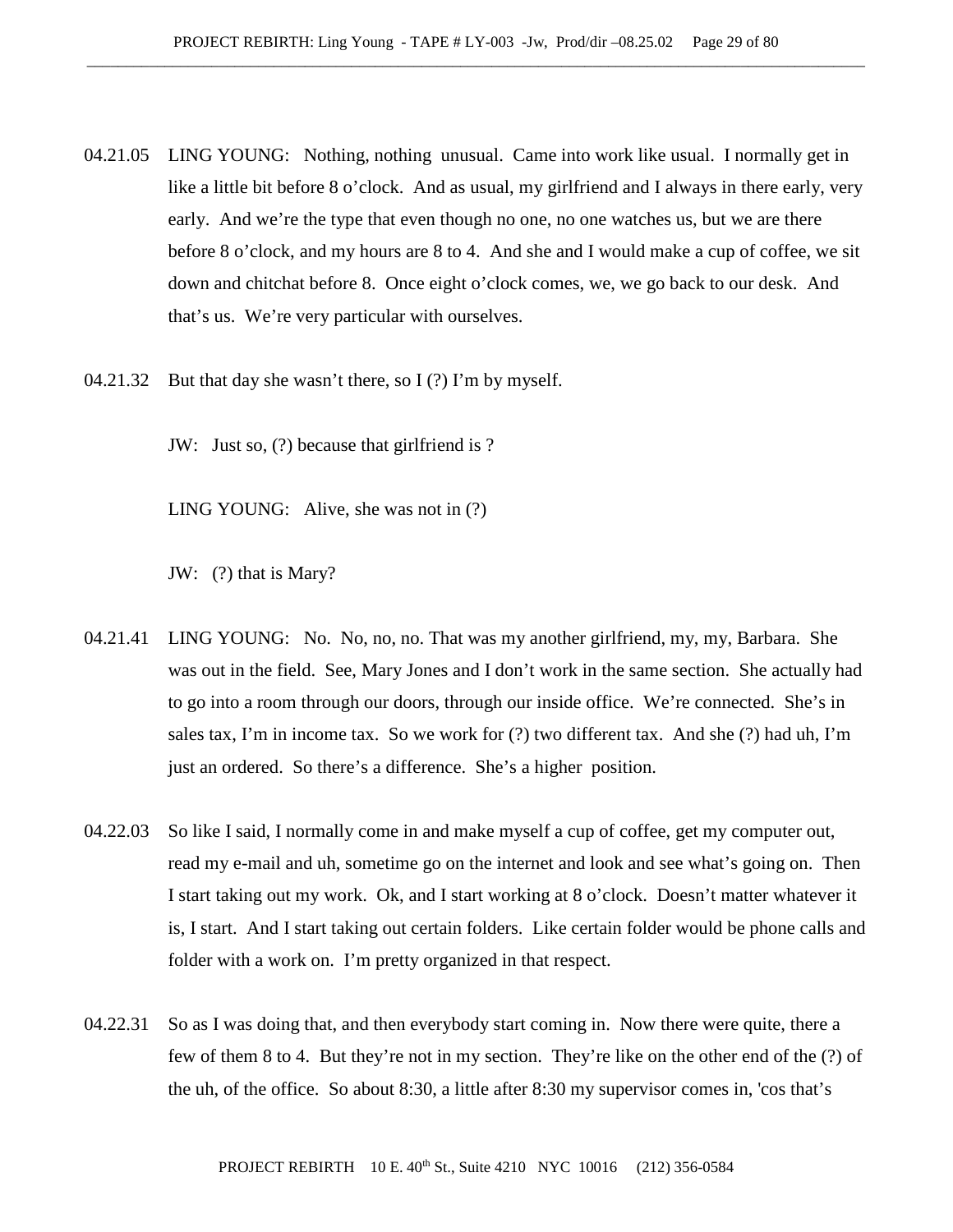how normally (?) what time he comes in (Sincara?) He walk in with a smile as usual, and I normally say oh, my god, here he comes, 'cos he like to tell me story about what happened over the weekend, about which Indian temple he went to.

- 04.23.01 What, the uh, the Indian uh, group that he went to and I'm just, oh, my god, I have to listen to him. And he's very talkative. He loves to tell me about this whole religion thing. But I thought, I don't need that. But you don't want to be rude, so you sit down and listen to him. And he have a very heavy accent and sometime oh, my god, do I understand him? But I (?) get to know him, 'cos I was only with him since June. Actually, no, July, ok, so I was only (?) with him two months.
- 04.23.32 So I finally get to know his accent, that I know what he's talking about. And he's the type always say, listen, don't rush. No matter how fast you do it, the job's still gonna be there, so just take it easy. And I never find anybody like that, 'cos they normally they would say just get over with it and finish it. But with him it's don't rush me. You know, just do it, just take it easy. I say, ok. And you just can, and I'm the kind of person real quick and you can't do that with him. And I used to drive him crazy, he used to drive me crazy because of the way, you know, he's too slow and I'm too fast.
- 04.24.03 But we got to like each other 'cos he's (?) easy-going guy and I mean, as long as you don't try to do thing you're not supposed to, he really don't care what you do, in a way. So, so as he was coming in, he normally sits down like usual, he put his briefcase. Like (?) a routine, get up with his (?) cup and would get himself a cup of tea. And on his way back, he normally show us (?) the, the little tag there that has a little saying?
- 04.24.30 And while we're doing that, and I happened to be standing up at the desk in front of me. And we're chitchatting. I forgot what we were talking about. I must have been reading the, the little thing on, on the tea, as usual. And then he said, oh, my god, the plane just went into the building. And I just, I said, oh, I turned around and looked at it. All we saw was things flying all, you could hear it. You could actually hear the, the glass cracking like the tingling crack in the glass.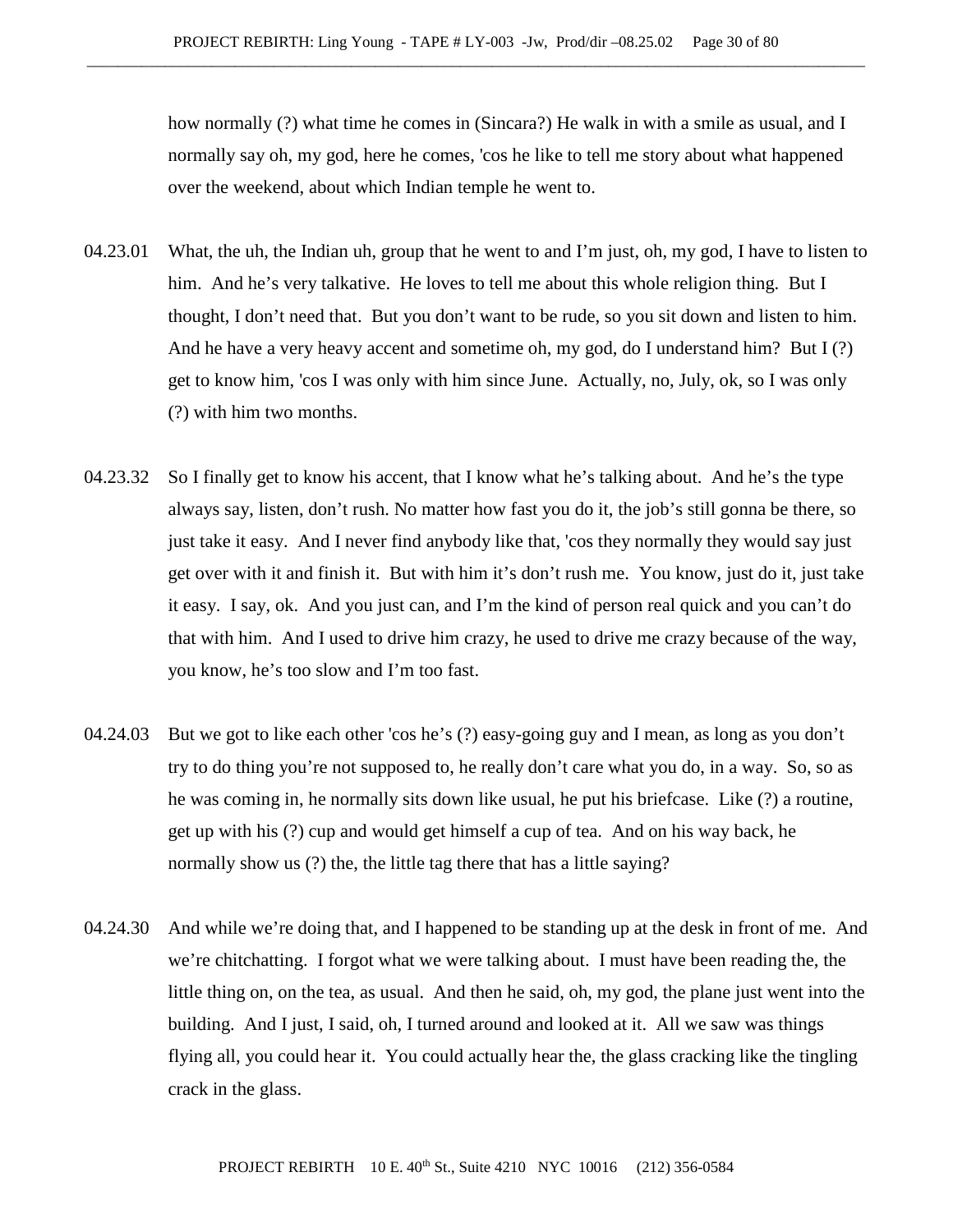04.24.59 And we see papers all over the place, glass all over the place, and we actually felt the heat coming towards the window where we are. Because where I was standing it's like your position and my position. That's exactly how it was, and uh, we (?) I turned around and I said, oh, my god. So what are we gonna do? So the next thing we know, we  $(\sim JW \sim)$ 

JW: You're looking at this point out a window?

LING YOUNG: Yes, 'cos.

JW: And how far is the window away?

04.25.24 LING YOUNG: I'm in Building 2, that was Building One. I don't know how, it would be uh, I'm facing, I'm not facing the Statue of Liberty. I'm facing up (?) that way. I would be, I would say in the middle was that uh, that plaza in, where the globe is? We can't be that far away. Ok, I would say maybe I can't do it by feet. I would say to the middle World Trade smack in front of it, but that's about it. We were not that far away  $(\sim JW)$ 

JW: The window, you were close to the window.

- 04.25.58 LING YOUNG: I wasn't that close to one, I was like about ten feet away from the window. 'Cos that's another row of (?) two row of desk right there, and the desks are pretty compact. 'Cos against the window was the desk, there's long way. And then we have a row of desk. And then we have another row of desk this way, and I was right next to third row. So it can't be. Each desk was no more than like  $3 \frac{1}{2}$  feet (?) long. So you was, I would say about no more than ten feet away from the window. And when we saw that, we got, we panicked.
- 04.26.28 We thought, oh, my god, what are we gonna do? So it's, all right, let's get out of here, and I just grabbed my pocketbook and we ran outside. When I got outside, everybody was coming from the different office. We like a little cross each corner has an office. Like I said, Mary's office right next to me connected, connected to a room. Uh, as I was going out, everybody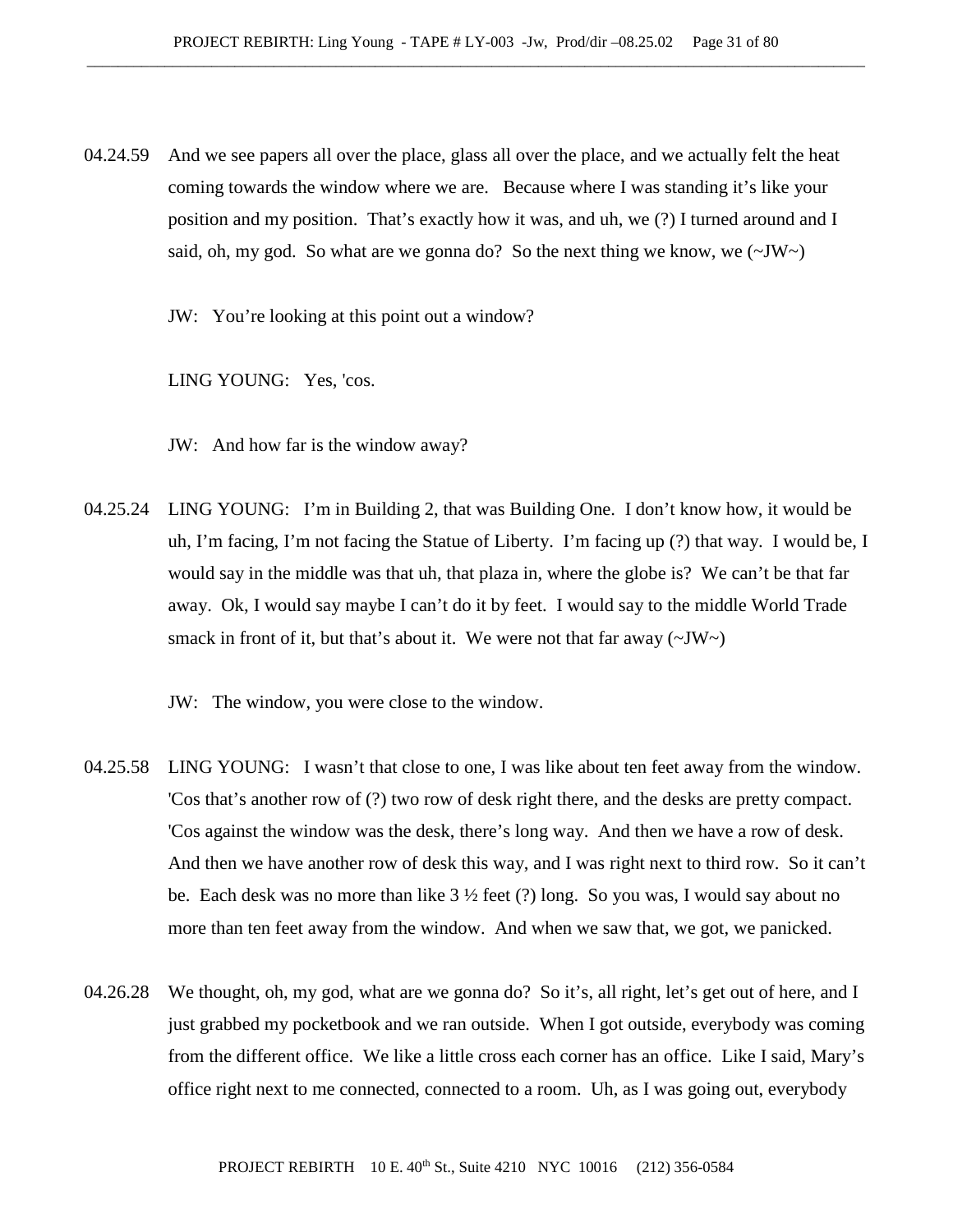start coming out from the different end. And Mary came out and then this other girl, Julienne who came out and she was crying and screaming, said, oh, my god, I saw everything. I saw the plane went in and what am I gonna do?

- 04.27.01 And you know, I don't mind dying but I, I have a very young kid, 'cos she just had a kid not a couple of months old, crying and crying and we say, calm down, just take it easy you know, nothing's gonna happen. We were calm. I don't, I don't think anybody was really screaming except her. And then I saw Mary and I didn't see Mary until later. So she, and now so my other girlfriend, Virginia, she was crying. She was oh, my god, where's Manny? Manny's her husband who works up (?) a floor above. So someone went and get him.
- 04.27.31 So somehow while we're talking between these talks and so should we pull the fire extinguisher and no one's answering. Everybody's just running around and like no clue what to do. So as we were talking, somehow I got up, got in the elevator. I don't know how we did it. But we got it, into the elevator and we got down to the  $78<sup>th</sup>$  floor. And we got out the elevator with packed with people.

JW: What floor were you on?

- 04.27.56 LING YOUNG: Eighty-sixth. Our office on the 86<sup>th</sup> and part of 87. Uh, eight-six like I said, is the for tax, is the corporation income tax, sales tax and also called Revenue Crime Bureau. It's a special, special tax. And then upstairs is the uh, conference and also PAD B is the petroleum uh, tobacco unit. So somehow like I said, we got down stair to the  $78<sup>th</sup>$  by elevator. And so we were standing there, everybody was confused by then. Everybody don't know what to do.
- 04.28.28 But the floor of the sky lobby was jam-packed. You could hardly breathe. There was like back to back with people. It was like (?) you know, tight with people.
	- JW: Like at a subway station?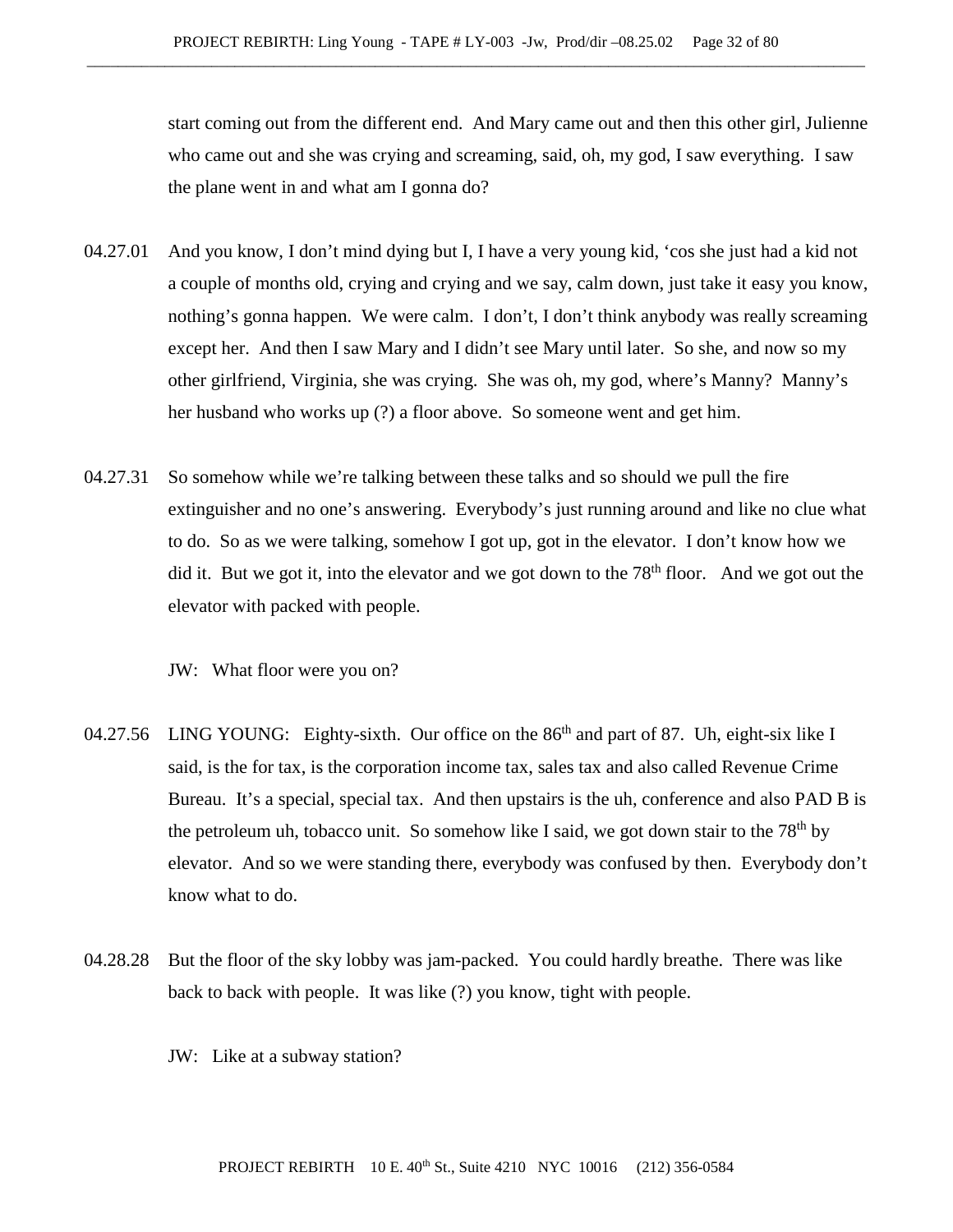- 04.28.39 LING YOUNG: Yeah, almost like in a subway that you can't breathe. Then all of the sudden I start smelling things coming through the vent. I said, oh, my god, you know, I'm smelling like burning rubber. And one of the girls say, no, no, not sure. We have two separate uh, ventilation. I said, but, wait a minute. I'm smelling rubber. I thought this doesn't sound good. Oh, don't worry about it. So I was gonna take, pick up my phone so I can call my husband. 'Cos my husband kind of know about the building.
- 04.29.01 The phone ring, but no one answers the phone. I said, well, I guess the phone didn't work. So I put it away. Then we, then all the sudden we, from the intercom say, you know, don't leave, you know, stay where you are or go back to work. So after we heard that we were still kind of confused. We don't know what to do, and I know by then people was going down the elevator. Now I don't know  $(\sim JW)$ 
	- JW: What was your reaction to hearing?
- 04.29.24 LING YOUNG: We didn't think anything of it. We just uh, we just kind of ignored it in a way. We didn't think of it. We definitely wasn't going upstairs. That much we know for a fact. We were just deciding what should we do. Should we leave now or stay here on the 78th floor. I think that's what we were, if I remember correctly that's how we were deciding what to do. But before we even think about what to do, the plane hit. At that time I didn't know it was a plane. It was an explosion. Uh, it was loud, loud explosion. Next thing you know, I went from one end to another. And I don't know how long was I lost consciousness, I have no clue. I don't remember.
- 04.30.00 All I know, I remember is getting up and I think I have some debris on me, but it wasn't so heavy to a point I can't, I couldn't get up. I got up, I couldn't see, ok, I took off my glasses, my glasses was all with blood, completely filled with blood. So I did remember that my glasses tend to come off and if it comes off, I can't see. So I took it out very carefully. I happen to have a undershirt on, I wiped it, I cleaned it very carefully and I put it back on. And I looked around, I see nothing but people laying down.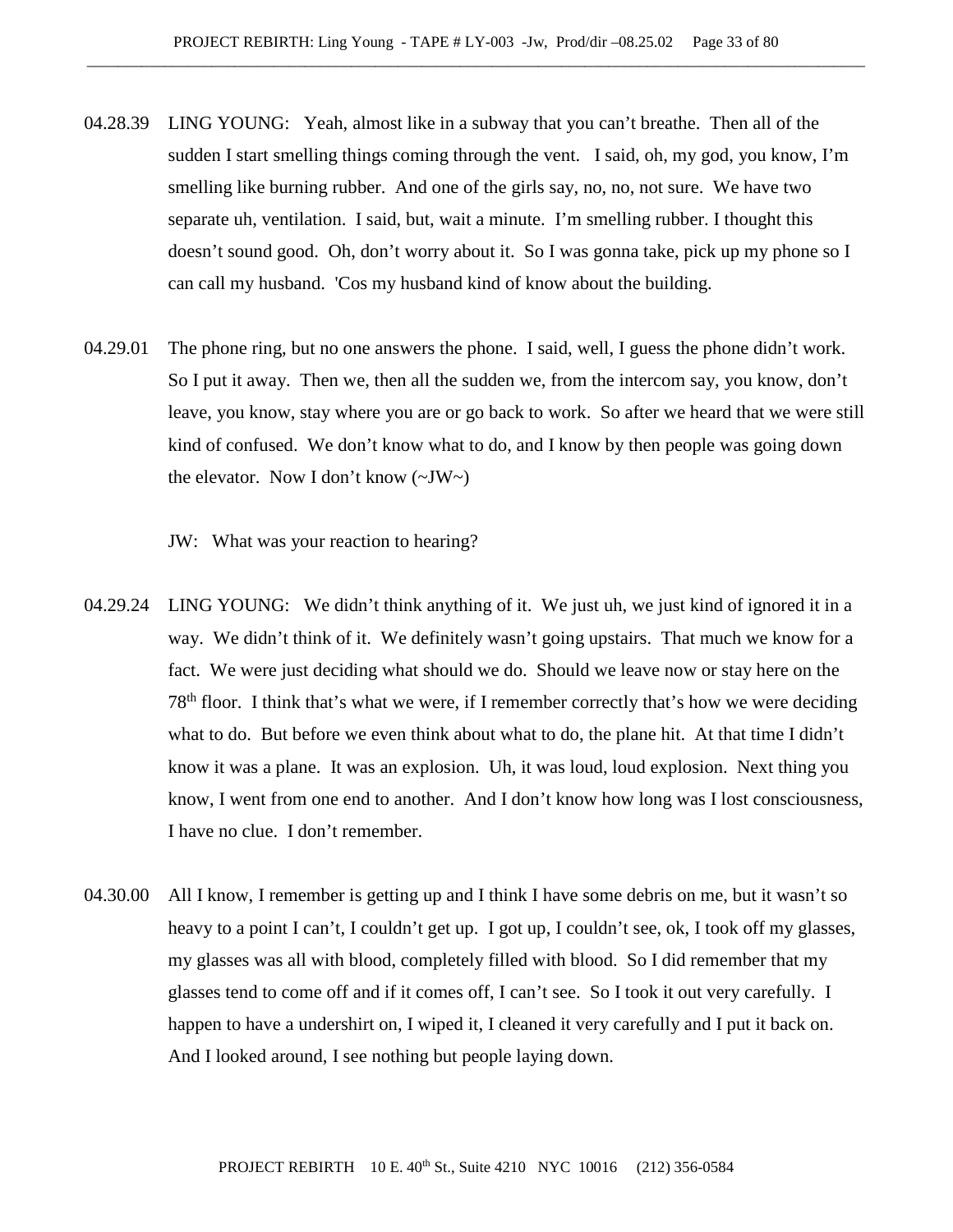- 04.30.31 I mean, like, it was like grayish looking, it was very dark and it was like that, a little darker than, than the hallway. Uh, I said, oh, my god. So at that time I did not to be scared. I was just oh, my god. Ok. I looked around and then I saw my boss Sincara. He just happened to (?) get up. He wasn't hit. (?) he seemed like he was hurt but he was like wet. So somehow, I don't know where he got a shirt from, he was wrapping his head with a shirt. I don't remember if it was jacket. 'Cos his brother asked me was his jacket.
- 04.31.02 I said, I don't remember, I know is something was wrapped around his head. He's Indian. He's, he's his Moslem I think. Uh, yeah, I think he's Moslem. So he wrapped it around his head. Then I looked around of course I then I saw another guy coming towards me from the other end. He said, I'm on fire, I'm on fire. So somehow we (?) everybody ignored him, including me. I guess we didn't know what to do with him whatever, I don't know. Uh, but I do remember someone saying, I'm on fire, I'm on fire.
- 04.31.31 And he was trying to roll over people I guess to try to get the fire off. But he wasn't lit up 100%. It was a little patch, a little patch here.  $(\sim JW)$

JW: When you describe the other people lying down?

- 04.31.43 LING YOUNG: It was like motionless, with nobody moving. Was nobody moving whatsoever, ok? After I cleared out my glasses. But then I saw, I Sincara. I saw Diane Urban, which is the other boss that I had her for a while. Uh, she got up, she don't look dirty at all, if I remember correctly, she was clean like a whistle.
- 04.32.03 I mean, clean. She got up, she said, Ok, everybody don't panic, now this is not her character. She'd be the first one to scream and carry on. And yell. She was calm. She'd just say, don't worry, someone's gonna come and help us, don't worry. This is her, and I'm like ok. To me, as I now remember, I said, that's not her. That is definitely not her. She's the one I worked for a year and a year and she gave me hell.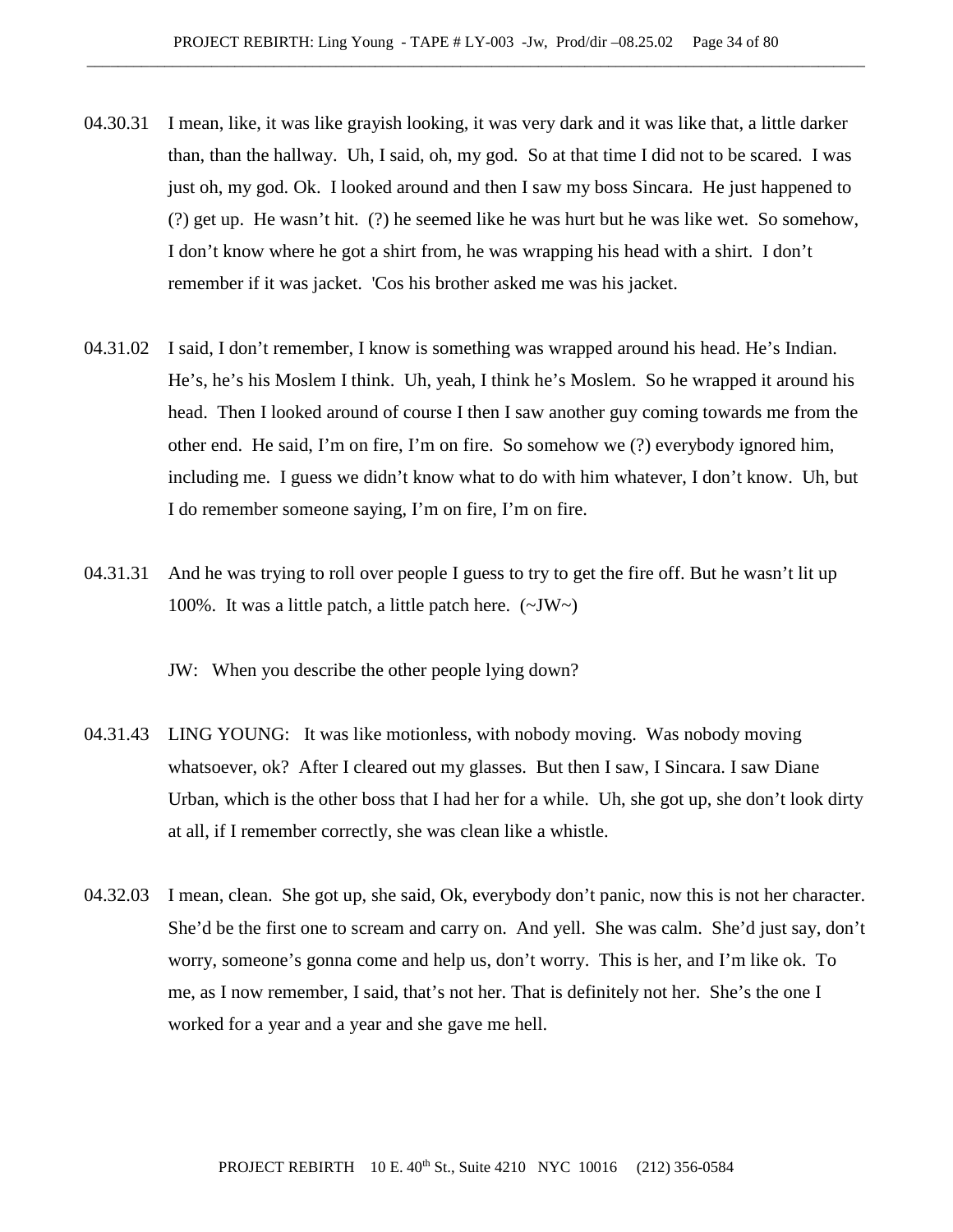- 04.32.31 She's the one I couldn't handle for a year. I worked there 28 year and never had a problem. But she would yell at you out of no reason. If you do something, she would say, why do you do it that way? I said, well, 'cos that's the (?) Well, you're not supposed to do it that way, and she would just scream. Out of, stop (?) I don't know. And I had, the last thing I had with her was problem was she went and had a meeting, she want to have a meeting with me, and like I say, I come in at 8 o'clock. She comes in 8, too.
- 04.33.02 She didn't say anything, she just said, oh, yeah, (?) so and so called and we're gonna discuss it later. I said, ok. I wait and I waited. And about 11 o'clock she came over to me and said, I'm gonna go to the bathroom. When I come back we'll do it. I said, ok. Of course she went to the bathroom, she went to get her coffee. By the time it's like ten minute. Then I just say, you know what? It's gonna be a long meeting. I said, let me just go to the bathroom. She was livid. She said, how come you didn't go when I, when I went to the bathroom? I said, well, I didn't have to go. You know, this is the type of person she is.
- 04.33.29 And after I came back she starts screaming and carrying on. She took the folder and threw it at me. I said, Ok, this is it. Ok. I said, I let you scream at me all you want, you could carry on all you want, ok? But the (?) minute you start throwing things at me, this is it. So I went to her boss, which is Dianne Gladstone. That's the one that helped with coming down, the one who broke her ankle? She said, it's nothing we can do. You know how she is. I said, wait a minute. Now she's throwing thing at me now. Ok.
- 04.33.59 Well, I can't do anything about it, so talk to Sam, which is our, our uh, (?) department head. Not just the department, (?) he's the head of everybody now, including Mary. So I went to him and he said, oh, you know how she is, you know, uh, and let me talk to her. Ok, so talk to her all you want, but, but I said, this is it. I have to get out of here. Ok, you, she, she can't treat people like that. So he said, why don't I talk to her. So he did talk to her, and then I went on vacation and I was trying to file a grievance, but with a union you got 30 days to do it. They didn't tell me that.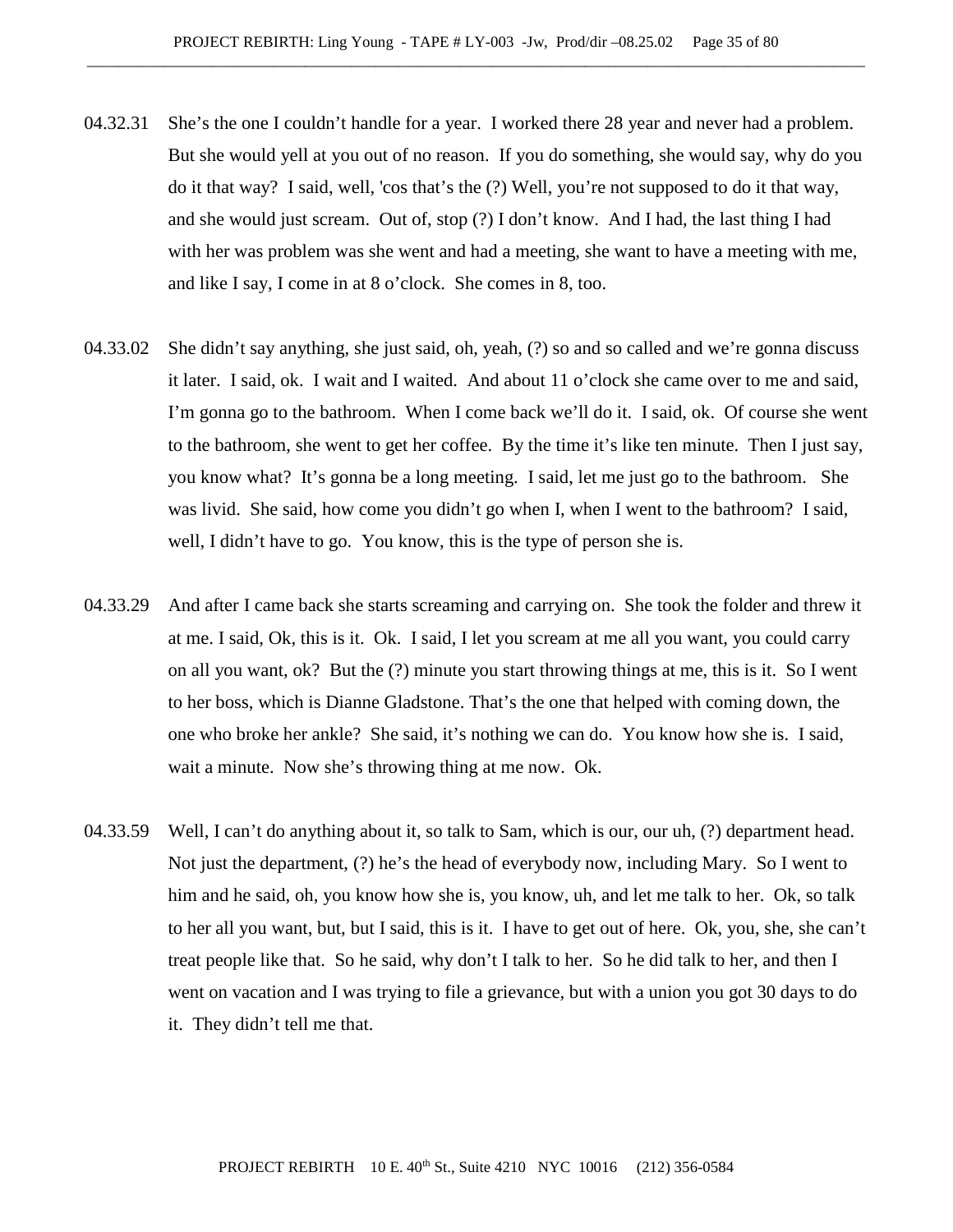- 04.34.31 I never had to do anything like this. But they didn't, they didn't tell me that. Said, oh, don't worry about it, go on vacation and (?) be fine when you come back. So I trusted them and went on vacation and when I came back well, I was one day late to file grievance. I said, oh, wait a minute, I said now you guys are trying to trick me. I said, first of all, this woman had a lot of problem there for many years, you guys know about it. People just left the company because they weren't get, couldn't handle her. They rather leave the company. So they never had to deal with her period.
- 04.34.58 But now they're facing me, I'm there 28 years, I'm not about to leave anywhere. I'm there for good. So now they can't get rid of me 'cos I'm not leaving. So they're trying to con me into saying that she's gonna be nice from now on, and she did. I swear to god, Jim, she was the best thing you could ever think of all the sudden. And I mean, before this, my work was no good. I wasn't doing what I'm supposed to do. I'm doing everything wrong. Everything you could think of I was wrong. And I came from income tax. I know what I'm doing. I've been on order for 20 some odd years, ok?
- 04.35.30 I had to deal with top-notch accountant. Top notch (?) I didn't care who you were. Actually I left the, the other job 'cos I didn't want to be testify as a witness. The other job is you have to testify as a (?) expert witness in front of all these people. And I didn't want to do that. In front of the grand jury was easy, but once you get into trial, you know, the (all?) the other lawyer's gonna chew you up, ok, and I couldn't handle that. Ok. I really could not handle it. I could handle the grand jury, they could ask me question all they want. But I went to one trial and those, that lawyer really chewed my girlfriend up.
- 04.36.01 I mean, chew her and spit her out. I said, I'm not gonna go through this. So I want to get out, so I went, I said I want to go back to a uh, to a tax that I know best, which is income tax. You know, even though I was out of income tax for many years, but I do my own income tax. I did all my family's income tax, you know, for nothing of course. So but when I got to that department, she didn't know how to handle me. 'Cos technically I know a lot more than her, I hate to say it. 'Cos I had other experience she never had. I had, I was in corporation tax for over 8 years, 7 years.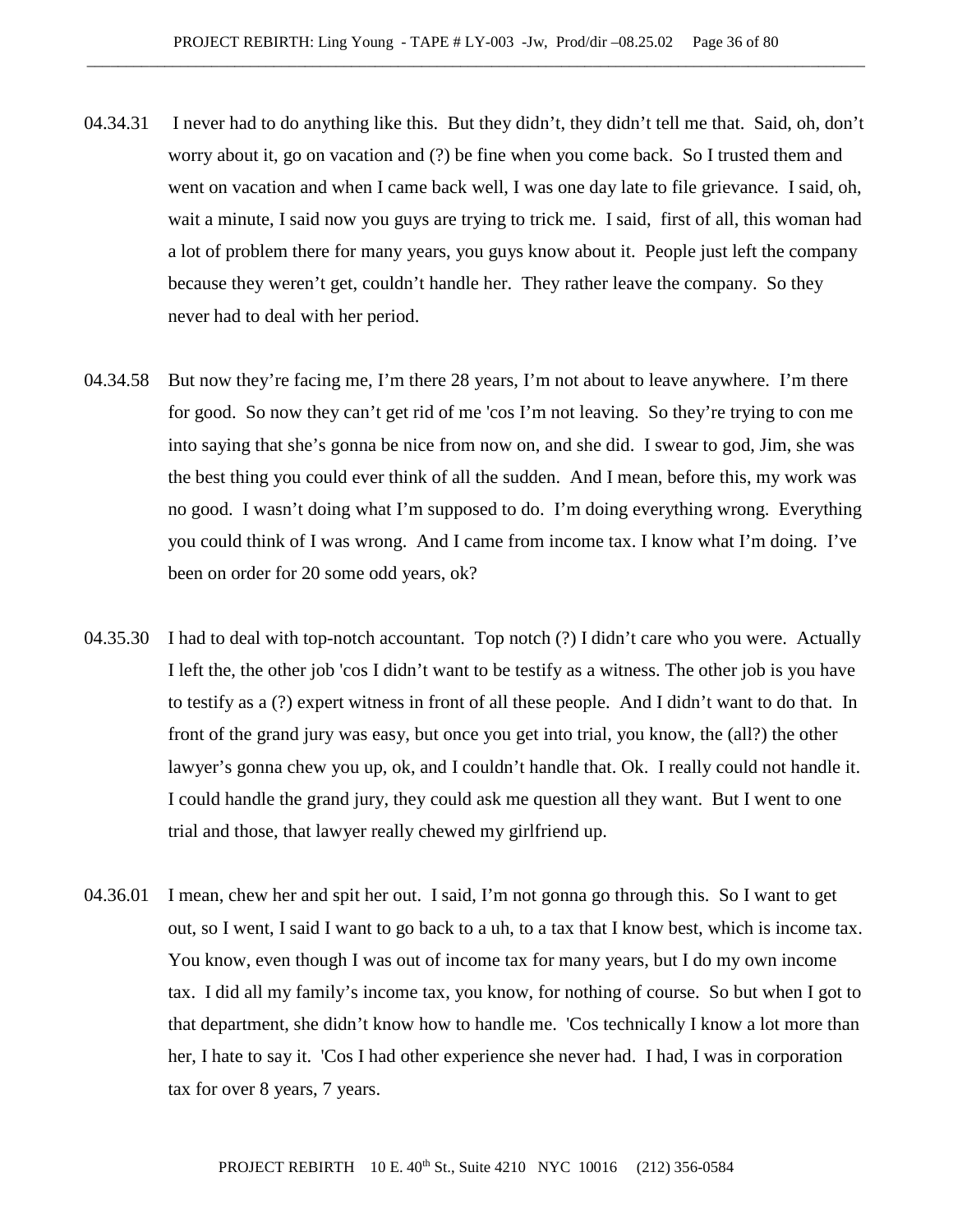- 04.36.31 So I know, I knew corp. tax. The only thing (?) wasn't 100% sure was the sales tax, 'cos I never was in it. So she didn't know how to handle me. So not knowing how to handle me, she want to treat me like somebody just come out from the street, just graduate from high school, from, from college. So like everything I did was wrong, and if I say you know, this is the same way they're doing it, no you don't (?) like you don't know what you're talking about. So once I wanted to complain all of a sudden my work became the most best work you could, she could ever find. Everything I did was perfect.
- 04.37.01 You can't find a thing wrong with my work. So I even (?) at that time, I was a friend with Mary by then 'cos I, we were moved back together. I said, Mary something is wrong. I mean, yesterday I wasn't, I was an idiot, I was a moron and today I'm just so perfect. And I don't know what the hell wrong with me (LAUGHS). You know, that's the kind of attitude. So when she was so calm and I said, oh, my god, this is not the same person. And (?) there was a complete change in the original. She was just like say, calm down, everybody. Don't panic. We're gonna wait for help.
- 04.37.30 And I said, ok. Am I hearing the same person, 'cos this would be a person screaming and carrying on. Even uh, in her obituary, somebody wrote that she was the most nasty, she had the most pistol tongue, she was nasty, she didn't care who she would (?) tell off. I mean, you had to read this (?) it's the weirdest thing. That's exactly how she was. Nasty, really nasty. And you couldn't find a nastier person that stands on this (earth?) other than this (?) lady. So she really didn't care who you are. She was screaming and carrying on. (?) that's why they didn't want to bother to deal with her.
- 04.38.08 And any time there's a problem, people left, so they didn't have to deal with it. But here I am 28 years, I wasn't moving. So and then finally they said, ok, ok. Can you just try? I said, no. I'm not gonna try. I said if she gonna throw something at me like that, uh, what I'm not gonna take a chance. So her boss, which is Gladstone, the one she helped out, she said, but it's only a piece of paper.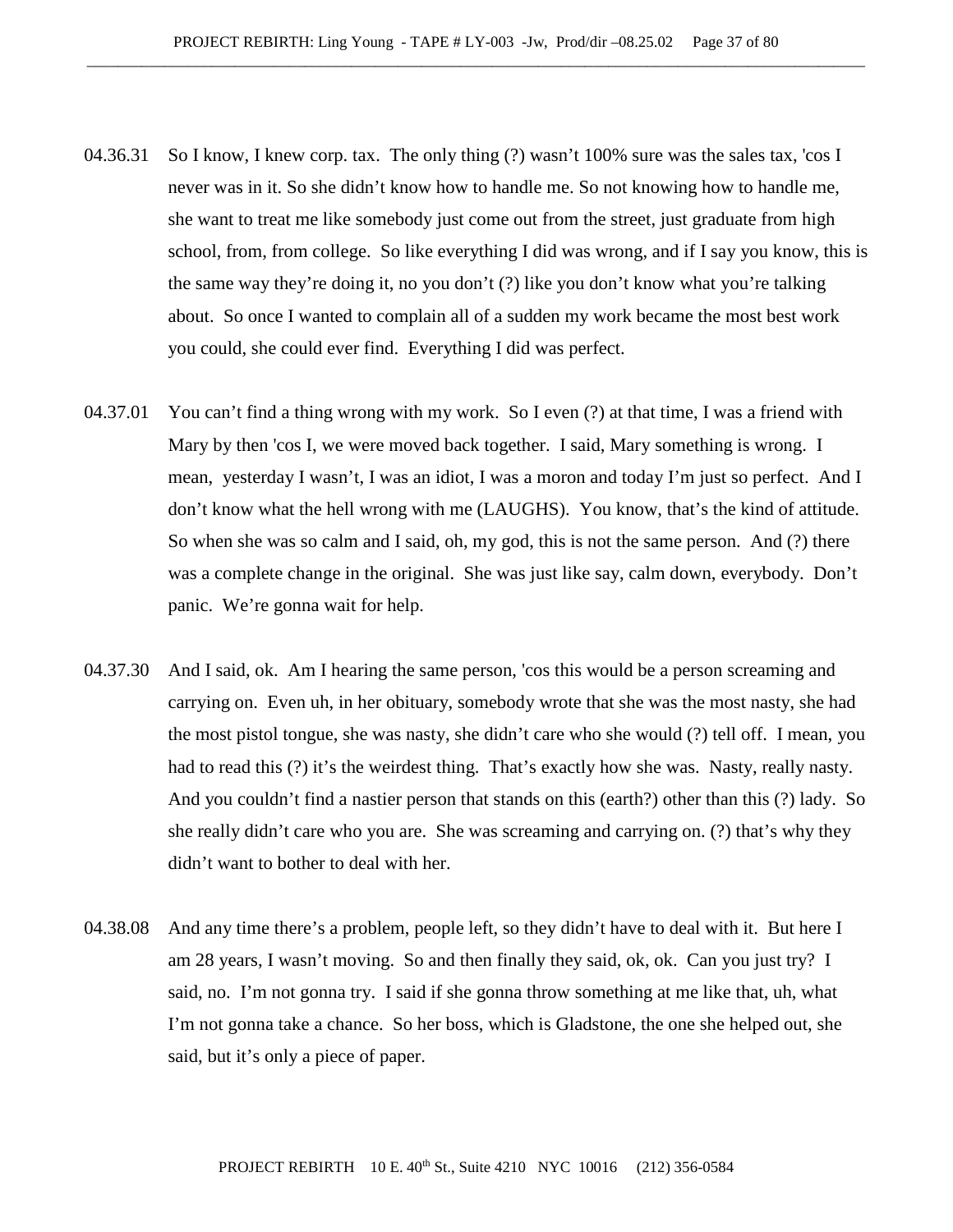- 04.38.30 I said, wait a minute. Are you telling me a piece of paper or folder is OK? Are you telling me that if she puts a, throws a chair at me, then you would do something about it? I said, not. It doesn't work that way. So this time I got the union involved. Even though they lied to me, but I still got the union involved. I said, if you don't want to do (?) something, I would get (?) myself a lawyer, because I am not gonna work under this condition. That I know she's been very nice to me, but that's not her, and you know it. Ok? And you know her for over 23, she's there 30 some odd years.
- 04.39.00 And you people know that's not her. Ok? And don't expect me to (?) believe that she had changed. I said, no. Uh, I was being very adamant at that time. I wasn't taking a no for an answer. So I was there from April to the end of June. I was supposed to be transfer. And they never did. They, 'cos they tried to see if maybe I would calm down. And forget about it. I said, no, not gonna happen this time. It will not happen. So uh, then he took me in. I said, you know what? She's trying so hard to be nice, and she's being very nice.
- 04.39.32 I said, I said, Sam, you know that's not true, Ok? Oh, no, no, no, she's been nice. I've had a 4 hours' talk with her. She's gonna be very, very nice to you from now on. I said, you know that's not true, ok? I said, please transfer me. So and then he said, oh, yeah, but it doesn't look right for me transfer you, then everybody know what's going on. I said, everybody know what's going on. I mean, what do you mean people don't know what's going on? But it's not good for the morale of the office. I said, ok. You do what you have to do and I do what I have to do, ok? But I am not staying with her, ok?
- 04.40.01 If you can't do it, then let me know. So they finally, he said, ok, fine we're gonna hire new people. We're gonna juggle the people around. At that time I will juggle you around. I said, ok. I waited and I waited. Comes the end of June I don't see anything happen. So I finally said, wait a minute. What is going on? On, no, no, no, you're being transferred. And you're going to Sincara's team. I said, yeah, but she's not telling me anything. Even as the day that I was transferred she didn't tell me anything. She would not tell me anything. All I know is from, from other people that I'm transferring. So I finally got, got to Sincara's team I think like sometime the first week of July.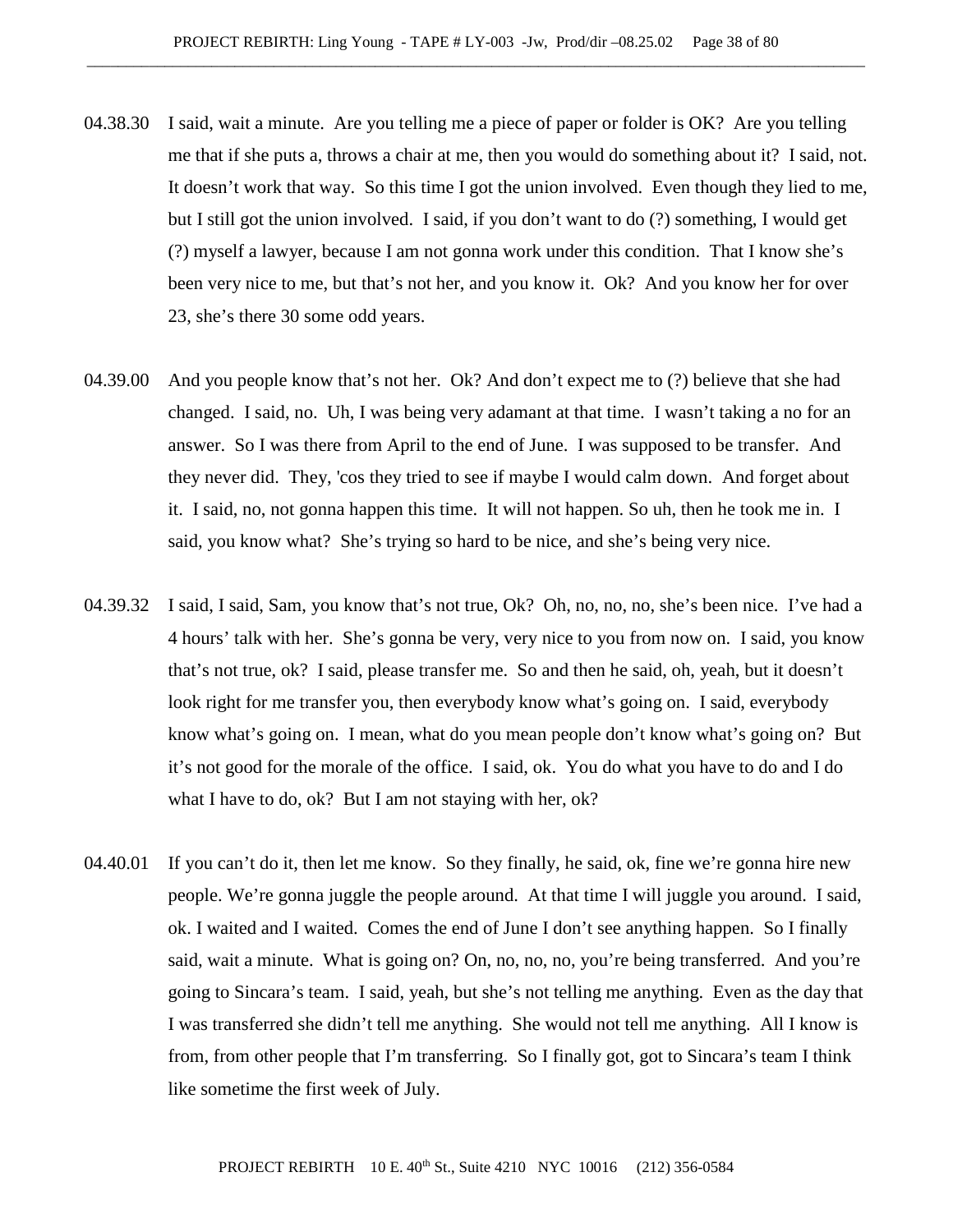- 04.40.37 But she still was my work back, because I had a case (?) it's a lot of money. And that's the case I did by myself for someone who's stupid, supposedly. Ok, I did everything myself, even the thing that she didn't want me to do. That she didn't think I was gonna get, get what I wanted? I said, I will do it, and I'll show you that I could do it. And I called the accountant, Ok, and the accountant tried to bluff me 'cos he's like one of those big accountants that's trying to bluff me.
- 04.41.01 And I did a piece of, and I did a work paper and I faxed it over to him. That's the thing. When you guys coming here like after certain day you become New Yorker? If you have an apartment here, I know you know about this kind of rule. Ok, 183 day rule. I need one day to prove that he was a New Yorker, OK, and this lady happen to have an apartment here, works here, has a business here, and his other home is in Connecticut which is 2 hours away. Ok, I gave a little list of only 9 days out of the 12 month.
- 04.41.30 And I'm missing two months that I don't have that she came back from Florida 10:30 at night, and next morning, in New York, she rented a car to go to Washington, D.C. at 6 o'clock in the morning. I said, I don't think she went home, ok? I gave her like 9 days I listed out. He called me back and he said, Miss Young, I think you are right. I had over \$500,000 on that.  $({\sim}JW{\sim})$

JW: (?)

04.41.51 LING YOUNG: I hit her with \$500,000 on that. Of course no name mentioned, I hit a \$500,000, which supposedly should be like a hundred grand. And she's the one said, don't do it because it might backfire. He knows the commissioner. I said I don't care who he knows. (Luckily?) he think I'm stupid. That's number one. One thing you don't do with me you don't think I'm stupid. Ok, you, I, I'm pretty easy. I mean, I don't expect you to give me 100%. But you give me enough, 90%, 95%, I'm pretty happy. But if you're gonna think I'm stupid. 'Cos I was, I just came back about a year into that tax, so he never dealt with me.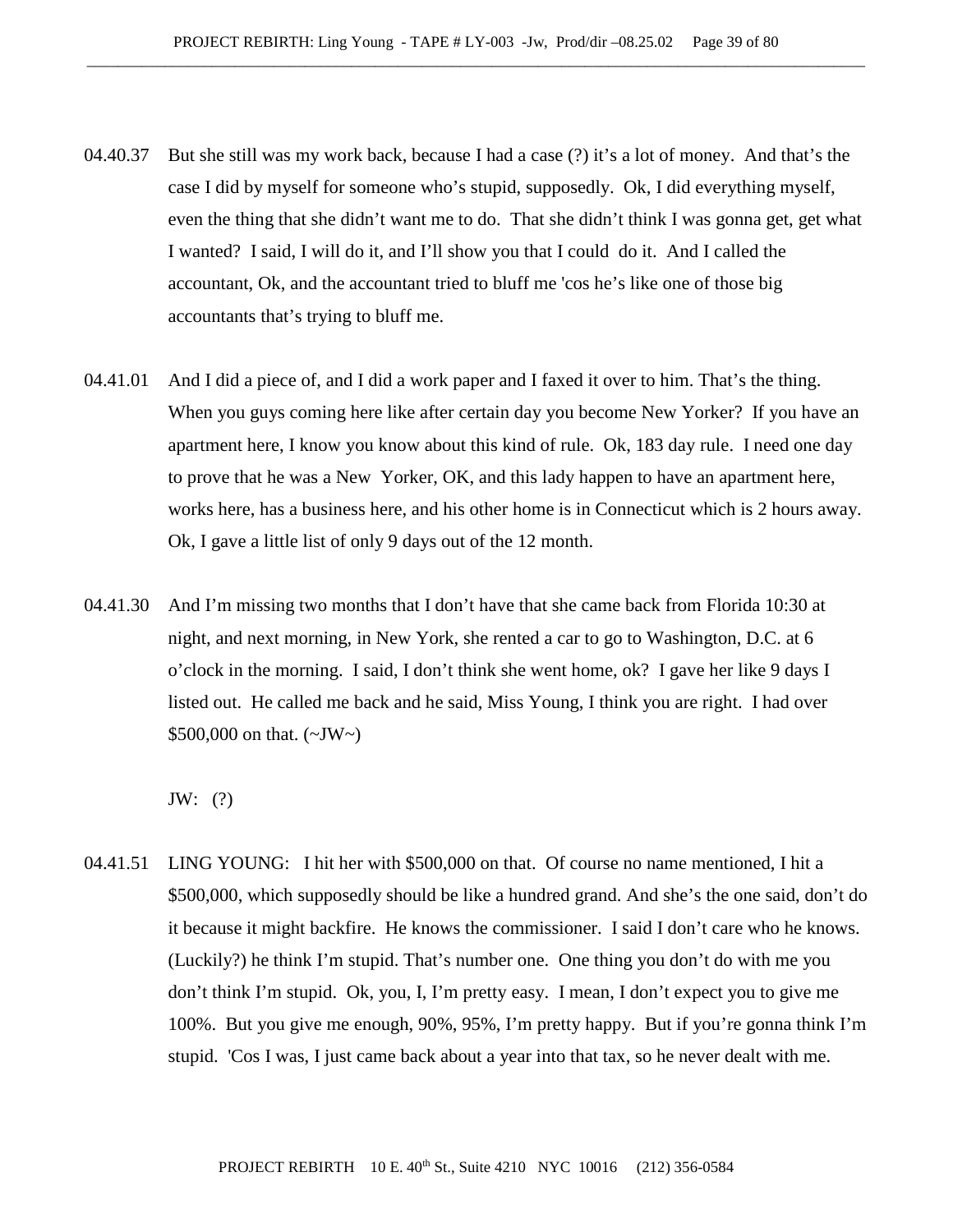And I never dealt with him in other (?) issues, on other taxes. So he probably think that you know, she doesn't know what the hell is going on.

- 04.42.30 And here you are, the supervisor's always with me on every step. So he probably thought I didn't know what I was doing. So he's trying to bluff me. (?) he tried to, he actual, this case has been, four people have worked on it already. It's been over there three years, that's how old this case was. Everybody worked on it, left, worked on it and left. That's all from her team now mind you. And people had left, because they can't stand her. So I got stuck with this case. So I, when I looked at it, I had never done a uh, residency case for a long time. (But?) simple issue.
- 04.43.03 It was simple, either you, you're in or you're out. But she didn't think I was qualified and then she thinks she was, she think that she wanted to grab whatever she can. So she tell me not to, not to push the issue 'cos it might backfire on me. I said, wait a minute. Look at my paperwork. I have it right there, black and white. I've got nine days (already?) out of, out of 10 months of bills. You don't think I could get the (two extra?) days? And I pinpoint how it was and I even said to her, write down, saying that back from Florida at 10:15 at uh, whatever uh, I think JFK/ LaGuardia.
- 04.43.32 Six, Six AM, rental car to D.C. Do you think she went home and sleep? I don't think so. She had a penthouse in Manhattan. You know, she doesn't do that. So I did all that little detail and I gave it to him. And he called back, he said, Miss Young, you're right. I don't think we're gonna fight that year. I said, ok, then I sent out the bill. She was like shocked, and when I left, she make sure that case went back to her name. She wouldn't give it to the other guy. And so I still had to work with her afterward.
- 04.43.59 But she was so civilized at that time, she was trying to be nice. And oh, Ling this and Ling that. But after that, she back to the same. Same old self. And that's why I was very shocked that she was so calm and so,  $I(?)$  don't know what the word to say about her at that day. It's like a complete different person. And when we were going down, Gladstone was the one who hurt the ankle, she put her arm around me. Urban was holding her on the other end, and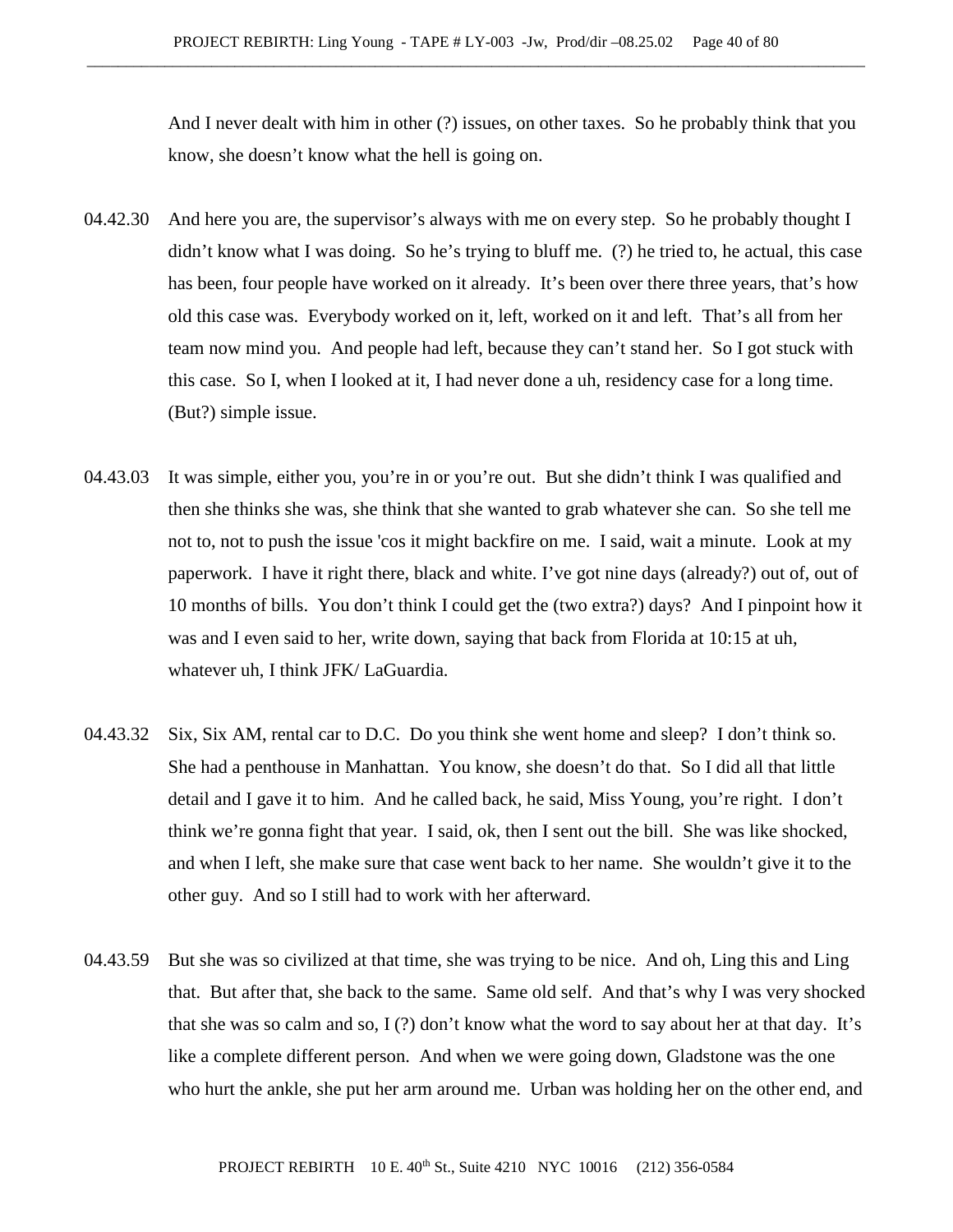when she put the arm on me, I said, ouch, I couldn't do it, and told me to drag her through that.

- 04.44.30 I really couldn't drag her through all the body. So when, when uh, when Wells came out the stairs and I found the stair and follow me, and when I found out that Urban was helping her, I kind of let her do it, and I was following Wells, and that's how I was walking. If I would stayed, I don't think I would have done it. They probably were, I'm almost positive they were on their way down. And uh, there wasn't too many people on the  $78<sup>th</sup>$  floor that came out alive. I don't really remember. So uh, whoever was coming down never made it.
- 04.45.02 And there wasn't too many people hurt at that floor, either.

## (OFF CAMERA REMARKS)

04.45.17 END OF TAPE # LY-004, 2 of 4

# **TAPE # LY-005, 3 OF 4 LING YOUNG 08.25.02 JIM WHITAKER, Producer/Director PROJECT REBIRTH**

## 05.00.00 PICTURE UP

05.00.02 LING YOUNG: (MID-STATEMENT)and we all went down different elevator. And they hug, it was, she was embracing him, embracing her. To tell her to calm down. She was still crying and crying. And uh, my other girlfriend, Virginia was also crying and her husband was uh, saying what (?) are you worried about? It's not our building. What are you worried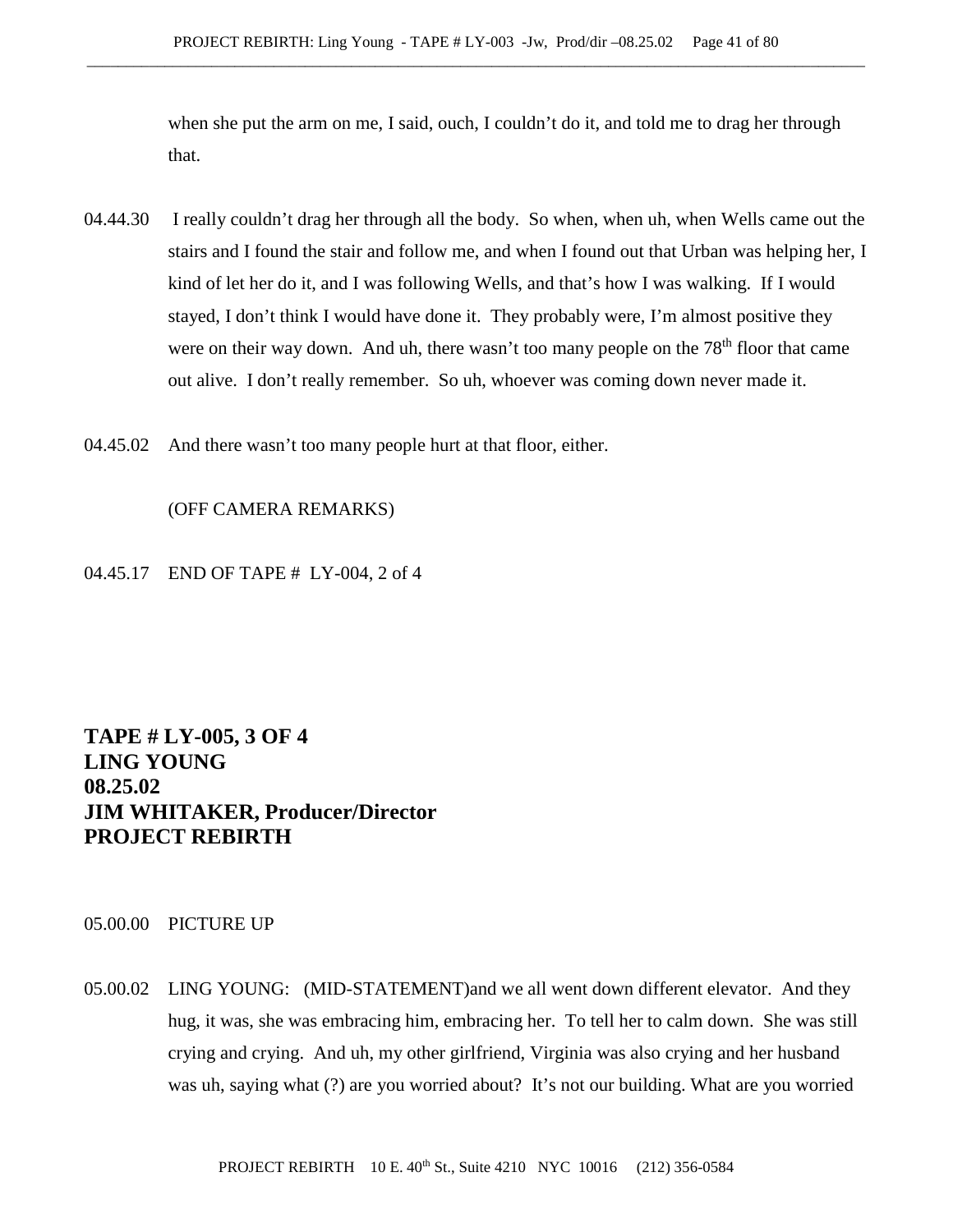about? And she said, (?) got to get out of here. And somehow they did get out. So while I was in the hospital I thought they wasn't alive, 'cos I thought they went down the elevator and got stuck.

- 05.00.28 So I was so worried I thought they, (?) they didn't come out alive, but they did come out. They came out unharmed. As a matter of fact, Manny, (excuse me?) is the husband. He trying to go down and, and get the car. And his wife said, are you out of your mind? Let's get out of here. He was gonna go down to the basement, pick up his car and leave. He wasn't gonna be able to leave with the car anyway. Lucky they didn't. But they did recover the car, believe it or now. Yeah, I don't know, what kind of shape it is, but they did recover the car. I guess the basement never wasn't hurt, I don't know. I didn't see they recovered a car.
- 05.01.01 I don't know what kind of shape.

JW: Uh, can you step back for a second 'cos I know you know this better than I, but on that floor you were on, can you tell me actually what happened, not to you at that moment per se, but actually what happened at the time. The plane?

05.01.20 LING YOUNG: We heard a big explosion, like I said, and we did not know it was a plane.

JW: Beside from your experience, what actually, the plane hit that floor?

05.01.28 LING YOUNG: Yes, I understand yes, that's what I understand. Yeah, the plane hit the floor, but somehow the wings tilted a little bit. And that's why on, on our side, the people are alive. Uh, not too many. They way I only understood why I was alive, maybe because I was so short, I was shield by a lot of people. I'm just guessing, Ok? Uh, and I was also close, I think I was very close to the, to our local elevator. I was not close to the uh, the uh, express elevator going down stairs. 'Cos all the doors were all crooked.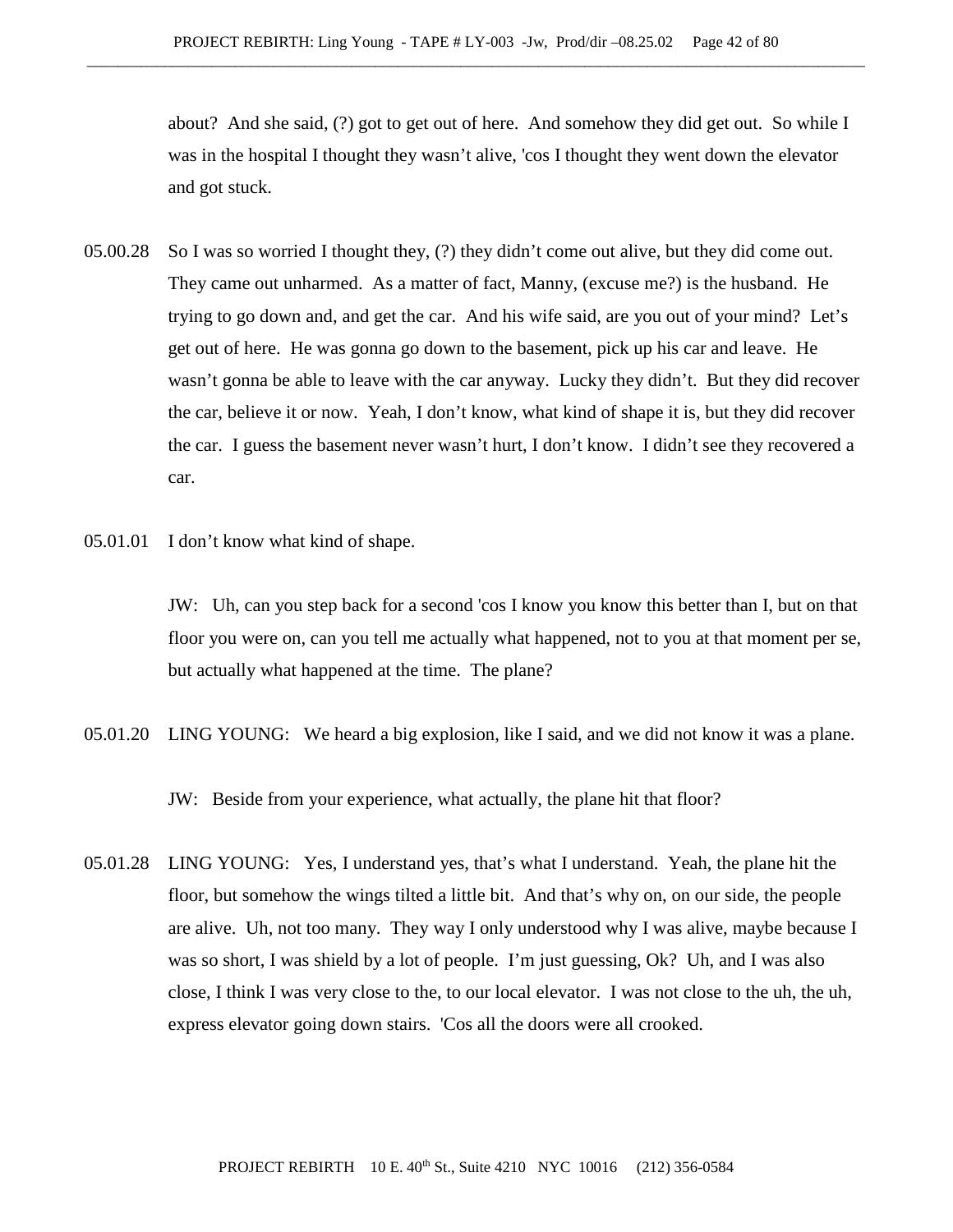- 05.02.03 And I think because of the impact, the lady I saw against a wall, I don't know what kind of impact or she was like cut in half. I mean, literally like evenly cut off. It was like gross. It was no, (?) I don't remember this blood coming out. That's how cut, even cut was it. I mean, unless there was, I, I didn't see. She was just leaning against the elevator door moaning.
- 05.02.28 And then next thing you know, everybody on the floor was like motionless. There was nobody around. That was standing up except a couple was. There might been other people alive, but I wasn't aware of it. The only thing I'm aware of is the co-worker I'm, I'm working with. Maybe they're wrong, but I uh, I wasn't paying any attention to. We sat like uh, like in front of each other like that on the floor, waiting to be, get help. And while we sit in the floor, we're looking around, and said, ok, where's the stairs?
- 05.02.57 And we don't know where it is, there's no sign whatsoever, and one of us know where the stairs was. Not one of us. So we decided to sit down and wait for help. And we were chatting but we don't know what we were chatting about. We did look around and on my uh, on the other end of the elevator back was, I understand was Fuji bank. That was empty. No one was there. It was an empty office. Light was coming in from uh, from the outside, almost like light from this thing like that. Uh, then in front of me uh, I'm, uh, my back was against the express elevator, in front of me was the local elevator.
- 05.03.33 And there was this small little elevator by itself. I think that's the elevator that takes the people up to the observation deck. And I see like orange color coming up. Ok. Very, very light smoke. It wasn't too much smoke at all, so we did not breathe in any smoke whatsoever. It wasn't smoky, whatever, I mean, you see a little fire on the other end, was fire. You could see the fire coming from the floor, but like very little like little drips and drabs.
- 05.04.00 Now if there was heavy fire, I would think we would've been running, but it wasn't so bad that it worry us. So we sat down and wait for help. And uh, at that time I remember we asked for water, too. But we didn't know where to get it. So we were about to go to the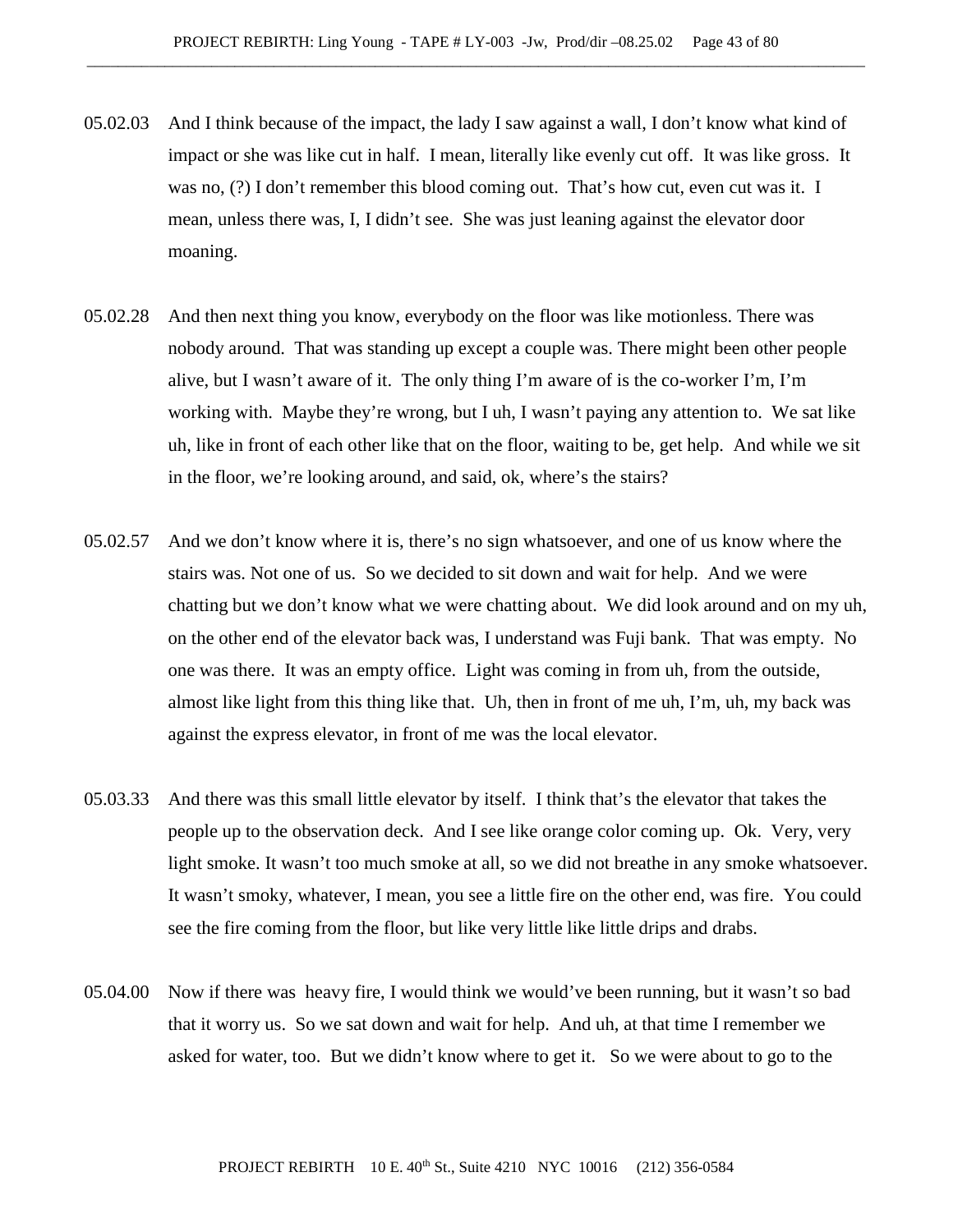office and see we have any spring water, but none of us moved so we just sat around and wait.

JW: Was there air coming through or?

- 05.04.28 LING YOUNG: We didn't feel suffocated, so I don't know if there was air or not. We did not feel that we suffocated. We were breathing normally. Seemed like nothing had happened to us. I mean, I didn't feel like anything. I said, ok, now we're here. We're sitting down, I did not know I was hurt at all. I did not know that I was bleeding from my head, from my forehead. I did not know I was burned. I didn't feel it. I felt even when I get to the hospital, I didn't feel it. And then (start?) seen thing bubble up. I said oh, no big deal, you know, even laying in the hospital bed, I said, Ok, I still planning my vacation.
- 05.05.00 I figure I'll be here like a month or so, or two weeks at uh, a month max. Two weeks, I'm out. You know, you get burned, how you (?), you get burned you get out. Not knowing I got second and third degree burn all over the place. Now I know my face could be grafted or anybody is gonna be, everywhere else is gonna be grafted. Never had my, never in my dreams that I would be in this position. I don't even know what graft is all about, until it happen to me. And then you never hear of things like that. You know, you never heard (?) anything about graft or burns until it happen to me.
- 05.05.31 'Cos you don't think of it. Of course now it's like it's nothing new. So uh.

JW: Now when you uh, just so I, the supervisor who you told the story about uh, that used to come by and bring you tea (?) what was his?

LING YOUNG: Sincara.

JW: Was he there at the time?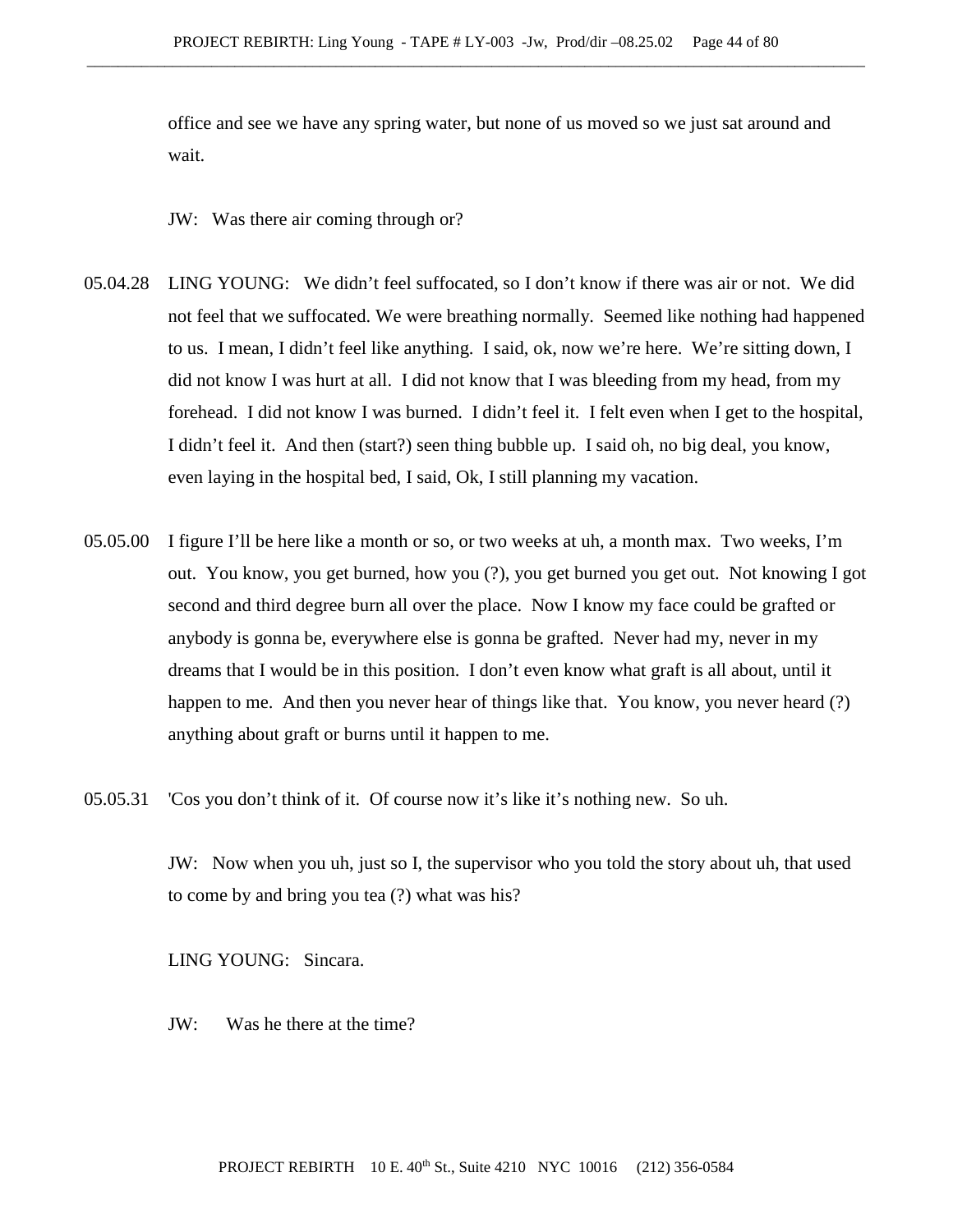- 05.05.52 LING YOUNG: Yes, he was one of those that are alive, yeah. He was Sincara, Yesh was another one. He had broken knee cap, and the one I just told you the story about being real nasty, she was there even the supervisor I had complained her to was there. Gladstone. She was there. 'Cos when I complained to her, she was saying you know how she is, you know, she's going through, you know, she's an unhappy person. But unhappy does not necessarily mean that we should be unhappy, too. I said that to her. Said, oh, just, just hang in there, you know, just. When she yell at you, you just ignore it and just go over your head. And I did that for about a year. I did.
- 05.06.28 Whenever she start screaming, everybody start laughing. They said, oh, it's your turn. You know, that's the kind of attitude that everybody had. 'Cos as long as you're not under her, she really can't bother you. But if you're under her, she start screaming and carry on. And one of them is on probation, so he's not bother say anything. And somehow she adores him. 'Cos he doesn't say anything. The other one just ignore the hell out of her. Every time when she start screaming and he just looked at her like she's crazy. So that's Ok. But I can't just ignore you completely. So that's why it bothers her.
- 05.07.01 And plus she didn't, she don't know how to handle me. And of course I found out later she said the real reason is (?) that she don't know how to handle you. 'Cos here I am, I'm there twenty some odd years. I haven't been in income tax in a while, but in meantime, she doesn't know what I know and not what I don't know, but I'm showing her work. So every time she gives me something, I'm done. So I (?) got to be doing something right. But she don't care. She's just didn't care. And to her, everybody is a crook, so that I can't handle. That's one thing I cannot handle.
- 05.07.31 When, I said, when you go on audit, you cannot assume someone's a crook. You don't do that. And that, that's her. Well, how do you know she doesn't do, how do you know they don't (start?) uh, at the end of the day they start putting their hands into the cash pocket, cash machine. I said, I don't. I really don't know. Like I had one who's a uh, who's also producer like you, wasn't a producer, it was a high uh, high executive in one of those uh, what you may call it. He had a uh, a maid in the house and cook.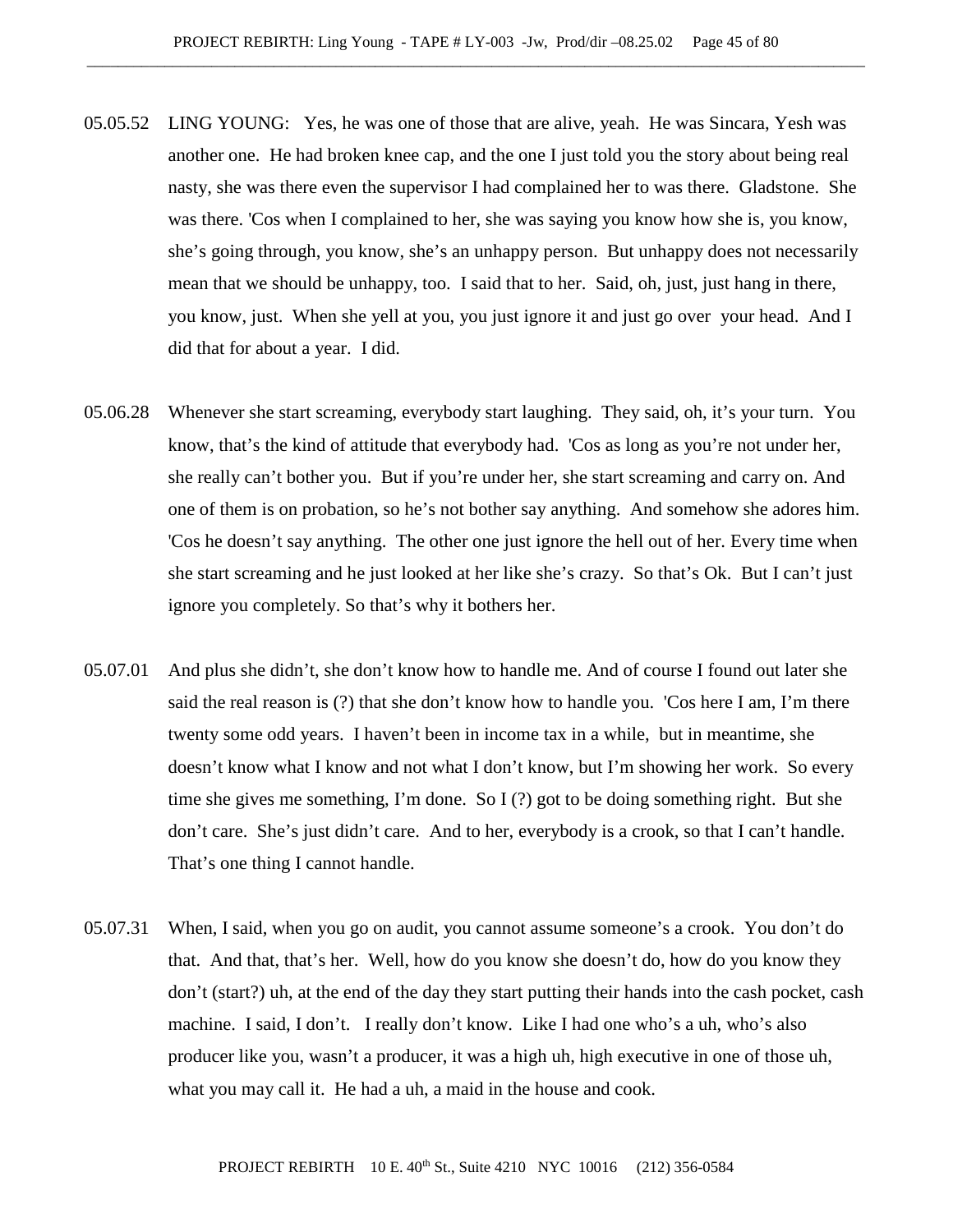- 05.08.01 So he does the whatever work. So the guy forgot to file his withholding tax for this lady. So I said, you know, this is what happened. And since it's a small amount, (?) two hundred and some odd dollars. So she said, how do you know she doesn't have chauffeur? Well how do you know she doesn't have a uh, body guard. How do you? I said, I don't. I'm unless they tell you, you don't unless you do, you stand, you go to the building and ask the uh, the guard. Uh, actually you don't. I mean, how could you assume that? You don't know that. All these ritzy people and this does that. I said, well, I don't know that.
- 05.08.31 I said, unless you want me to go do a full investigation this is what I got in the, OK. Either you believe or you don't. And uh, then I got very, then I called California. They moved to California. I happened to talk to the wife and they were doing a house. And the she said that uh, well, you shouldn't get chummy with the wife. I said, ok, I wasn't getting chummy with the wife. The wife happened to be very nice. She was telling me about oh, everything what's going on and I happened to be listening. But when I talk on the phone, sometime you think I'm talking on a personal phone, but it wasn't a personal phone, 'cos I get very friendly with the, with the people.
- 05.09.04 And they do tell me thing and (?) I listen. But you wasn't supposed to do that. I said, ok. And what else you want me to do? And that's her. She always doesn't think that people are honest. Oh, yeah, they, you have a lot of people that's not honest. I'm not saying they do. But you can go in on an attitude knowing, thinking they may not. And that's not an auditor should be. And we were told not to be doing it that way, which is true.
- 05.09.29 You can't go in thinking they, they being crook. And that's how she kind of wants me to go in, and I, and I, this is something I would tell, I tell upfront I will not do that. That's something I haven't been doing and I (?) am not doing it. (?) got her, you know, tick off. But I really didn't care. 'Cos I have my way of doing things. I'm not going in with an attitude. And that's me. And maybe that's the reason why I got along so well with, with the accountant whatever. But that's part of audit.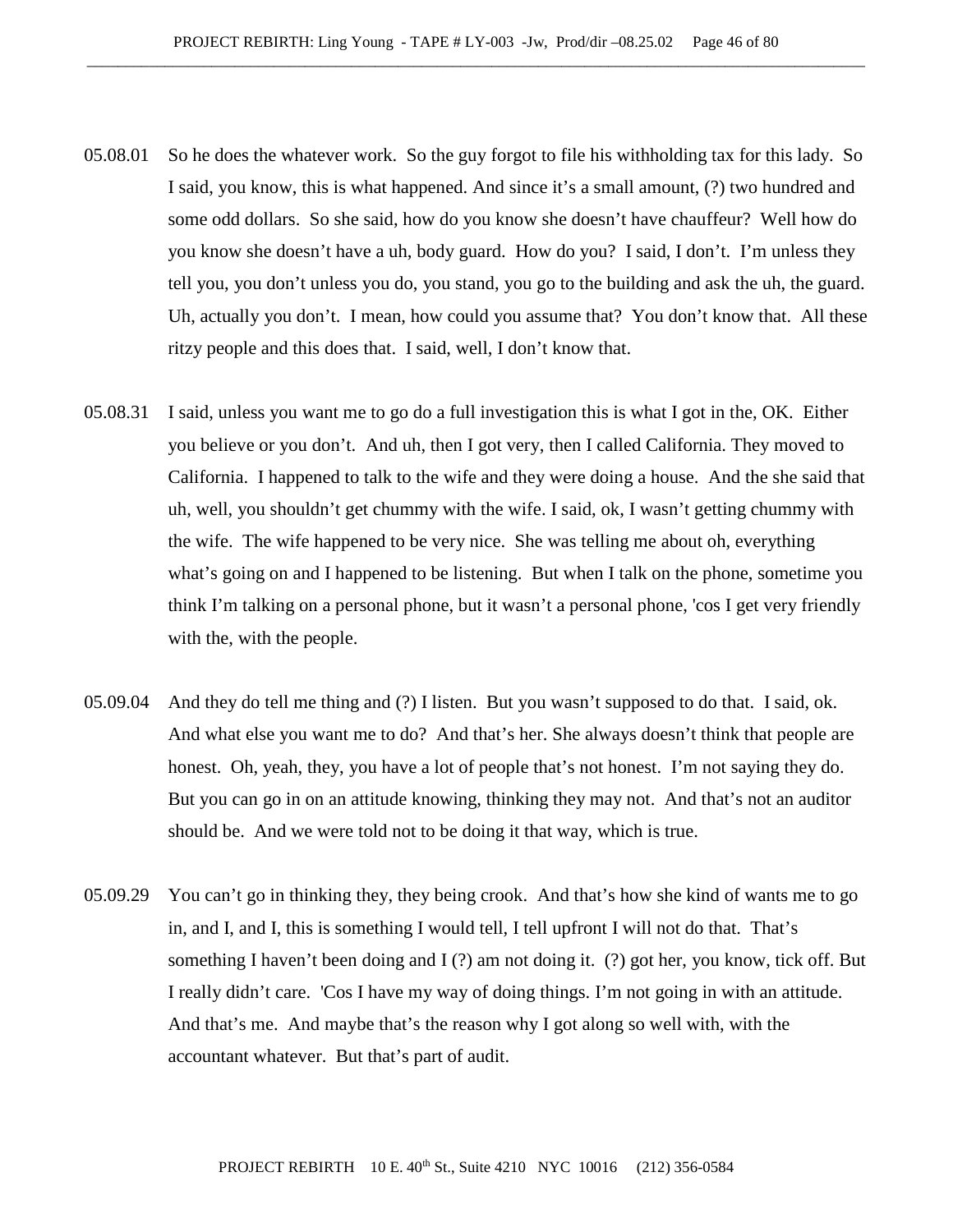JW: Why were you surprised her, you (?) mentioned several times her voice was calm and so I knew that was strange. And then what did that make you think?

- 05.10.08 LING YOUNG: When I think back of it, it's almost like when you, you know how people say when you die you uh, before you die you, you have an attitude change? And that's what really make me think of her that way. 'Cos she, you never see her calm. Never. That, as much as I know of her for a year. And even people know her for many, many years never saw her being nice, never (as to one?) Ok, I don't think (?) any people see the nice side of her, but that day she was so calm, I mean calm.
- 05.10.36 I mean, her voice was calm. She was saying, I mean, she was sounding, don't panic. Help's gonna come. To that effect. I mean, a very calm voice. And normally she would start screaming and carrying on, oh, my god, what happened (?) That would be a typical her. What's going on? Just (carrying on in a?) pitch voice. But she was calm and just like talking ordinary. Very calm voice.

05.11.01

JW: And nice?

- 05.11.02 LING YOUNG: Very nice. That's what's kind of shocking me, you, very nice. Very, very nice and I'm almost like, geez, is that her? You know, you think of what, is that her? 'Cos you never hear her nice. I mean, even with a small, small thing about having a party, she would carry on like a, like a lunatic. Finally the people would say, you know what? We have like a long section. Like under two section head. We're supposed to be one unit. So there was nobody around and this guy was leaving. And one guy suggested let's have a party.
- 05.11.32 And she was the one with the most (?) seniority. So they asked her to do the, do the collection. She carry on like the, the world's coming to an end. Screaming and carrying on, I don't know why I have to do this. I don't know I have to do the paperwork. I don't, just on and on and on for God knows how long. Finally at the end of the party and they say, you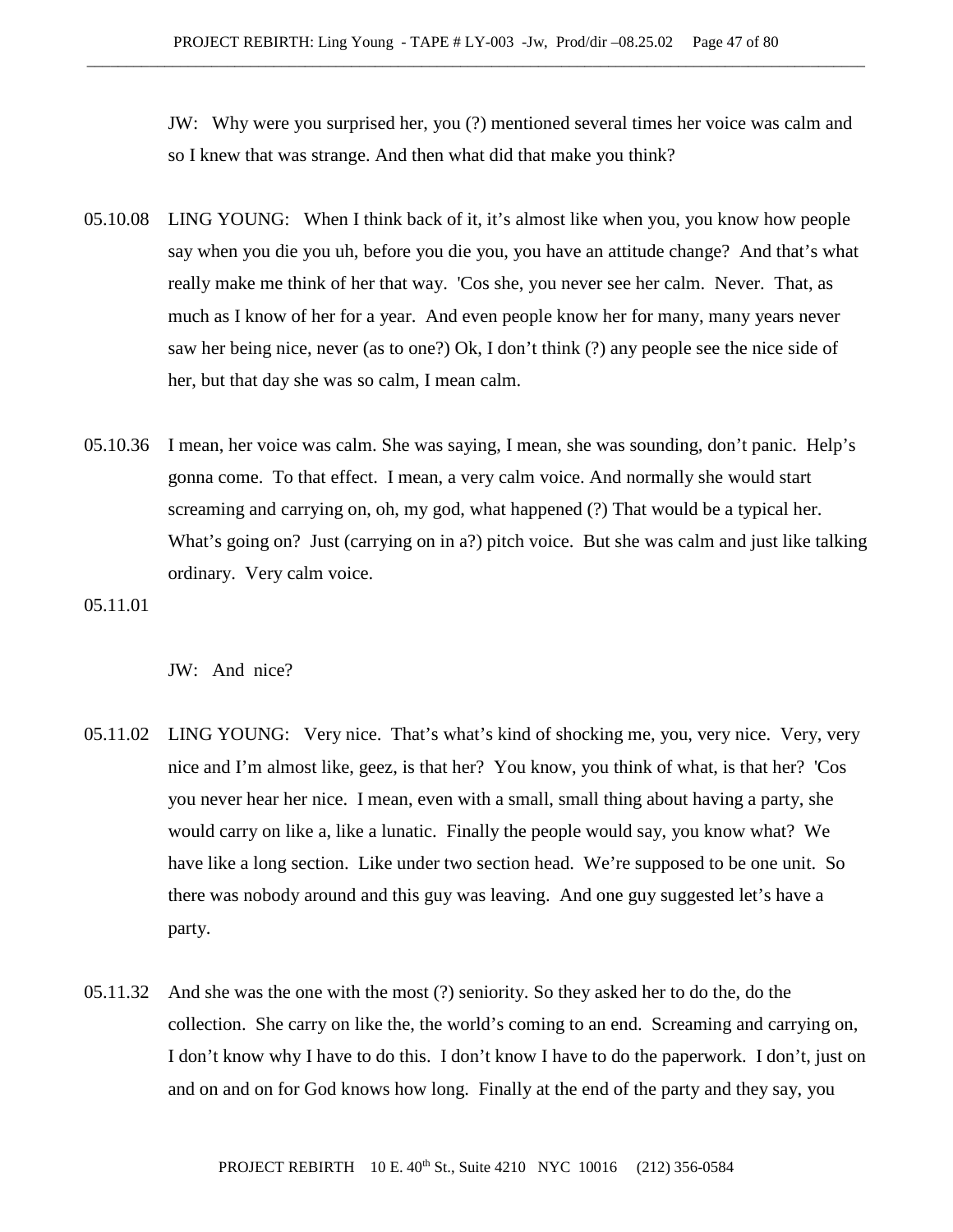know what? From now on, you guys have your party, we have our party. We're not having it together. That's how bad it had gotten into. And the funny thing was it was with my supervisor.

- 05.12.04 That was (funny with?) Sincara. And he was gonna go complain about her to him. And she beats him to it. (LAUGHS) I don't know what the heck she did. She beat him to it to complain. Finally he said, you know what? She's not even worth my headache. So he didn't bother. She was just on and on, carrying on from the time it started the party until it stopped the party. She didn't stop complaining. (?) the word bitching. But she did not stop, that's how bad she was. And that's the kind of personality she has.
- 05.12.34 She had problem with everyone you could encounter. Even with coming moving her house, she would call the lady up, no call the lawyer up. The lady's supposed to move and she didn't move. And she didn't finish packing or some nonsense like that and she would call the lawyer up and said, I don't understand why, she's not working. She's sitting her butt home, I got to make for a living, and then her husband is, on and on and on and on. Now this is somebody that just said that she's not moving that day.
- 05.13.00 She's just like asking for a day or two extension. She's carrying on, how come she's home sitting on her butt not doing anything and I got to make a living. And she can't pack and go away? This is the kind of person she is. And when it comes to moving, we laugh because she was pushing to move before Christmas, and she got a mover and they didn't do it or whatever. She cussed them out. So she found another mover. Finally they wanted to charge her something else. So she went back to the mover and she moved, she moved on the worst storm of the day, and we all laughed because we kind of say, well, she deserved it.
- 05.13.33 That's kind of person, you know, that's uh, w e joke around, you know. That's, she deserved it. She moved like, I don't know what day it was, it was the biggest storm that we had. Snowstorm. And she moved on that day. And she very particular. God forbid she get anything dirty. Now, you know how dirty that place is gonna be, right? After moving on a wet day (LAUGHS). So we kind of laughed.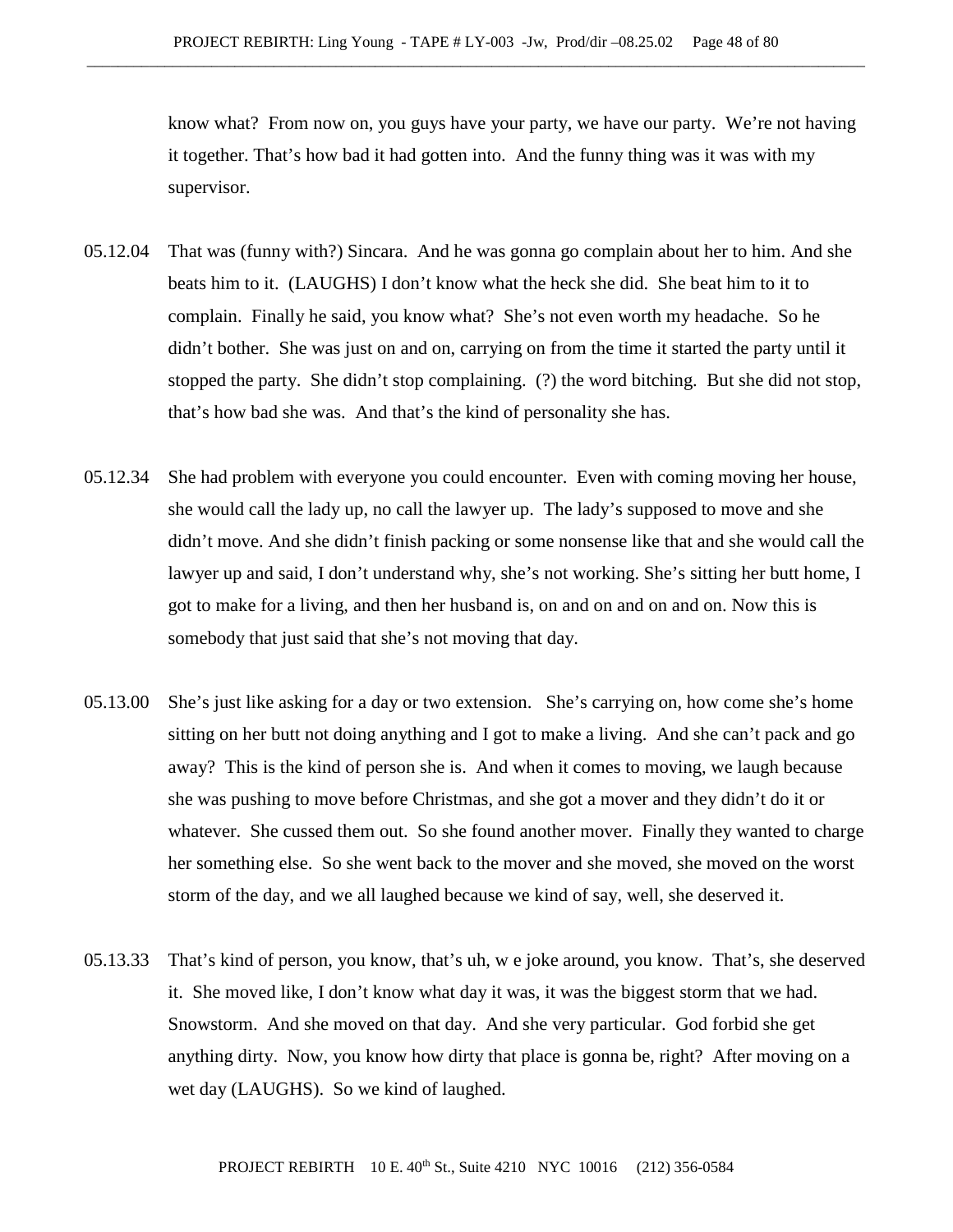JW: Do you think she knew she was gonna die?

05.13.58 LING YOUNG: No, I don't think anybody think we're gonna die. I don't think anybody think we would die. That's why we were so calm. If you get out uh, while the explosion came already, and then we just sat around. No, I don't think anybody would, even when we were going down, the firemen said, you know, take it easy.

JW: So I missed that part. So you were waiting around and then someone came?

- 05.14.17 LING YOUNG: Right, (?) would just, just came, came through the door and said I found the stairs. Follow me and only help the one you can. So I guess he meant that whoever you can help. And I know I got up, she got up and the other, we picked up the other lady uh, Gladstone.
- 05.14.33 We're about to leave. Then I, she put her arm around me and I said, ouch. I couldn't do it, 'cos she's hurting me. Of course now I know I was burned, you know, I was burned in the back. So then she's, I want my pocketbook, 'cos I took her pocketbook, it was heavier and it was almost like 15, 20 pound, that pocketbook was really heavy. I said, you want everything? And she said, well, my keys are there. And I said, ok, and I gave it back to her. So I tried to help her but she's taller and I couldn't drag her out there. So then I, I figured out, Urban is helping her.
- 05.15.00 I said, ok, and I just left with Wells. That's how I went out. And I know she was following me, but I don't know how fast, because, you know, she had a broken, uh, Gladstone had a broken ankle. And Sinara was helping Yesh, Yesh, who had a broken knee. And understanding that carrying somebody on your shoulder whatever, and trying to go over all these people it's not that easy. It's not like a smooth row, you just drag it out. So they probably had gotten to the stairs and walking down, but I don't know how far they went down. I really don't know.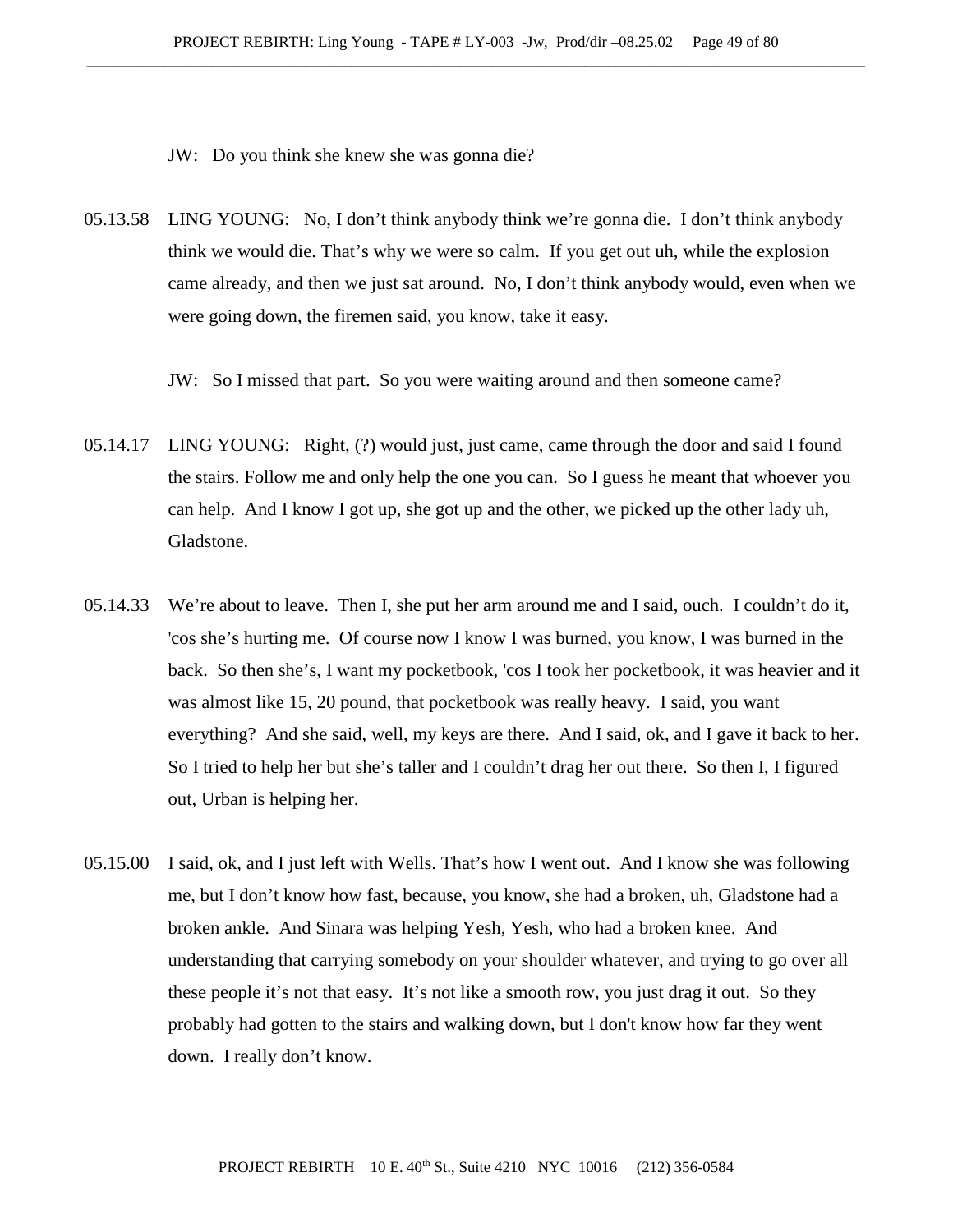05.15.30

JW: Who was the fireman?

- 05.15.32 LING YOUNG: The fireman was the uh, it was the fire marshal Jim Devy. Ok, he had met me down at the  $50<sup>th</sup>$ , he told me he saw me on the  $51<sup>st</sup>$  floor. That I had my eyes closed walking down and my hand was out. He knew I was burnt or hurt. I was in shock. He knew that, I didn't know that. So he kind of escorted me down. Ok. I don't remember that part too well, but I did remember vividly very (?) very uh, clearly that when I got off the elevator a voice said, let me escort her out.
- 05.16.05 That I remember very, very clearly because we were walking down, we were walking outside. We got through the concourse, the concourse was clean. Nobody was there. There's no debris like everybody say. They must have been in that Building One. We had nothing like that whatsoever. Everything was clean. Walked through (?) the, go through the revolving door. That's where Chase Bank is and Citibank. Then we had a guy with the loud uh, microphone and saying that uh, the phone saying that uh, you know, go through Victoria's Secret, the try on station.
- 05.16.37 I looked at uh, I (?) looked at him and I said, I don't remember where it is. I think I know but I can't swear to where it is. He said, well let's walk. So we walk and walk and walk and then we say Vischi Street, the entrance. It's bright, it's bright like, like the, today. And uh, I said, he said, you know what? Let's go outside to EMS. Uh, God said to the (?) EMS. I said, ok.
- 05.17.00 So I just follow him out and we walking outside the minute we got outside there was a woman taking pictures, snapping picture away. So ok, so we continue walking and I understand he was dragging me. I didn't know that. He said there were a lot of thing on the floor, which I didn't know. I didn't see anything. My face was like this, just like looking forward, looking straight, I didn't see anybody falling. I didn't see any debris coming out. I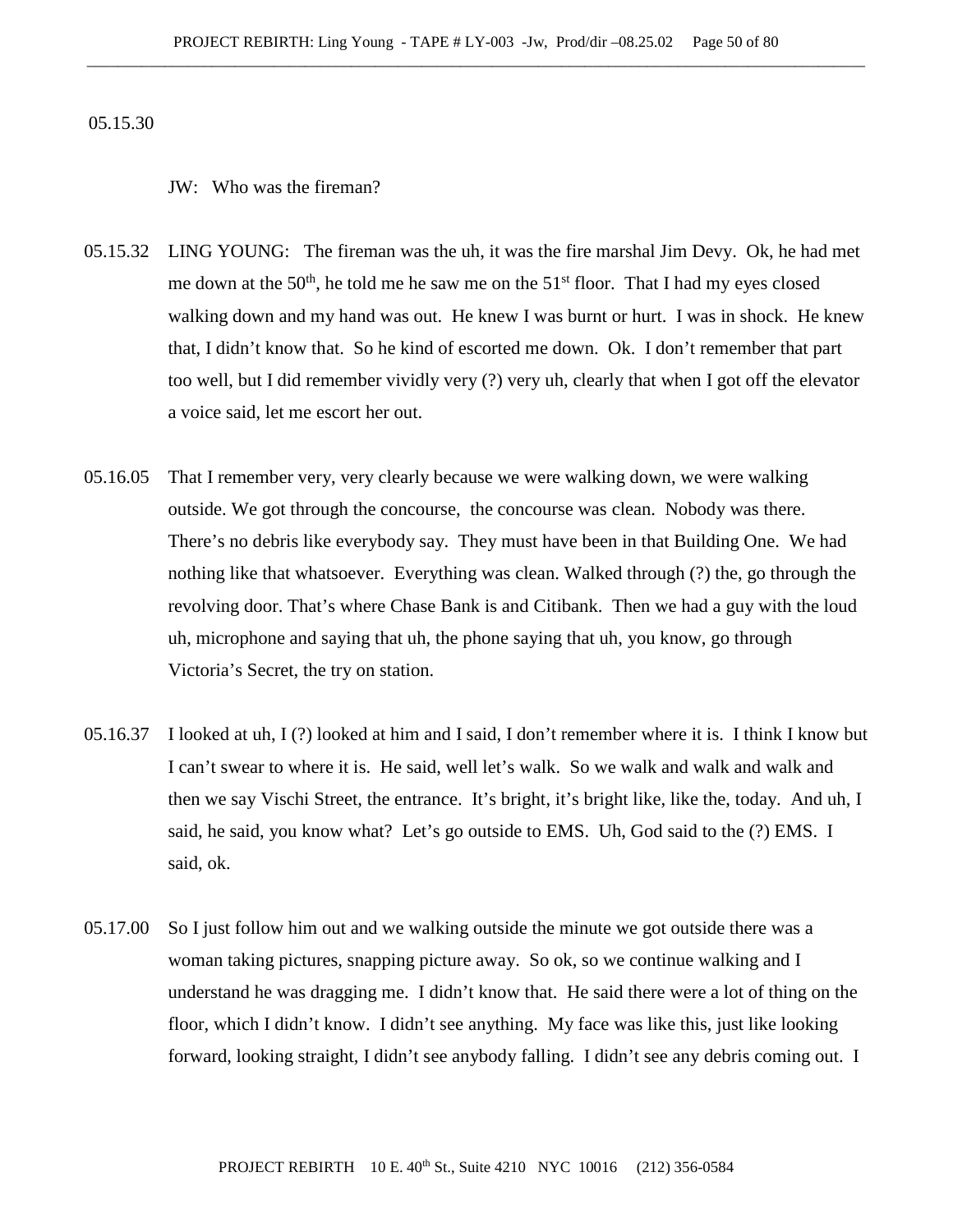saw nothing, ok? To me it was a blank. I don't remember seeing anything dirty or falling or whatsoever.

05.17.33 So I was just walking straight, and then I heard a voice, Mary call out for me. And she said, Ling, you know and I said, oh, my god. And I went in and I took a peak. It was Mary laying in a stretcher. And uh, we were talking and some how I ended up in the ambulance together with her. I don't know how I got there, but somehow I got up there.

> JW: You mentioned uh, there was a moment when they weren't moving forward. Tell me, tell me about that. (?) in the ambulance, right?

- 05.18.03 LING YOUNG: Yeah. We were standing there waiting. Uh, was only me and Mary at that time. And then Judy Ring coming, came around, 'cos I remember that that was her. She had a uh, a splint on her, and they put her on the ambulance, they took her off, 'cos she wasn't supposedly a burn patient. This was on to uh, the burn clinic. Took off again, they put her back on, they took her off, they finally put her in. So ok, fine. Then we had three people now. So uh, then I realized Mary's having problem breathing.
- 05.18.31 I said to the EMS guys, you know, she's you know, she has problems. Oh, yeah, yeah, we have to wait a little bit. Ok, ok, fine. So we wait another five minute or so, and said you know what? You better get her out of her, because I said, she has a lot of problem. I said if you don't get her out uh, she's gonna be in trouble. And the guy said, all right, all right, all right. We will. So we left. We went around from, we were on Church and Vichy street. So we got through Vichy street going towards Park Row and all of a sudden the guy just opened the back door.
- 05.19.00 And he said, oh, my god, the building just collapsed. And I, we saw the tail end of it. That's what we did, 'cos he opens the back door. And Mary and I looked at each other and we were like, stunned. We didn't know what to say to each other. I think the only thing we said to each other, oh, my god, we were lucky. And that was it. And the next thing you know I was in the hospital. I don't remember the whole ride. Mary may remember a little bit more than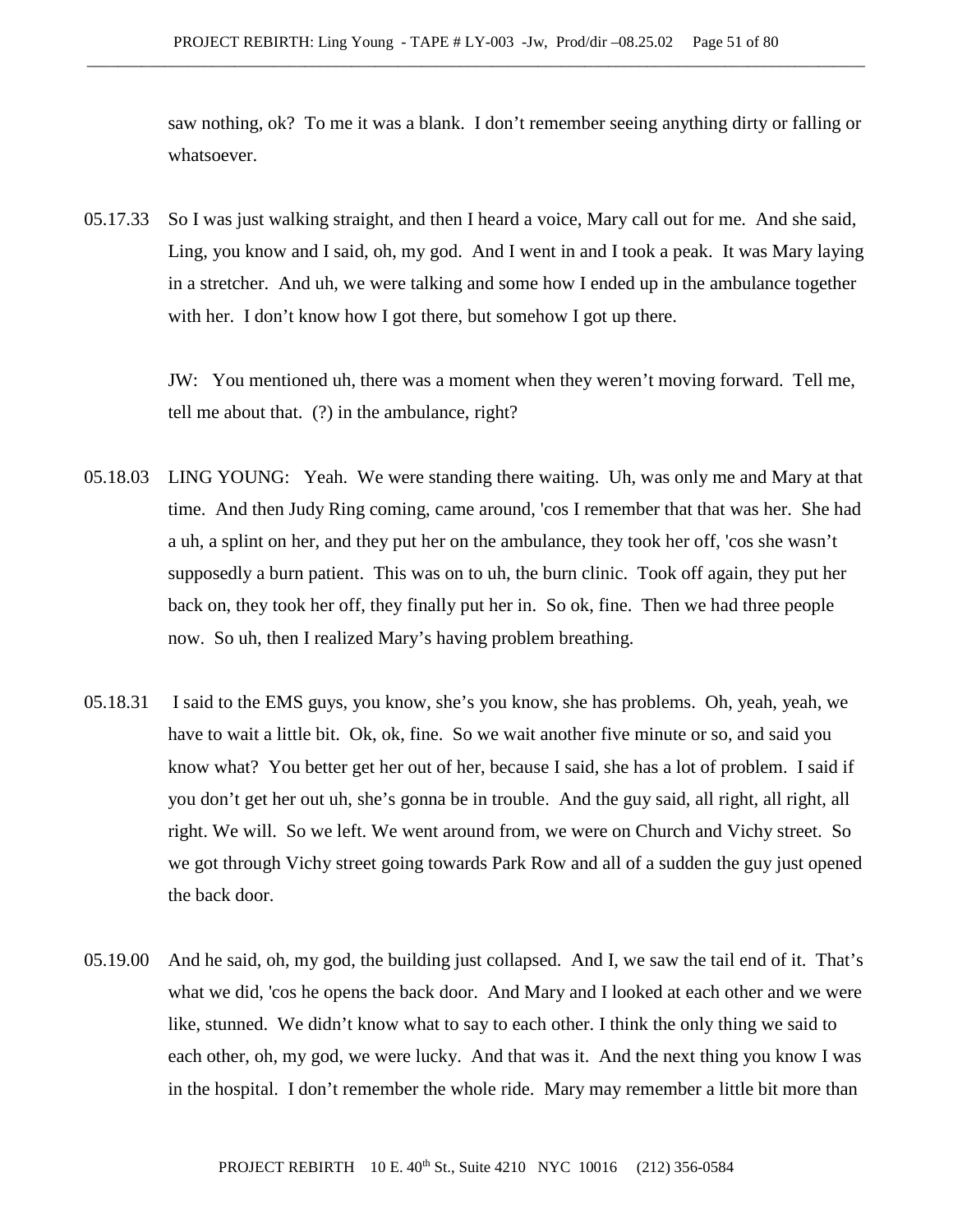me, but I don't remember the whole ride. All I remember, I got to the hospital, they opened the door, they tagged me with a tag, a little thing. Got me into the emergency room and everybody's working on me.

- 05.19.31 And they of course they keep on asking, what's your name? What's your birthday, to see if you are alert or not. And I keep on giving all kinds of phone number to call. I said, call the phone number and see if they can reach anyone to tell them I'm ok. They finally got a hold of my brother somehow, in Edison, New Jersey. So he, he talked to me and I just say tell everybody I'm ok. I'm in the hospital. I'm alive and that's it. But I don't remember too much. The next thing you know you were in, you were out. I was completely drugged out, I think. Between surgery, between the tank room, between the all the medicine they're giving me, all the pain killer.
- 05.20.07 I'm like in and out. I don't think I remember too much. Who came to visit me, and they said, yeah, yeah, I said, yeah you did? You know, like I don't remember. I really don't remember. Just, I had so many people come and visit me. I really don't remember. The day I was there, it's uh, I was ok, you know, like I don't want to say that I'm being rude. When they talked to my husband, say, yeah, I saw your wife and blahblahblah.
- 05.20.29 And I said, and he said, my wife didn't tell me. And he asked me, I said, I don't remember. I really did not remember too many. Of course my mother I always remember because she always comes all the time. (Whoever?) came more than a couple of time, I remember. If you came in once, you can forget it. I really did not remember.

JW: Tell me about the boy in the red bandanna.

05.20.47 LING YOUNG: Ok, that was Wells. I was, what happened when we were waiting, waiting for the stairs and waiting for everything. That all of a sudden he appeared out of nowhere. Like we're sitting down, sitting like this facing with each other, and he said, I found the stairs. We all looked up.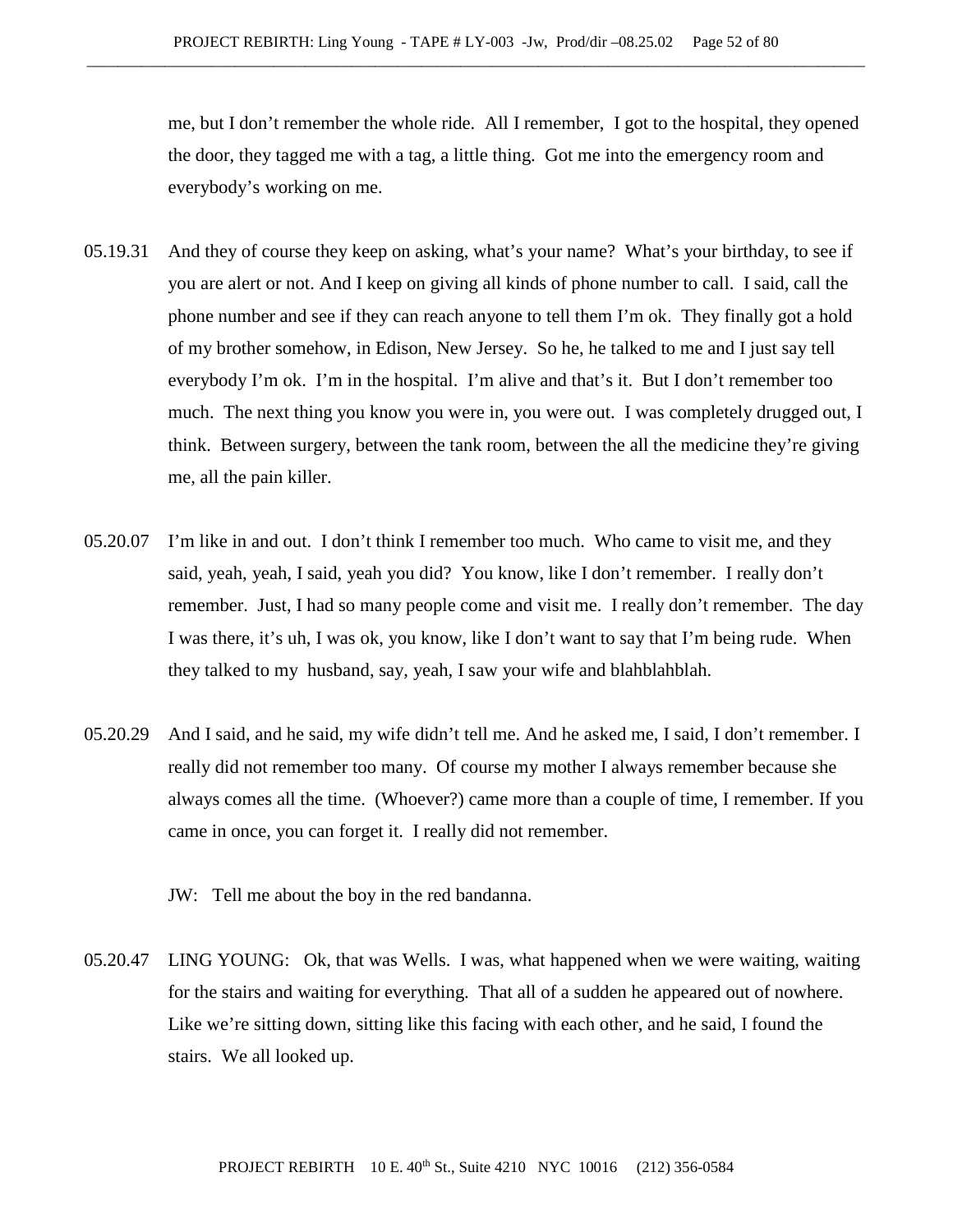- 05.21.01 He said, I found the stairs and I remember (?) he has on his hand or something like that. He was kind of wet, too. Like wearing a tee shirt like you, wet. And he said, I found the stairs. Only help the one you can help and follow me. I said, ok. We all got up, that's when we all got up to do it. So we got to the stairs and he said, it was me and this other tall gentleman. Uh, very tall, ok, slim. He was bleeding. I noticed he was bleeding, and me. And him. At that time, I did not know he has a, a woman in back of him.
- 05.21.33 We were just walking. The other, the tall gentleman  $I(\sim JW \sim)$

JW: When you say, what do you mean a woman in back of him?

LING YOUNG: He was carrying, Wells was carrying a woman in back of him . I did not know that. Until later.

JW: On his back?

- 05.21.44 LING YOUNG: Yes, on his back. I didn't know that, because the tall gentleman I was walking in front, he was in back of us. And we, the minute we got to the stairs, he said, why don't you pick up a (?) fire extinguisher and take it with you, 'cos I don't know, you know, we may need it. I said, Ok, so the gentleman and I picked up one.
- 05.22.03 We got to the stairs, the walls are cracked, water's coming out, but there's no smoke, though. The stair was bright, the light was on, seemed like nothing was wrong except the stairs were cracked. So we took the fire extinguisher, we're walking down. Didn't bother us, we, we're holding it and walking down. We're walking very carefully. After about I don't know how many, it might be a couple of flight, the wall looks perfect. I mean, no crack whatsoever, and then you see a lot of firemen coming up.
- 05.22.32 And they were asking is there anybody up there? And we said, yeah, we, there's a lot of people up there and they're on the 78<sup>th</sup> floor. So they continued walking up. I mean, just, all you see is firemen coming up. We don't see anybody like us civilians going down at all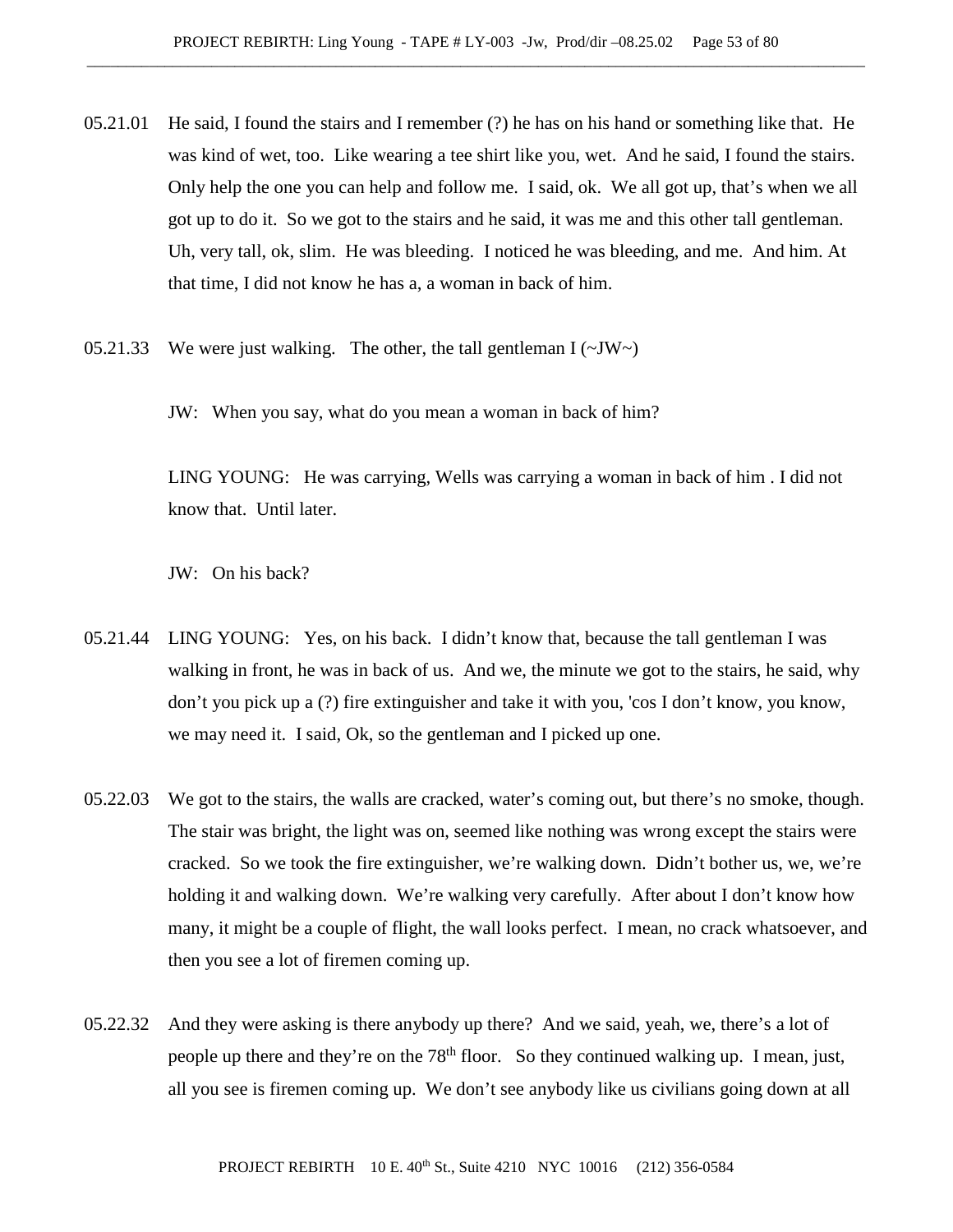(whatsoever?) It's just me and this other gentleman. Then after I don't know what flight is it, then and also he keep on saying, stay together. Don't go too fast, you know, just stay together. I said ok. So the gentleman and I were staying together.

- 05.22.59 Then after I don't know how many steps, the next thing you know I turn around and I saw him drop off the woman. And this woman said oh, I don't feel good, I'm dizzy. And so he said, no, I'm going back upstairs. Ok? So, so he just kind of left her in the, in there 'cos she wasn't hurt anyway. The way I see it she wasn't really hurt. She was a light skinned black, young, I think, maybe in the late 20 or something like that. Maybe I, I don't remember. Uh, so he, he went back up. I don't know what happen to the woman 'cos the other gentleman and I keep on walking down.
- 05.23.29 And after a while I said, do you think we still need the fire extinguisher? And he said, no I don' think we need it 'cos everything was working perfect. So we uh, we left it in the corner. I make sure I put it in a corner. That's how I said Judy remembers seeing a fire extinguisher in the corner of the stairs. So we continue walking down. Then it's, I understand that's when Jim found me on the  $51<sup>st</sup>$  floor. When we got to the  $40<sup>th</sup>$ , it was wall to wall of firemen there. Ok? And he said, go to the uh, elevator. Now, at that time I wasn't thinking, 'cos normally they said on fire you're not supposed to go to the elevator.
- 05.24.02 I was just following instructions. Whatever they tell me to do, I was listening. So we walked down this long, long corridor. I mean, long. Very, very long. Got into the elevator. And they were waiting for people. They wasn't going down. Says oh, we're waiting for more. I said, wait, I says there's nobody coming down. And he say, no? No. At that time I think Judy came already. So they looked out, there was nobody there. I mean, this was a long one, it was very, very long. So somehow we uh, so he said, ok, we're going down.
- 05.24.31 And that's how we went down. And I (understand that?) said Judy said that we were the last elevator going down, I'm not too sure. After that it was just completely it just went. It took us about what? Less than 2 minutes to get downstairs, or whatever? By the time we get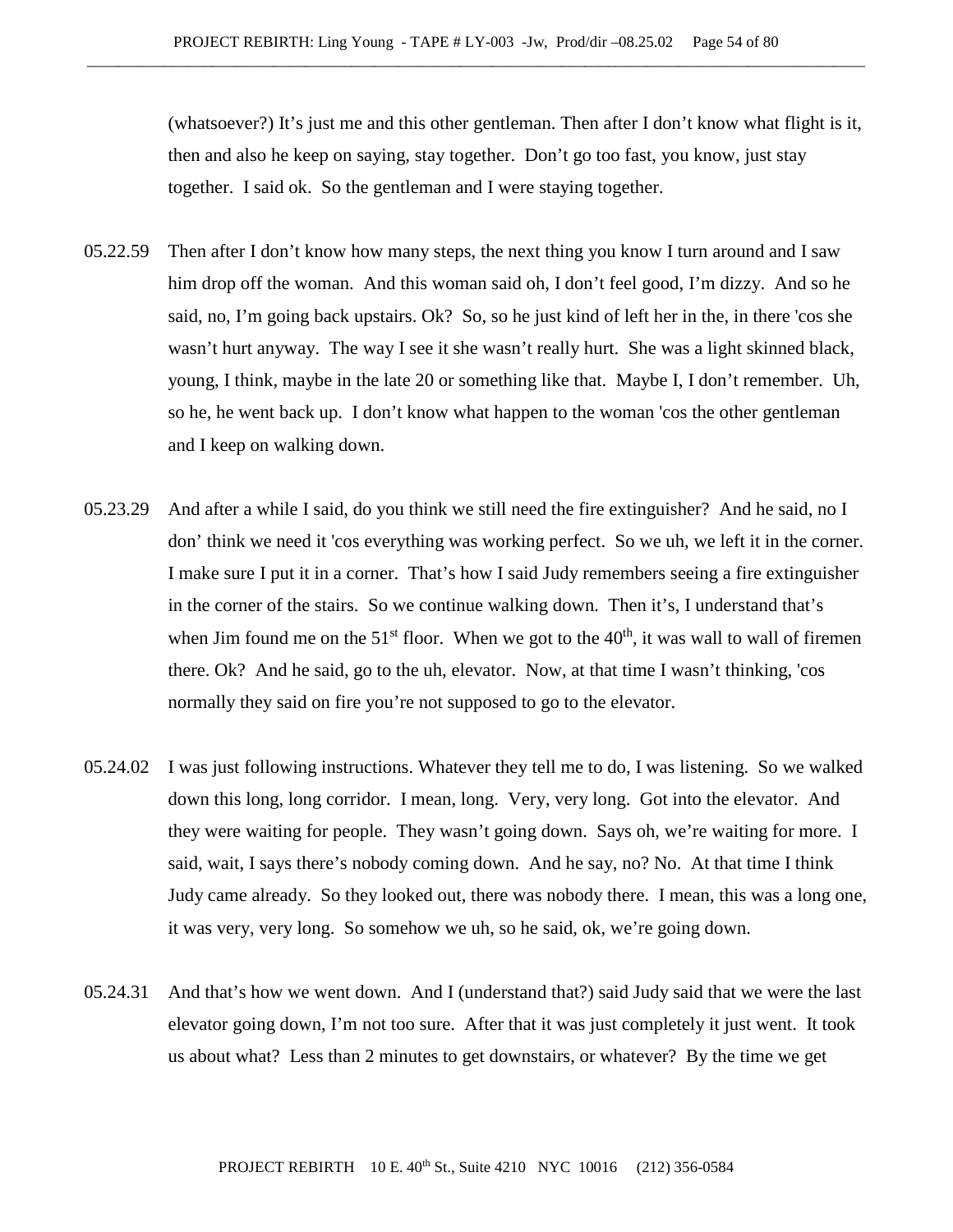outside and everything. But I'm not too sure how, how true that is that we were the last one out from the service elevator, I'm not too sure. There's only too long?

JW: Just the two of you.

LING YOUNG: Oh, you're kidding.

JW: No, is that what uh, uh, (?)

05.25.00 LING YOUNG: No, there's three of us in the elevator. Maybe some other people, I don't know. Uh, I don't know, I don't remember.

JW: And the (building went down?) probably (about ten minutes later?)

- 05.25.08 LING YOUNG: Yeah, I think so. 'Cos I figured I got downstairs I saw Mary, within ten minute we left. I would say no more than ten, fifteen minutes before the building collapsed. I would say it took me another five minute to get outside. Ten, another ten minute for us to get out of, get out of the ambulance. No more than ten, fifteen minutes. But if there's nobody coming down the elevator, even the elevator went back up, there's nobody coming down.
- 05.25.31 And the other people who are survivors of 74, they walked down, I understand. I don't know who else took the service elevator. I don't know. Like I said, I didn't read the story, so I don't know who else took the service elevator. And I'm still thinking is the other man alive? Because if he went to the triad station, he might be stuck there. So I don't know.  $(\sim JW)$ The, the tall gentleman that came down with me.  $(\sim JW)$  I don't know where he is. Yeah, I don't know. I don't know if he was one of the 12 that was alive or not, I don't know.
- 05.26.02 Uh, I haven't really read the article. Like I said, I know a couple. I know Donna. That's Donavan, it's me, Mary and Judy. There's only five of them that I could identify. That's from the 78th floor. Ok, there's another 7 more that I didn't look into the article to find out if is a he or she. I kept on saying I want to do it but I never did. So, you know. But I will.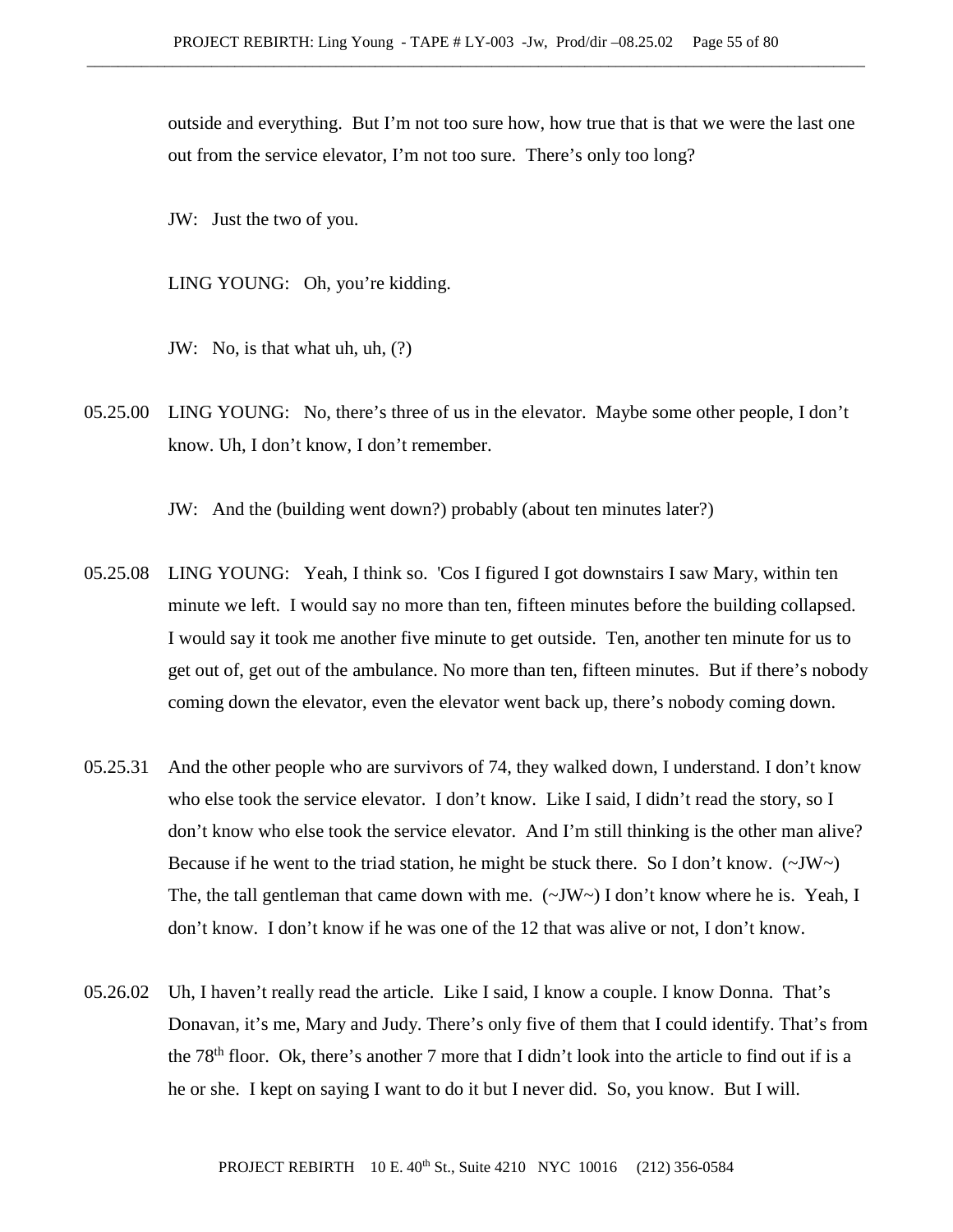- 05.26.28 I wanted to. 'Cos I want to see who's alive, just like I want to know that when I saw the picture of Jim, I want to know he's alive or not. I said, even though he's not alive, I would at least like to thank his family. If he didn't take me down, I wouldn't be in there. And I'm glad, like the other day I found out the one who took the picture, that woman with the photographer, the Post. She called me a week ago. I was, I was happy to hear from her 'cos I know and I know she was alive. You know, how you take picture and you give the film to somebody else and then you might be buried there?
- 05.26.58 She was alive. Yeah.  $(\sim JW)$

JW: Did she show you a picture?

05.27.02 LING YOUNG: No. I uh, we, actually my niece saw the picture in a, in a magazine, and she said, that look like my aunt, and that's how we got the picture. But she called me and saying that I'm the one who took the picture. I'm responsible for taking the picture of you and your fire marshal.

JW: So I haven't seen this picture. (There's a picture?) that picture was in (?)

05.27.22 LING YOUNG: Oh, you never saw the magazine me and the fire marshal? Oh, Richard has it, yeah, Richard has it. It's at the uh, (magazine?) God Bles America or something like that. Uh, it's an issue by (?) American (?) Media. And she's from the Post. She sold the picture to them. For very little money, that is. Yeah. And she also took Mary's picture.

JW: Now what's the chances of you going to school with your best friend?

05.27.51 LING YOUNG: Oh, it's like a miracle. Going to school (with your?) best friend. Getting on the same ambulance and staying in the hospital next to each other, in the next room next to each other. I was 403, she was 404. Very, very slight chance, especially with all the people in the hospital that day. A very, very slight chance. So it's always like if my fam's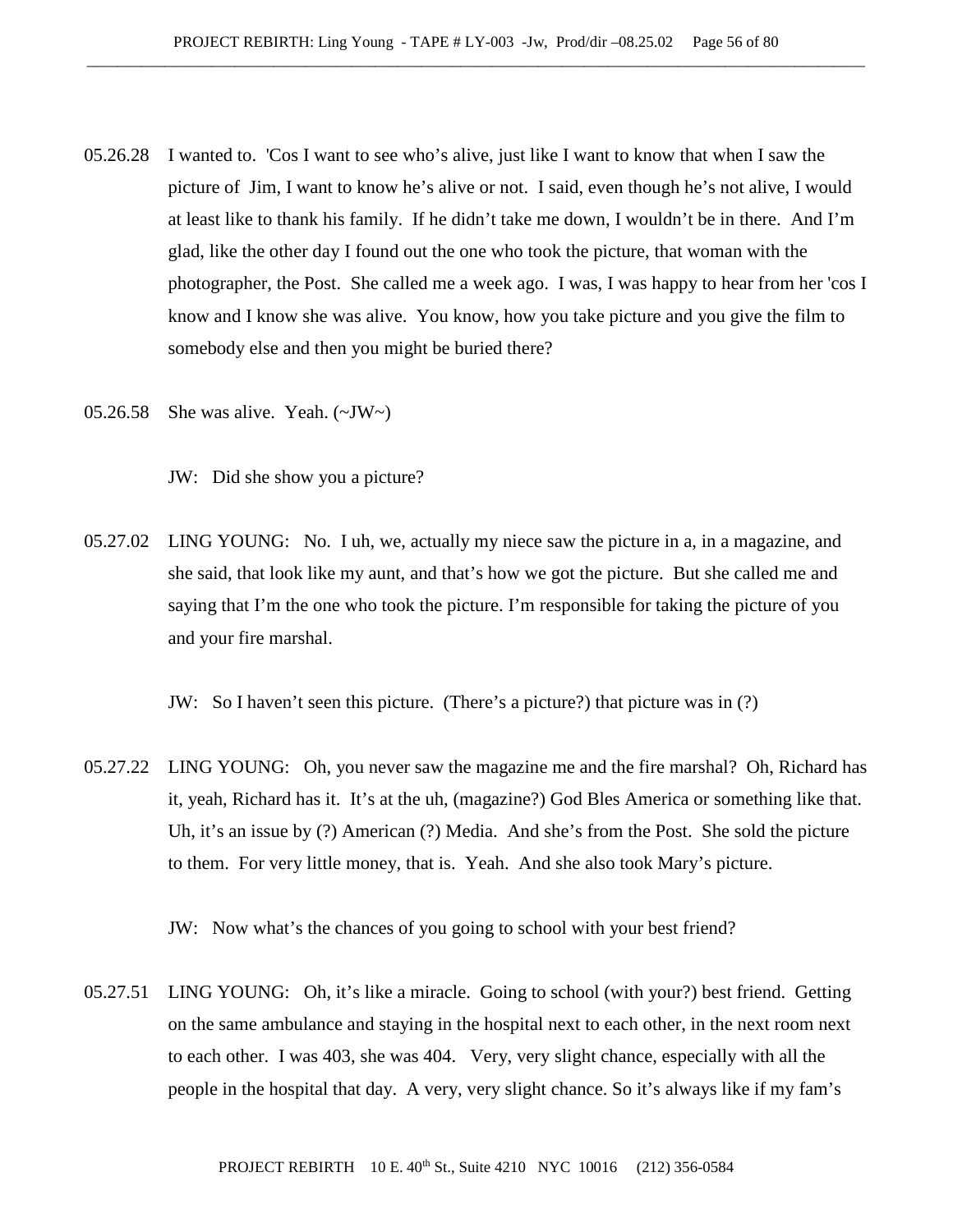not there, his, her husband is there. He husband not there, my family was there. It's always like checking on each other. Oh, it's the chances are very slim, be honest with you. Especially went to school together and went through the thing we went through together? Very, very slim chance.  $(\sim JW)$ 

- 05.28.29 And then we the only two that got out alive, mind you. My uh, on my uh, company. We are the only two alive. Either you're alive or you're dead. We lost, I lost 40 co-workers. And we're the only two got hurt. Either you got out alive or wasn't at work. My (?) department's the field audit. So you're supposed to be in the field. It's field work. So either you're not at work or you're at work and got out alive, or dead. We're the only two that got hurt.
- 05.29.01 That's weird, isn't it? It could have been six, but of course the other four didn't make it. The other four that was alive, they never made it out.

JW: The ones that walked up?

LING YOUNG: Yeah, never made it out. That's the one that, that Urban, Gladstone, Yesh and Sincara. They never made it out. And the rest were dead.

JW: Have you had contact with their family?

05.29.24 LING YOUNG: Uh, actually their family had contacted me. They wanted to know where were they when it happened. And I only could tell them that they were at the 78<sup>th</sup> floor when it happened, and I said if it happened, they were probably on their way down. But I said, if the building collapsed, I don't think they even felt it. At least that make them feel a little bit better, I think. At least they know they were on their, they were on their way down. It wasn't that they lost in somewhere else. Like some of them are on the 86<sup>th</sup> floors refused to leave. They probably just got, god knows what happened. So that's the  $(\sim JW \sim)$ 

JW: Did you speak to the family of the woman you had problems with?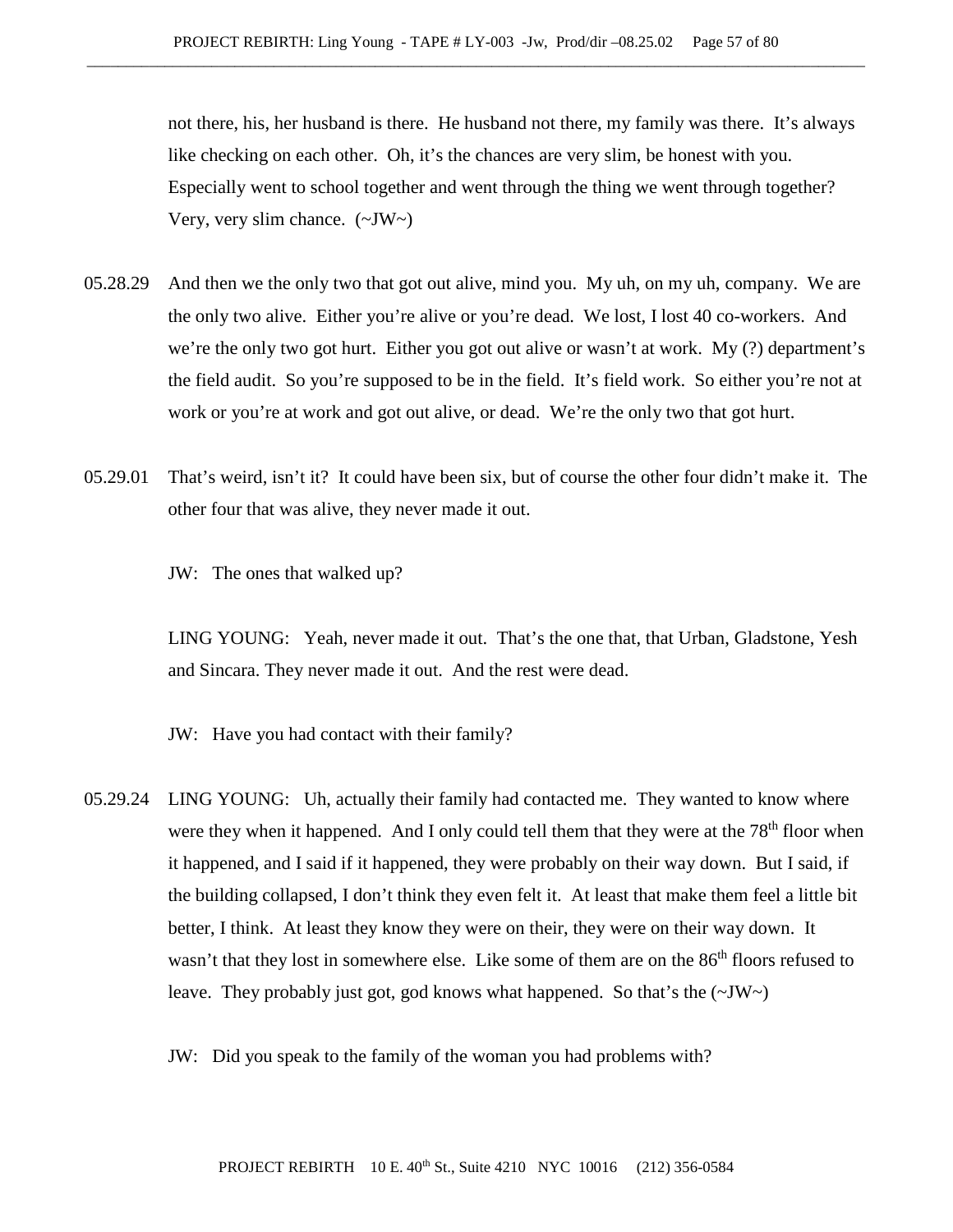- 05.29.59 LING YOUNG: No, no, no. I don't think the family even they were never that close. That's the problem. Ok? She had a, she had a sister, but they were not close, either. They weren't even talking terms, that's how bad it was. So she was like you know, she really didn't have too many, she does have some friends, though uh, believe it or not. Some kids just adores her tremendously. So she has a side that we don't know about. But not at work that is. That's the difference. But I guess that that day, she looks very, she sound so different.
- 05.30.30 It's not the same person that I know, or anybody know that is. That's the difference.

## JW: And touched you?

- 05.30.37 LING YOUNG: Yeah, it's kind of weird. You know how people say you become a good person when you die? That's uh, I mean, she was not an evil person, evil. She's just (?) a very unhappy person. And nothing uh, I don't (know anything that makes?) her happy. She was finally happy that she just finally bought a house. She moved in in December. She was gonna doll it up. It didn't last for long.
- 05.30.59 She was always so particular, she finally got her own house. At 50. She turned 50, she finally got a house, she was gonna do so much work to it. She had all of this planned, and in five years she would retire. And I guess it didn't work that way. Even this guy, this lady Gladstone, she was supposed to retire in April. And I don't know why she (?) didn't retire 'cos she's 57. She had like 30, almost 40 years of service. I guess she wanted to wait one extra year and that one extra year took her life. So that wasn't, that wasn't easy.
	- JW: Do you believe in fate with Mary Jo?
- 05.31.33 LING YOUNG: Oh, yeah. Yeah, (?) with Mary Jo, yeah. Everything is like meant to be. I said, figure it out, I say, if Wells didn't come up to the stairs, if Jim didn't pick me up and if Mary didn't need, I didn't remember Mary's complain about her health. I don't think I'd be here. I do. And then be together at the same place, same ambulance, same hospital. Next door to each other. No, yes, I do. It's meant to be just even like Rhonda Bucher is the uh, the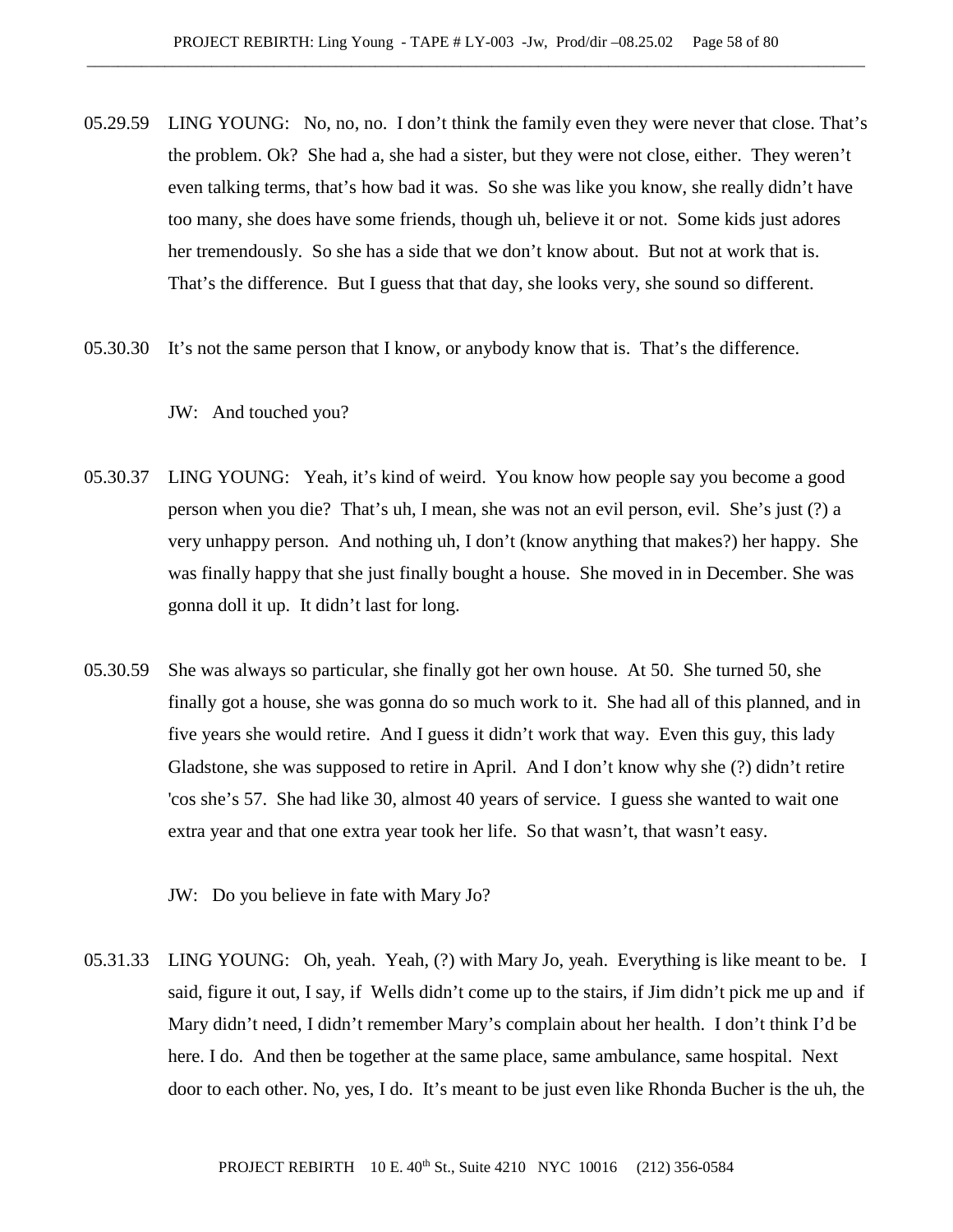fire marshal, like his wife said, you know, it's meant to be that you and Jim should be here, and that's what she said to us.

- 05.32.12 Because if Jim didn't pick me up, I guess Jim wouldn't take me outside and he would have been going up just like, like everybody else is. They would have just gone up. I mean, there were lots and lots of firemen going up. And they were, by the time they, I guess when they reached about 74 they looked like they were half dead.
- 05.32.30 It was time they were carrying all this heavy equipment. But uh, they were still going up. They weren't hesitating going up. They would just keep on going and going, but I guess they didn't know what's gonna happen. I mean, it didn't happen they uh, you know it would have been, history would be different, let's say it this way. There'd be a lot of people safe and uh, I don't know. I don't know what to tell you. But fate got a lot to do with it. It's meant to be, I guess.
- 05.33.02 I guess when God wants you, you're gone. When it's not your time, you are not yet. That's how I see it. And uh, when I was laying in the hospital, I didn't think I was that hurt. I feel (?) it was a big deal. It would be OK, until this uh, (?) came in and showed me my garment and she said, you've got to wear this for six months to a year. I said, you've got to be joking? She said, a year, roughly about a year. Now it's a year is all over I'm still wearing it.
- 05.33.29 I haven't worn my garment on my arm because I'm, I've got so many openings. But it's hell. It's like (?) a real thick, tight girdle. That's how (?) wearing it. Like I have a couple of layers underneath here. It's very hot. But that's supposed to reduce your scar. I don't know how true it me but it does help some other people. As of now it's not really helping me. But you're still supposed to wear it. And I figure oh, it's no big deal. You'll wear it and you'll go on vacation.
- 05.34.02 That's not the case (LAUGHS). I thought I was gonna go, go away this year. It's not the case any more as you can see. I'm hoping by the end of next year, at the beginning of 2004,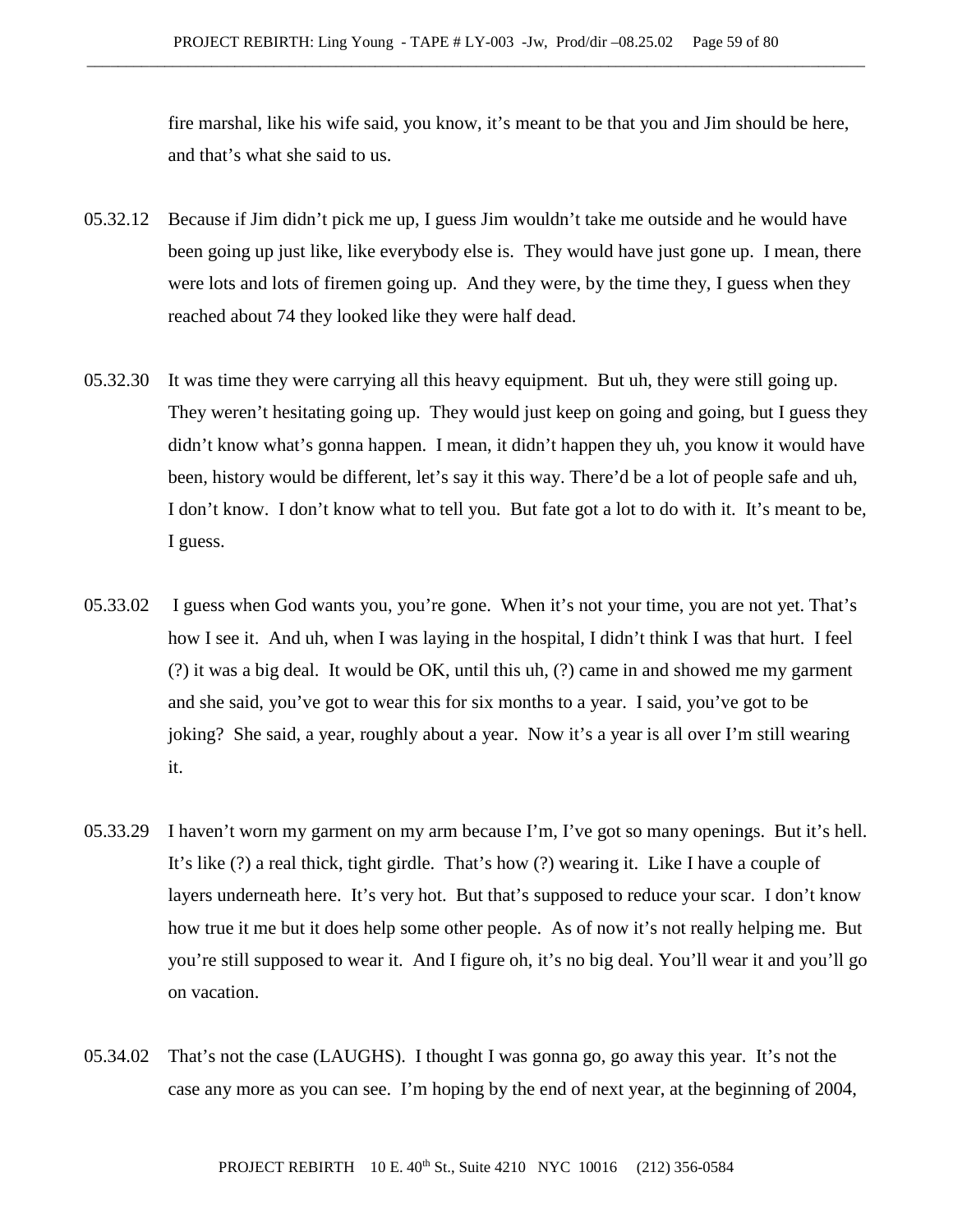hopefully that I would do something. But not with all these things. It's impossible to go away. 'Cos you have to bring, you might as well bring my whole medicine cabinet with me. So I'm still, I'm still having uh, surgery done, I'm still probably have reconstruction done, and I'll probably have another skin graft here to reduce all this. I don't even know what's going on yet.

- 05.34.31 It's like a uh, unknown to me now. I know I will have something done, but I don't know what yet. So I'll find out more detail soon, I hope. 'Cos I'm not maturing at all whatsoever, I'm still very red. In order to be mature you got to turn light color, and I'm still very, very bright red as you can see. So I've got a long way to go. But everybody's doing great. I'm the only one going backward. Like Mary Jones said, you know, she takes two step forward, only one step back.
- 05.35.00 And I take two step forward and three step back. That's me. Every time I thought something was doing OK and something else happen. It never fails on me. Even though this hand was doing Ok, I waiting for a clinic appointment, the next thing I know I'm end up in the hospital for like a week. 'Cos they don't know what the hell's wrong, they don't know what's wrong with me. I had like a uh, blotch all over the place. So he thought it was an infection, it might be fungus, they had me on antibiotic for almost a week, five days. And I think at least 5 days.
- 05.35.30 Still doesn't work. So that all of a sudden disappear. So (?) I'm on, I think I'm (?) like unknown to them in a way. Yeah. They had never seen so scaring before.  $(\sim JW \sim)$  yeah. Never did. Not, not (?) like this. I have a (?) problem they never saw. I shouldn't be in a wheelchair, I walked out of the hospital with no problem. Then started something, everything started opening up on me. I mean, literally opens up on me.
- 05.36.01 Then finally he say, you know what? The only way it's gonna solve it. You're gonna sit in a wheelchair and don't move. And that's what I've been doing since December. So you see me walking back and forth, that's a lot. See, before this, two months ago, I wasn't able to do that. Now I'm doing a little bit better, but I still cannot walk and stand up for a while. (That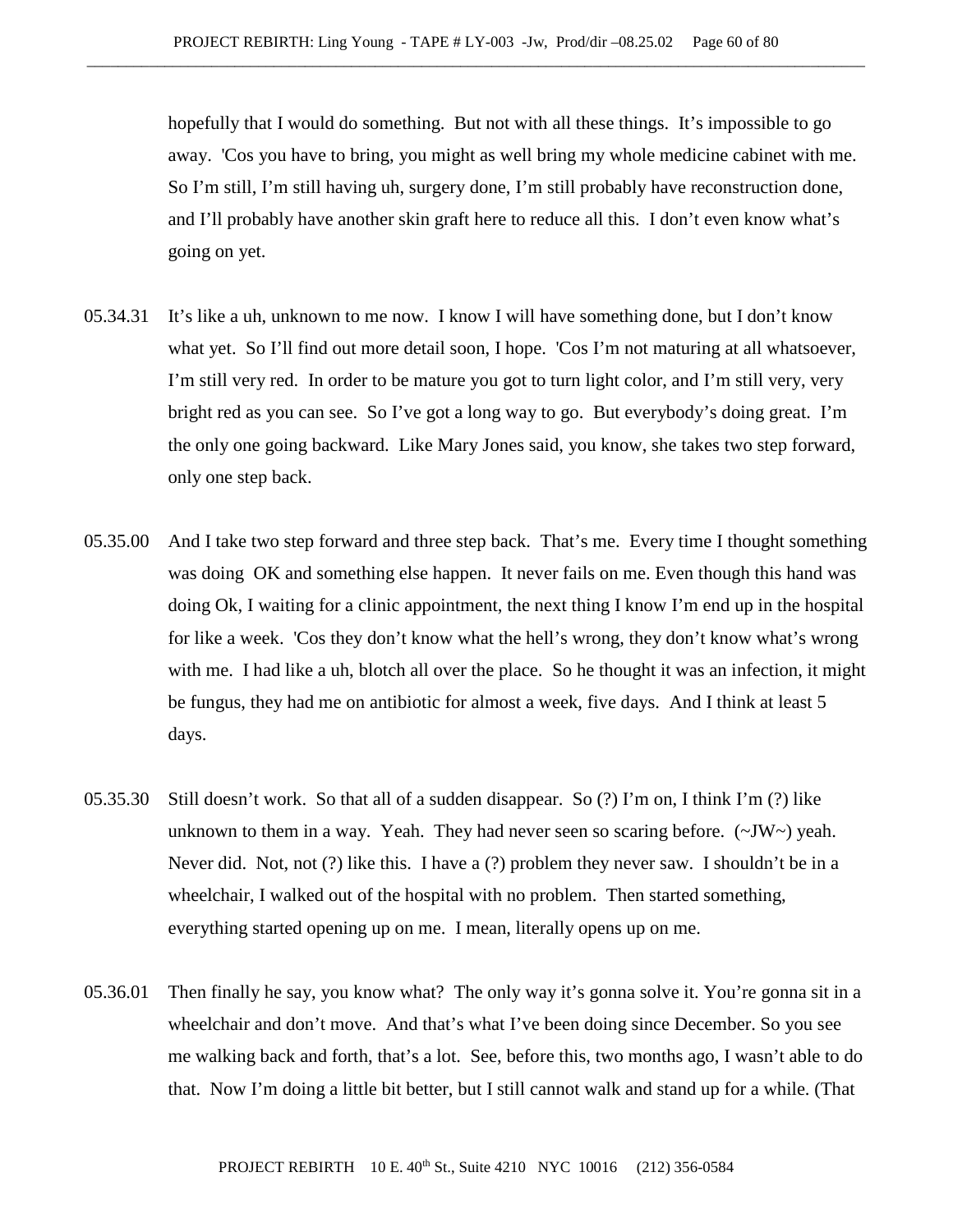it?) doesn't (?) I still get blister, but not nowhere near what I used to get. I used to get blister this big.

05.36.29 And my whole leg was like completely blister out. It's not too many good spot that you can say that you know, that's not blister. If it's not, it will become a blister. That's how bad it was. But it's getting there, I think. I think. I don't know.

> JW: Uh, it's a hard question to ask, but (I feel like I?) have to. Uh, do you ask yourself why you?

- 05.36.52 LING YOUNG: Yeah, we do ask that questions. But sometimes we don't (get no?) definite answer. Uh, when you get very emotion and then, emotional and you would say, why me? But then you say to yourself, you know, what, thank god it's me because otherwise you'd be ashes. Like (?) most of my friends which they didn't find. They only found maybe like four or five people, Ok. One of them they found a badge. They, they know he's not alive. Uh, a young girl was like in her 20's, they found a drawer. They did find one body that was pretty intact. Somehow, I don't know how it got there, he, they found him in J and R.
- 05.37.32 The building about 2 blocks away, the top, the roof of the, of that building. Pretty much intact. So I don't know how they (?) where he was. He must have been by the force from the, he might be on  $86<sup>th</sup>$  floor and he was blown 2 blocks away, OK? Uh, that's about they found. They really didn't find too many people. So I would assume that either they were in the elevator being gone 'cos I know Cindy is the girl I was talking about, they found the uh, I think a jaw (?) a set of teeth or whatever. She was in the elevator trapped for 45 minutes or more.
- 05.38.08 Talking to her husband. And I think that's the only phone that worked. Was a Nextel, Nextel or something it's the only phone that works. 'Cos I had a cell phone and the funny thing about my cell phone was when I got blown, I lost my pocketbook, I couldn't find my pocketbook. Well, I was sitting around I heard a phone ring. I said, oh, my good, good, we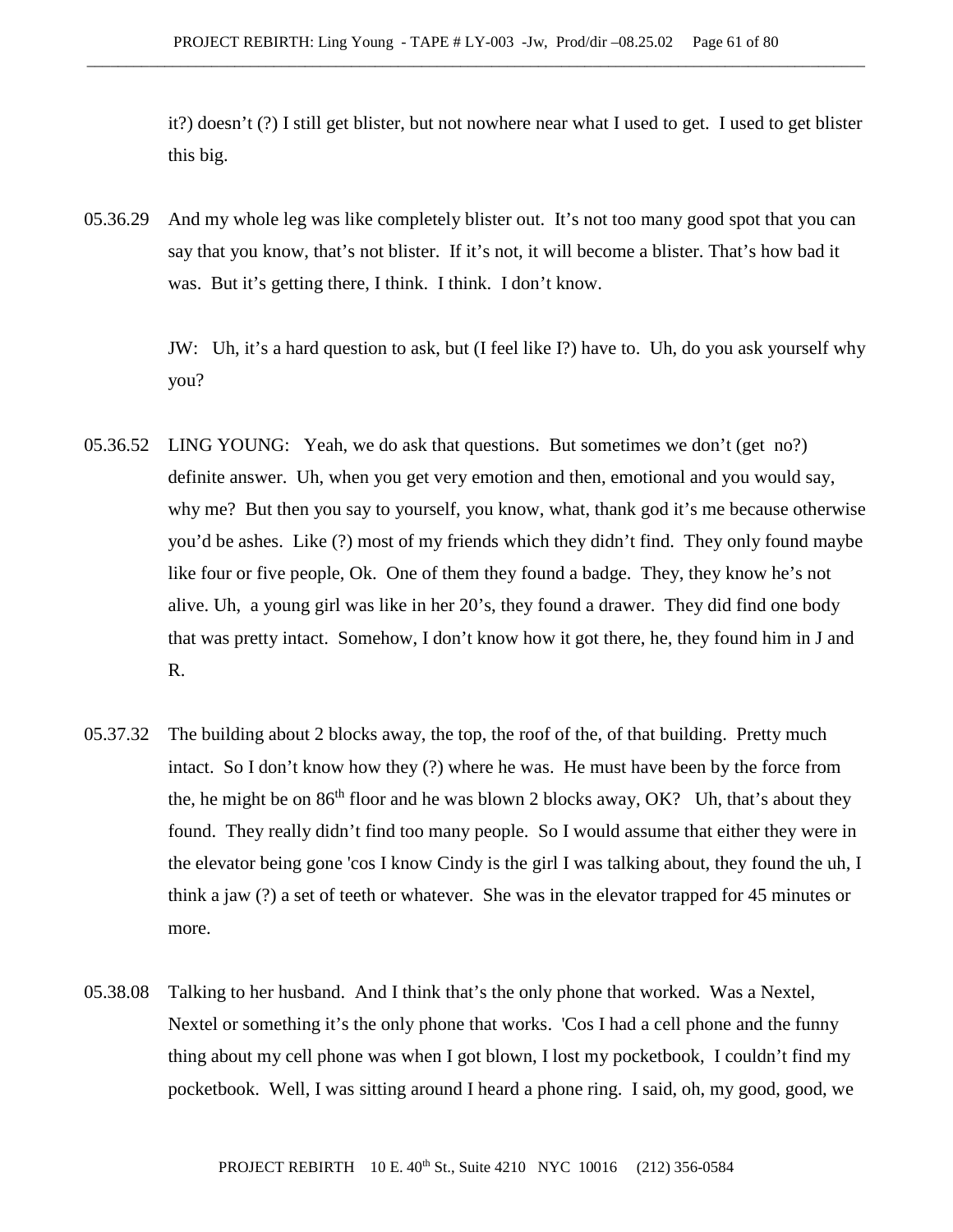have a cell phone. We ducked through all this rubbish and take it out, that was my pocketbook.

- 05.38.31 It's weird. I got all my ID back, everything back. And that was my phone. Of course I tried to call out, but I couldn't. I know someone was trying to call me, but I couldn't hear it. There was not reception whatsoever. And looking at the phone, I think it was my daughter's phone that was calling me. You can know who's calling you but you can't hear a word. But it was funny that I got my pocketbook back, got everything back. And that's how come I got my pocketbook on my shoulder when I was coming down. And I must be walking like this, with my arms out.
- 05.39.00 And that's how Jim said that I was in shock. That he, that I needed help. Thank God he was there to take me out. 'Cos otherwise, I wouldn't know where to go. I probably should keep on walking, probably get to the service elevator, but it wouldn't be, so it wouldn't be somebody guiding me. So anyway, he's my guardian angel. And like I said, (?) I was his, 'cos it wasn't me I wouldn't take him down. 'Cos he was downstairs helping others. But I guess when he saw the second building collapse, I think he ran. Now he has a lot of problems breathing, now.
- 05.39.30 Anybody stayed behind, starting (?) a lot of problems breathing. 'Cos (?) very dusty. See, I really didn't see, like I said, I didn't see too much film I didn't see much. I did see a uh, one or two clips about people that were all white. That's from all the dust. That's about it I saw. I don't remember seeing too much.

JW: Are you going to?

05.39.53 LING YOUNG: I don't know. I may not. To me, I was so into my psychiatrist. She's saying it's a part of history but my attitude was if I didn't see it, why do I have to? 'Cos why do I want to put more in my mind that I don't need to. So what they say what happen if you (accidently?) see, and I said, well, then you know what? It's always a button to turn it off, that's how I see it. So I'm not too crazy about it. Just like one time I watching the news.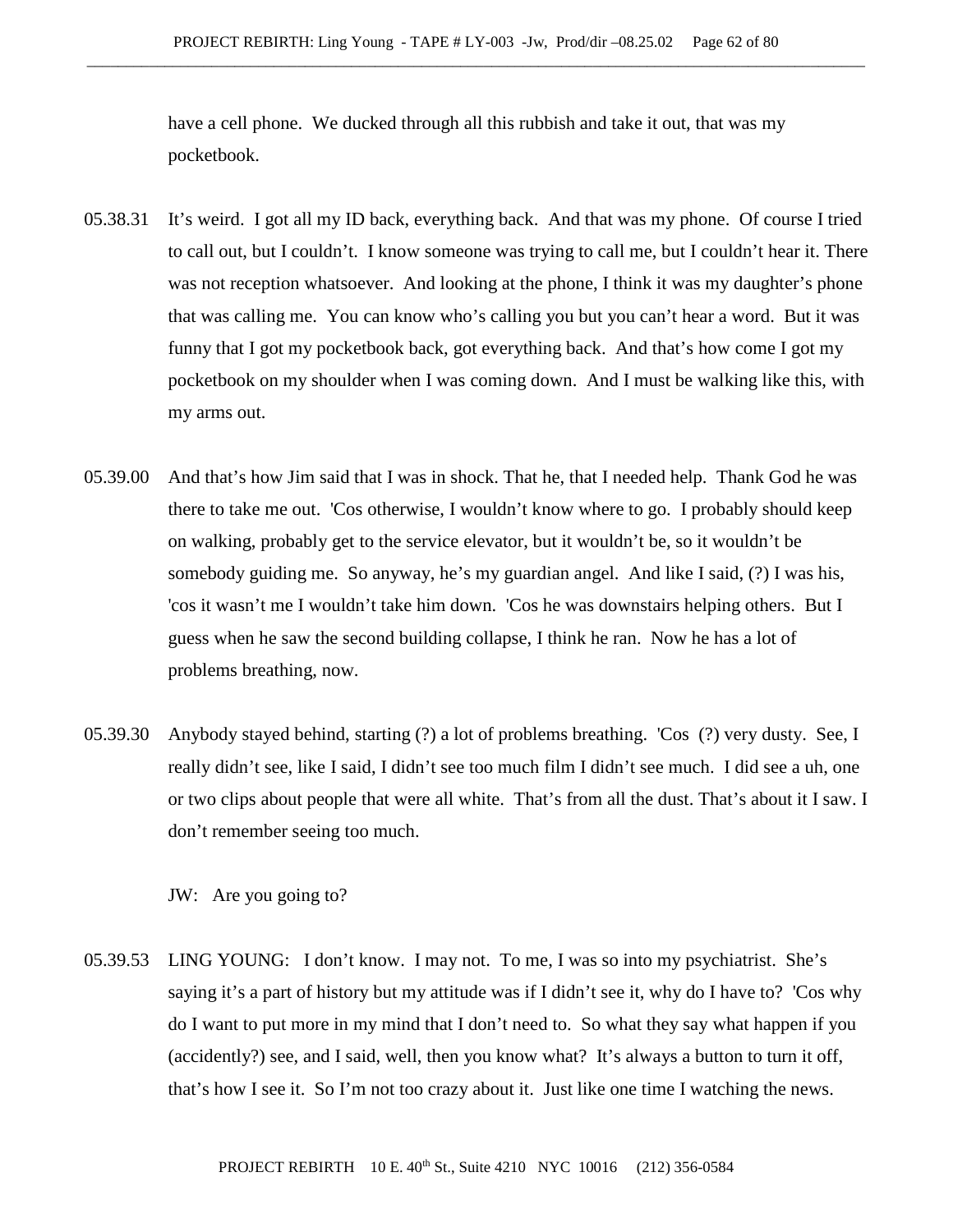Actually someone send me the news, it was Philadelphia news, and it was me with the school kids. 'Cos of an article in (?) the Philadelphia Inquirer.

- 05.40.33 There's a lot of response from school kid. So instead of writing back to them thanking them, 'cos I hate writing, besides the point. So I was, maybe I would just visit school and do it in one shot. There's over a hundred some odd kid in this school, and you're talking about three school. So we talk about a couple of hundred thank you note, and I said I couldn't do that. And you can't write it, print the whole thank you note, saying (thanks, 'cos?) that doesn't sound right. Ok, so I said I went to visit the school. It's about an hour, hour and a half away. It wasn't too bad. So they taped it, somehow they got a wind that I was gonna visit the school, so one of the uh, local channel came in.
- 05.41.03 There were quite a few local channel. So they send me a tape. So I was watching it, and thing, the first thing they show was the plane going into Building Two and I went a little berserk. So I said, ok, that was it and I didn't watch it. So from now on they have to screen the, screen the program. I am not gonna watch anything that come on, 'cos I don't know what they're gonna put. That, that bothers me for a while that actually saw the plane went in. And that was exactly what they showed, that's the first thing they showed, 'cos I was in Building Two and they actually showed it.
- 05.41.31 How the building, how the plane went right into the building. So I wasn't too crazy about it. So since then I haven't watched any news. Uh, I avoid those. Even when you hear 9/11, I don't, I don't listen to it, either. So when 9/11 comes, everybody's gonna be home. And that was the deal. I'm not gonna watch TV, 'cos I don't know how, what they gonna show. I can't trust what's coming out of the TV. They must show, they must show very graphic (?) detail, I don't know.
- 05.42.01 So I'm not taking a chance. I'll, I'll read my books. I'll watch my uh, my tape or uh, but I'm definitely not gonna watch any program until they watch it first. See they, they watched it, they watched the HBO and everything, but I haven't watched that. I didn't watch the uh, the Frenchman one, either. Or any other one. I've not watch any of them.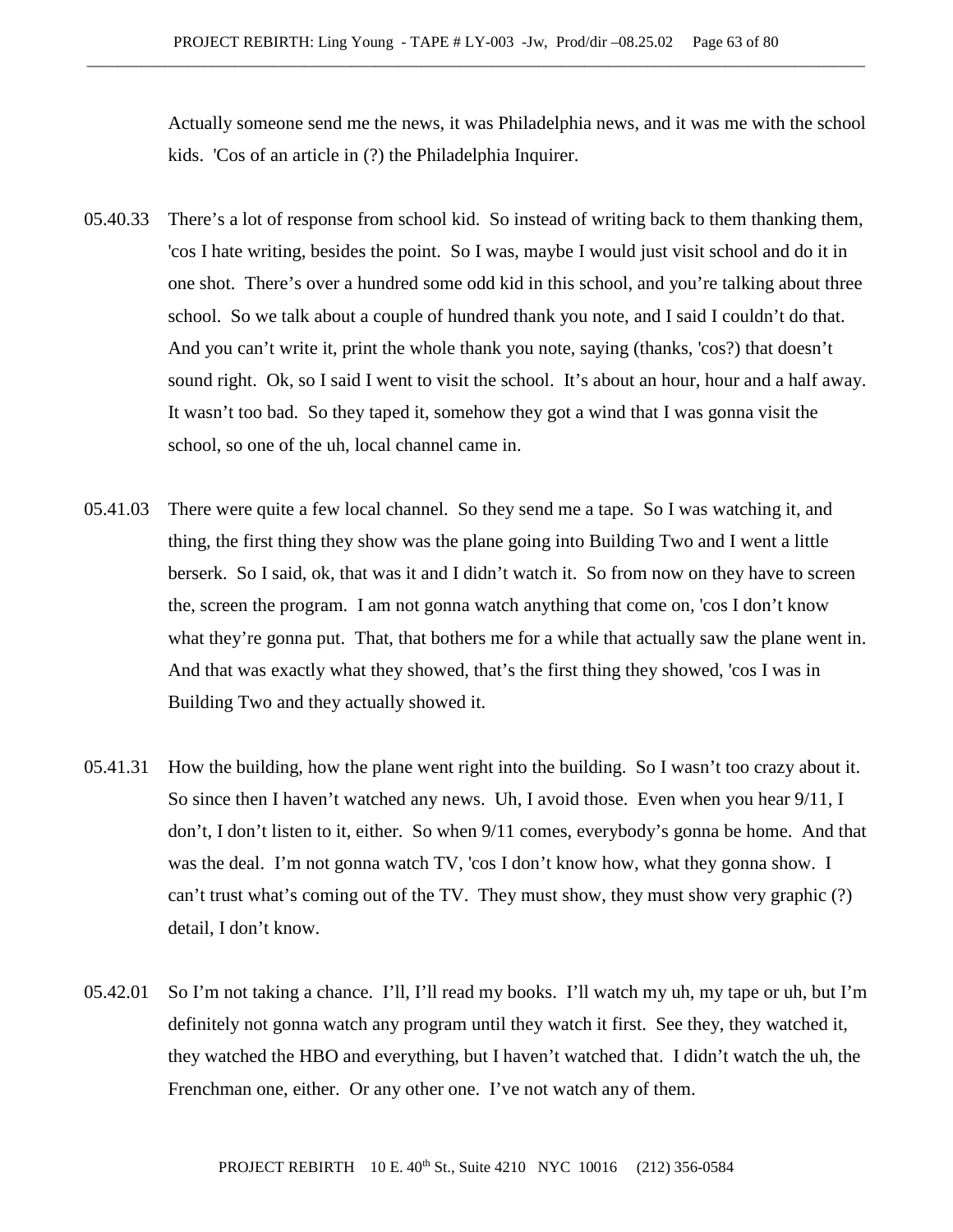JW: How uh, how let me ask this question once again, sort of a little bit differently if you don't mind. But uh, how, you're alive. And if, if you should believe in fate and I believe in fate and I believe in when it's your time, it's your time (?) I'll put it that way, do you have any, and if you're thoughtful and you think about all of this, you know, stuff that I gather you do, and ('cos I think you do?) probably, do you have any sense of a reason or do you, do you see anything different in your life now that might have been, might be indicating, a kind of a path or a reason or a destiny (?)

LING YOUNG: You mean, why I'm here?

JW: Yeah.

05.43.13 LING YOUNG: When you say you believe in fate, yes, I do. And that's like your time is your time. If it's your time, you can be sitting home and the thing just come down on you, and I'm more, I'm more and more beginning to believe that a lot more than I used to, ok?  $(\sim JW\sim)$ 

JW: How do you mean when you say that?

- 05.43.31 LING YOUNG: I like I said, I used to believe when it's your time, it's your time. Ok, but now I'm beginning a lot more believing in it. It's almost just like Mary and I are meant to be here now, to take care of whatever we, we didn't take care of. Like if I would have gone, be gone that day, I would have left a lot of mess. I mean, a big mess to a point that I might as well, have no idea what I have. Ok? I mean, I'm pretty organized, but it would take them God knows how long to figure out what is, what is going on financially with me. All you would, any of the family.
- 05.44.00 They all have to say, what happened to me? Ok, well, you ask my sister what's going on, she would have no clue what she have, either. Ok, I take care of all of that. Or even my cousin, I have all my cousin's paperwork. Even my kids' paper work. I've got them. I had them all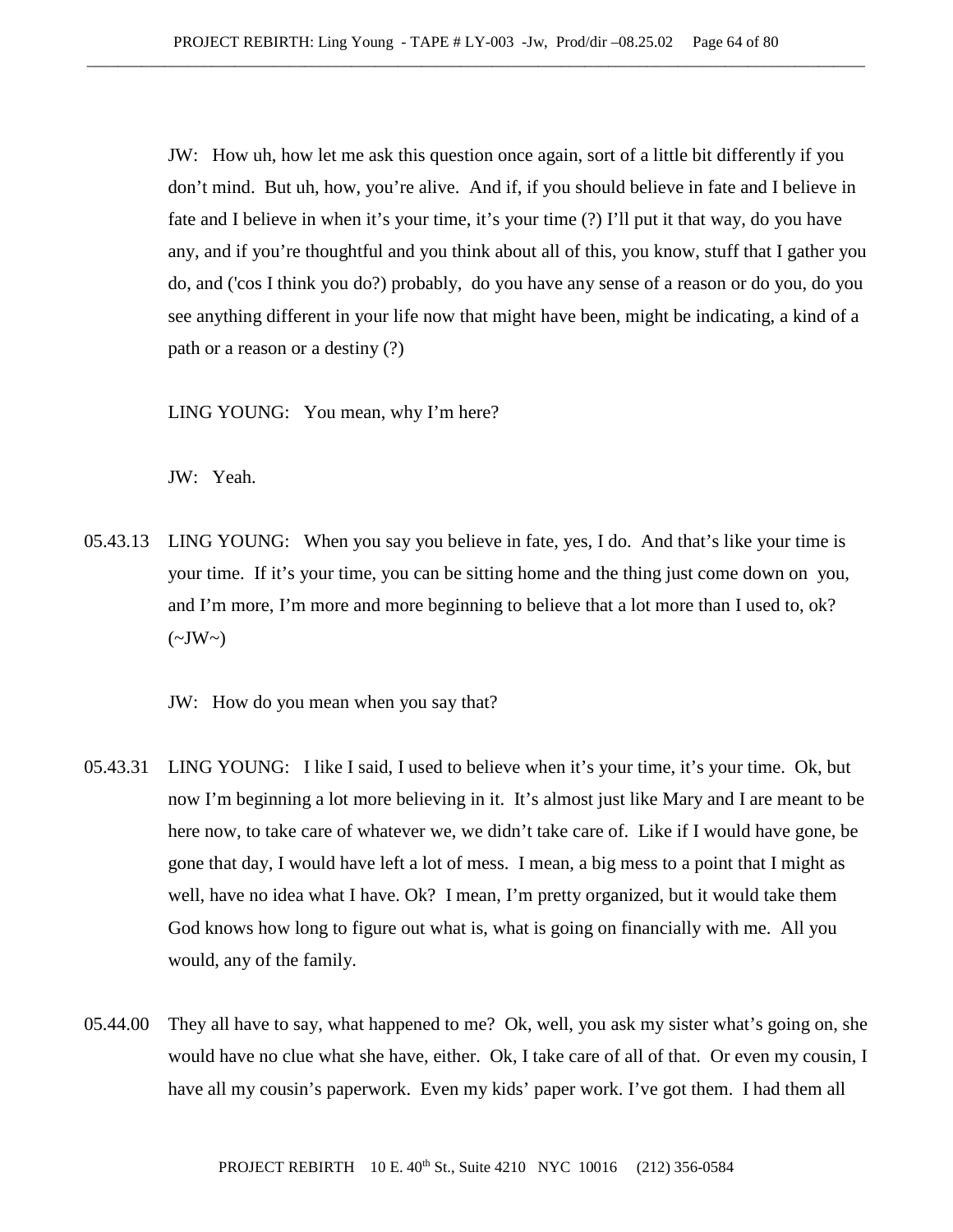stack in, in a certain drawer, but still. They have to really go through everything to reconstruct what I, what I had done. And so in time when I do things, I to a way that I would understand it. Not necessarily what anybody else understand it. So now what I'm doing now I will make sure that people understand it.

- 05.44.32 If god forbid someday I, I don't appear any more. So I'm beginning to take that kind of precaution. Which I never did before. I never think of anything. Just like I never bought long term disability insurance, or even short term disability insurance. I never thought I was gonna be in this kind of position. My kids were grown. I got into travel, ok, I was having a ball. I had traveled I think 8 trip in two years. That's a lot. I mean, I went to, where the heck, I went to Las Vegas twice, I went to Florida, I went to the West Coast for a week. I went to Hong Kong, I went to Thailand.
- 05.45.07 And December I was gonna go to Hong Kong and China. And Singapore. And uh, where else did I go? Uh, everywhere you can think of, because I got a job now that I do have time. If we do it right you can take the time off the way you want to take off. You know, you put all the vacation together and the holiday together, instead of taking 2 week you take like 7, 8 days. And also my husband got a job now also that, before he got to the job the understanding is if this jobs are slow he's gonna take off, and we've been doing that.
- 05.45.38 And we take a lot of vacation. And I had a lot of plans, and my brother even went and bought an extra time share so I could use it. So everything was going perfect. So all day long when I come home after dinner is plan my vacation. You know, take time to plan the vacation. And a lot of time I plan my vacation, lot of time I don't pay for it. Because what all the things that are going on with the point and everything, if you know how to do it right, you don't pay.
- 05.46.02 Like my uh, Hong Kong trip, my and my China trip. At Hong Kong it cost me like \$125 for (five of us?) with point that is, ok, with your miles. And at that time they had like a discount on miles. It was weird. It normally take 70,000 miles to go to Hong Kong. It was 25,000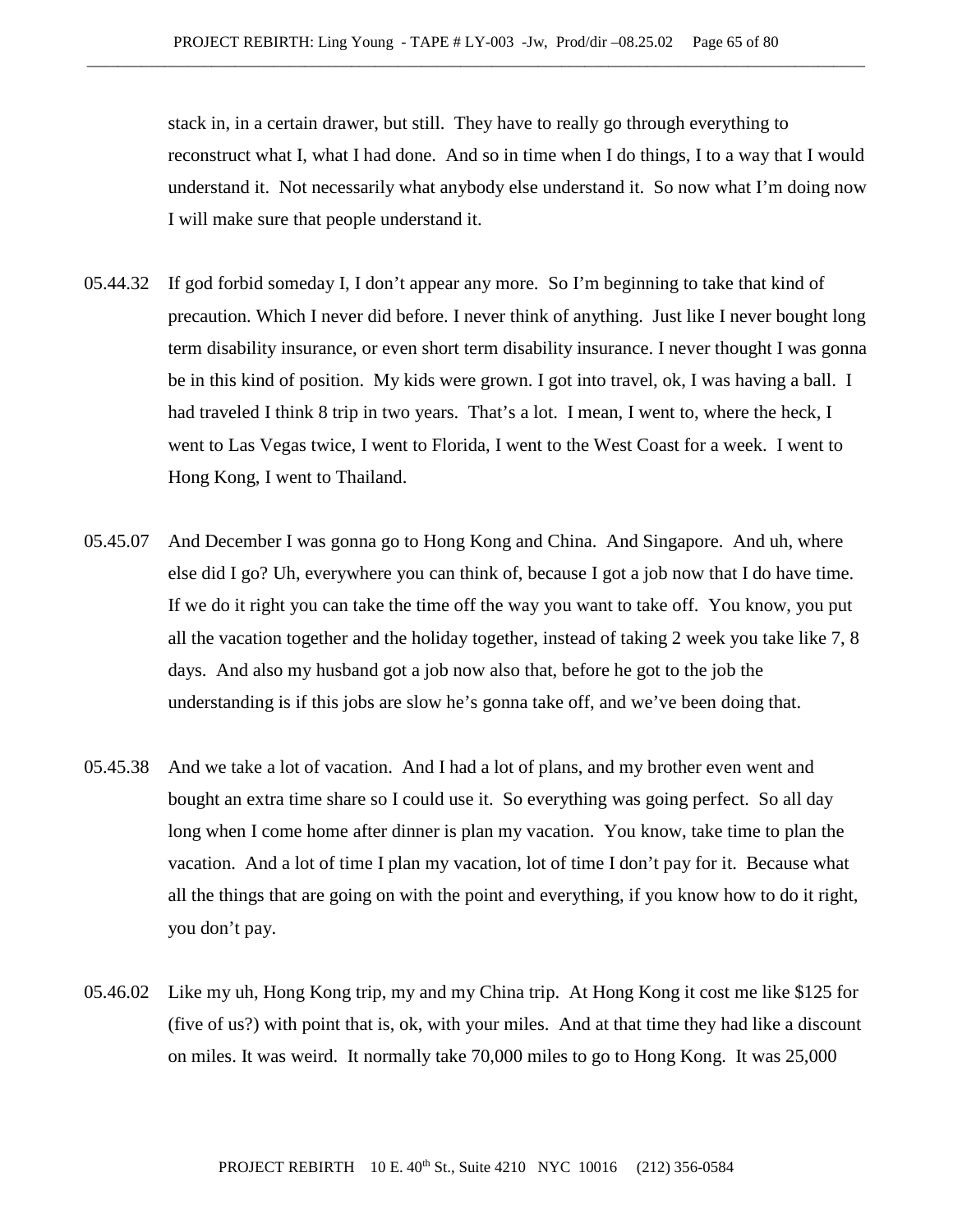miles. It was like wow. Ok, then on Singapore I always had miles from many years ago. And I'm talking about miles from 1987 when I took the trip.

- 05.46.31 Which is weird that they saved it, it was united as a matter of fact. I was paying also like a hundred some odd dollars to go to Singapore, ok, and I was gonna live in Hilton. Hilton in Hong Kong was \$700 American US Dollars a night. I was gonna pay like \$50 a night, 'cos I had my brother's points. So everything was all perfect. It wasn't gonna cost me too much. The only thing that's gonna cost me is food and whatever I want to buy. So it was a great tip, I was gonna take my kid back to where I came from, China. So that was like my whole thing.
- 05.47.03 And because this happened now, I cant' travel for a while, ok. And I'm not too sure I'm afraid to travel or not, I'm not too sure. But as you say faith, I have not things used to bother me that do not bother me any more, ok. And also like I said now, I take precautions and do a lot of thing. If I do some paperwork, I want to make sure that if anything happens to me, if someone look at that piece of paper, they know what's going on. Or if I have an account under let's say my daughter's name, the money doesn't belong to my daughter because of a certain reason, you receive a big note right there, that this money belong to so and so.
- 05.47.39 So I had kind of like structured to a point that if anything happened to me, it wouldn't take that long for them to understand. And I have changed my lifestyle a little bit. Like I said, things that used to bother me does not bother me any more. My mother used to drive me insane. I mean, (STOPS)

#### (OFF CAMERA REMARKS)

### 05.48.02 END OF TAPE # LY-005, 3 of 4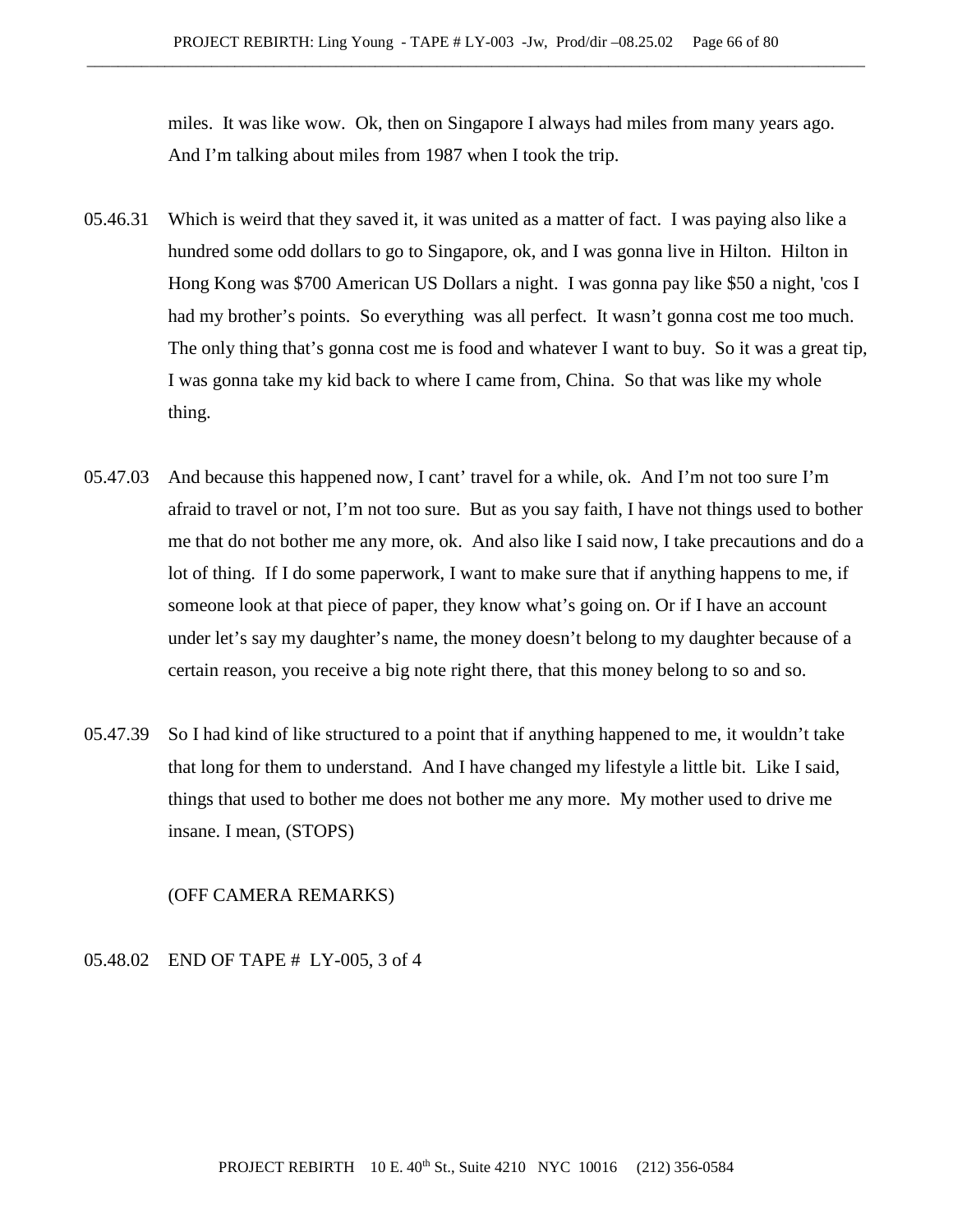# **TAPE # LY-006, 4 of 4 LING YOUNG 08.25.02 JIM WHITAKER, Producer/Director PROJECT REBIRTH**

#### 06.00.45 PICTURE UP

## (OFF CAMERA REMARKS)

JW: Things don't bother you?

- 06.01.01 LING YOUNG: Yeah. Things doesn't bother me that used to bother me to a point that I can't sleep. I was like all night thinking about it. My, my mother used to drive me insane. My mother's the type that you're the oldest you have to take care of everybody's problems. So my brother's problem is my problem, my sister's problem is my problem. And I try to explain to them, to her, they not, they could be my problem, but I cannot do anything about it. Ok, they're an adult, it's none of my business. But you can't get through my mother.
- 06.01.29 And everything I do is wrong. No matter what I do is wrong. That's a quote in my mother's dictionary. So used to drive me insane. She would call me and start complaining, and I thought this one, about that one, and I used to tell, I can't do anything. And she then would yell at me, well, I don't know why you don't understand it. And on and on and on, and that used to bother me, I can't sleep. Now, my mother could complain all she want, and I would just listen and I swear I will just ignore it. And I don't lose sleep over any more.
- 06.01.58 I, all I was saying was you know what? I'm too busy. (LAUGHS) You know, I would just say, I'm doing something. I can't talk to you. And she would say, you always do that and no matter how, even before this, you still, you busy. I said, listen, I do have things to do, OK. I'm very busy, I have no time. And she would talk about things 40 years ago, 50. Who cares? I said, what's gone is gone, who cares? But she, she would say you don't understand,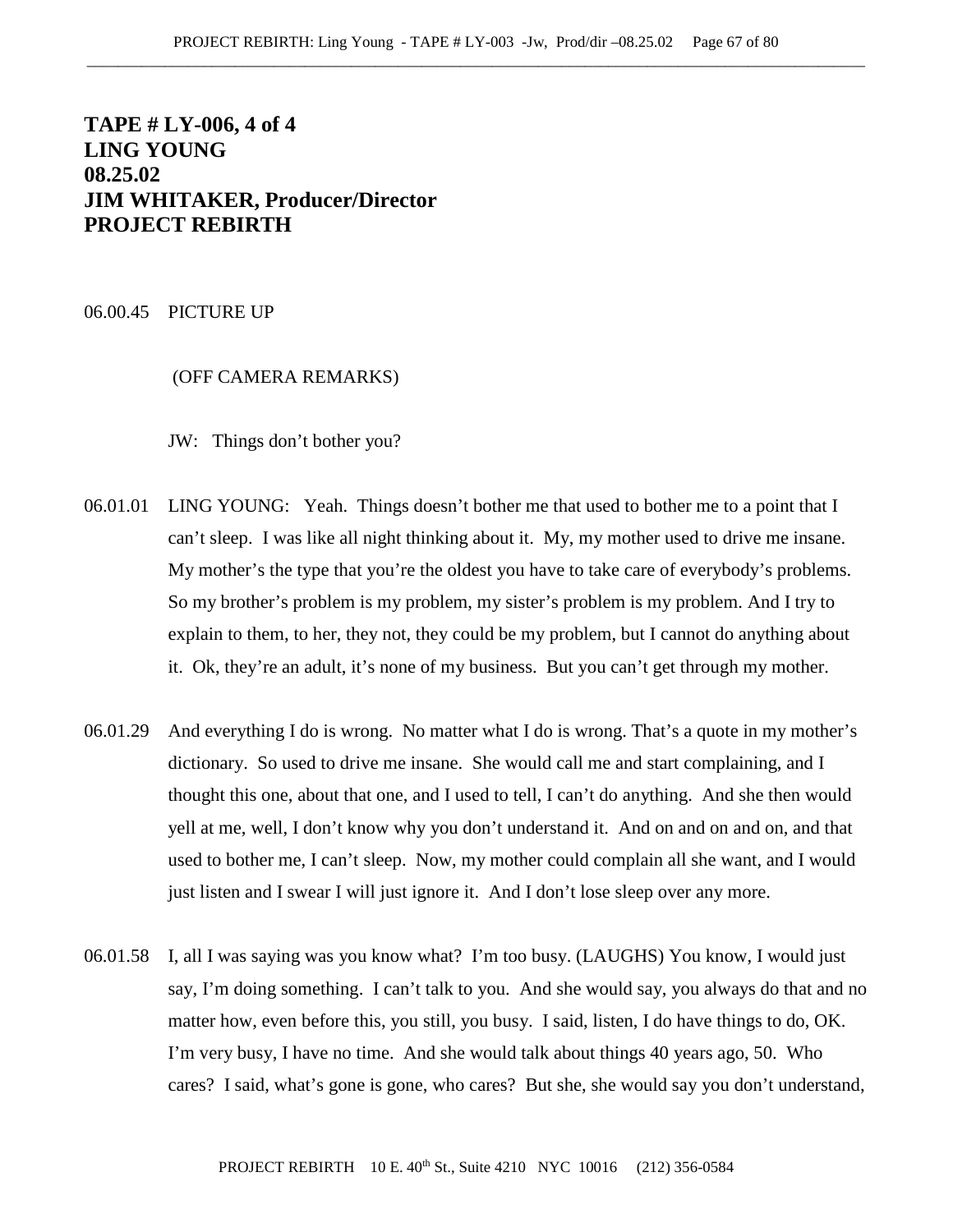I don't understand why you can't talk to me about it. I said, no, I don't want to. And that's me. Or, or let's say if uh, and the most of these recent couple months, I have so many deaths uh, close to me that uh, that caused a lot of, a lot of my emotions.

- 06.02.38 I have a girlfriend, my maid of honor, who just lost a son about two months ago, from a shooting. Which is to her bigger surprise 'cos her kid was such a wonderful kid. Somehow she got into a wrong gang, a wrong group. She was, he was killed. And he was, that was murder. Then the husband, he couldn't take the pressure, he had a stroke. He died.
- 06.03.01 So she buried two loved ones within two months. And my girlfriend from Canada, this all happened this year, her husband just was diagnosed with cancer last year. He died. My cousin die. And this other cousin of mine is going to another test, who knows what's gonna happen to him? He has uh, lung cancer. But it's not operable. So we don't know what's gonna happen. So many close friend is dying on me. That uh, and I think life is so fragile.
- 06.03.31 I mean, today you talking to him, tomorrow you (?) you're not even sure you'll be able to talk to them. I mean, like, like my friend Johnny from uh, Canada. I talked to him as a matter of fact in March, even though he has cancer, he was sounding great. He's oh, yeah, I'm doing great, I'm doing Ok. And I said, I want to visit him, but I have, I was so, I was bleeding all over the place, I couldn't even get out of the house. Uh, I'd wake up in the morning and my bed sheet looked like a war just went through. That's how bad my bed sheet was (all stained?) I said, I can't travel like that.
- 06.04.00 So I was waiting to, sometime in May, to go to uh, Canada. But it didn't happen. He died before that. But uh, it was just so, I mean, you'd be talking to a friend today, just like my friend who, who's just recently died. He would come over to my house with his wife, and then she would cook up the storm for me, just go to the (?) or go to the market and bought, buy all kinds of stuff and come into my house and just dominate the kitchen. My daughter hates it 'cos she's very sloppy.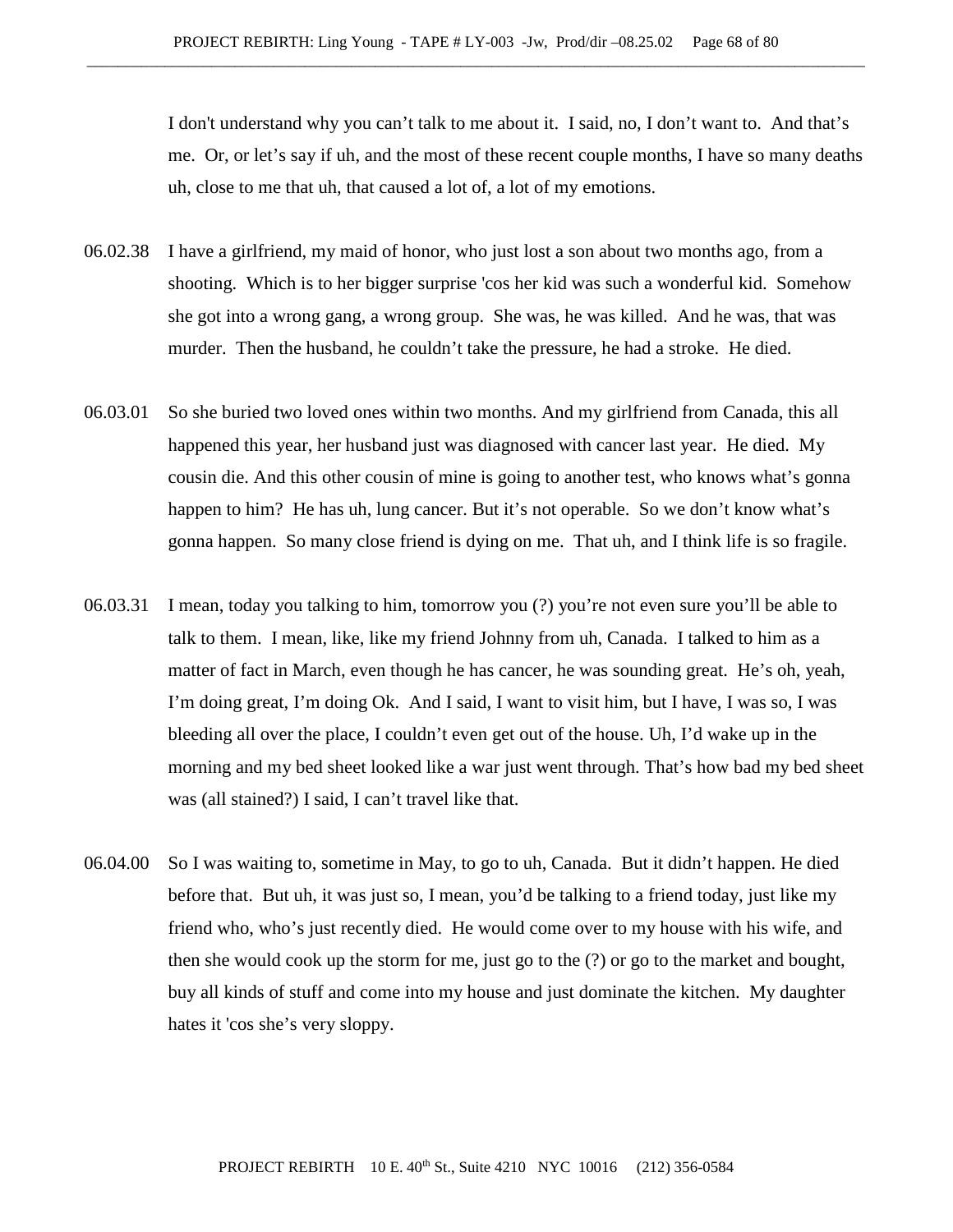- 06.04.30 Just cook up a pot of soup and put in container for me so I could, so I could drink it over the next month or so. And he used to tell me about his uh, religion. His Buddhism, how he believe in it and how he uh, go, go to different places in China to uh, supposed to quote unquote, look for the spirit. And he's really much into it. And uh, he (as a matter of fact?) he was going on a trip uh, in September just to go away.
- 06.04.59 Actually was supposed to go in July, but then this thing happened, his son thing happened. And after his son he said you know what? We got to go away somewhere just to release our tension. So they were gonna go away in uh, September. Of course that didn't happen. He just died. So now she's very bitter, ok? She believe in the, the Buddhism before and now she's very bitter. She said I don't, I don't want to pray any more. 'Cos I said, why don't you just sit home and relax and pray? She said, I don't want to pray any more, 'cos He didn't help me when I needed it. So she's very bitter about her religion now.
- 06.05.31 But I'm very worried about her because she's has high blood pressure. She's diabetic and 'cos she has heart trouble. So I don't know if this two loss is gonna hit her, or she's strong enough to be for her daughter. So that's another concern I have. So I call once, like once, twice a week minimum just to see how she's doing. So I'm, like I say, I just talked to the guy about a month ago. Next thing you know, I, we buried him last week. So I can be talking to someone today and I'm not gonna know (if ?) I'm gonna be able to see him tomorrow.
- 06.06.02qSo I take one day at a time. I used to have all kinds of plan, I don't plan ahead. People say what, what are you gonna do are you planning a vacation? I said, no. I said, I have a plan all I want, I guess. And (?) planned on I'm gonna be Ok this year. 'Cos they said I won't have to (wear the junk?) six months to a year. So I'm looking at it, oh, (?) that's be great. I'll be going on December. This is coming September. I'm still in a wheelchair. I still got surgeries scheduled for next month. So I'm not going nowhere. So I can't plan too much ahead.
- 06.06.31 I'm gonna do one day at a time or one week at a time, whatever it has to be. And when my time comes, I guess it will come. I do get worried a little bit sometime. I said, what happen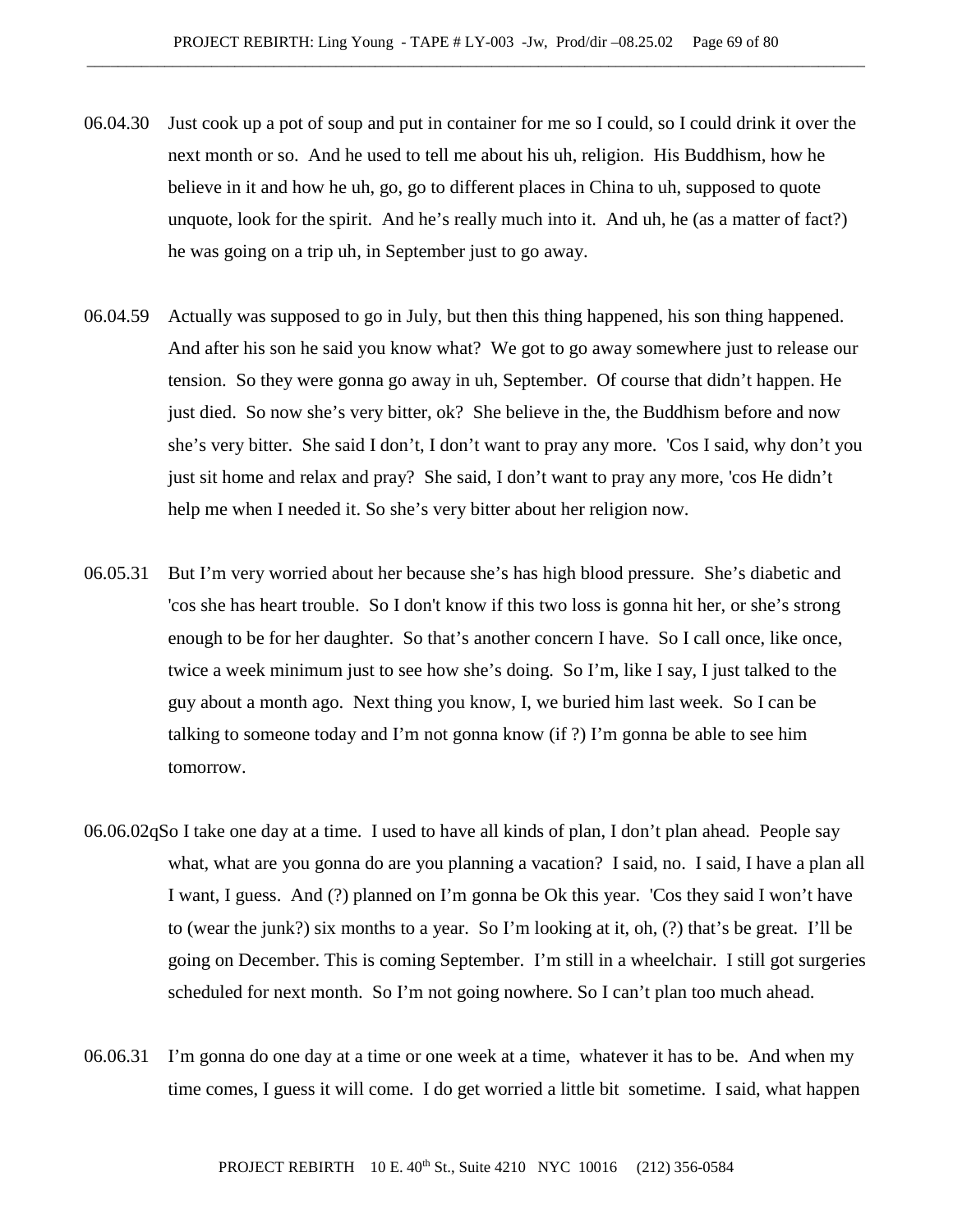if I go and I never come out? That's why I said, when I do my things now, I'm doing it in a way that I'm prepared. God forbid something happen.

JW: You mean surgery when you say go (?)

- 06.06.52 LING YOUNG: Yeah, you never know, things happen. I just (?) we met some lady at the uh, burn support group. She went in for a procedure. She came out burnt. 'Cos they had left her with a ungrounded wire. She was on fire on the operation room. She went in for a procedure (?) with her uh, with her (?) going through her throat. She ended up getting burnt on her neck and everywhere. So she had no (?) she didn't feel it because she was under anesthesia. So the doctor came out and said that uh, I have good news, I have bad news. The procedure went well, but (?) your wife is burned.
- 06.07.29 So how can you take this? I mean, it's like ok, she wasn't just burned, she was burned from her neck down, I mean, you know, all over her. She was a mess. So you never know what happen. So that's how I see things now. The more I see things, the more I say to myself, you don't know what's gonna happen tomorrow. I'm gonna take one day at a time. I can't even plan I. And uh, like I said, things doesn't bother me any more like they used to. Used to, I usually can't sleep because of certain things (?) doing now. Of course now I have sleeping pill, that help a little bit, too.
- 06.07.59 But I don't, I don't see myself think about too much of it, and if I do thing about something bad, and if something bothers me, I right away I jump and do something else. 'Cos I do have other problems uh, not within my own family, my immediate family that bothers me tremendously. But I can't dwell on it because I do, I will go crazy. So what I do is I will run and put on a tape or put on a TV show, so it's a quick, get my minds away, so I don't think about it. I learned to do that. But before I would sit there and think about, ok, what should I do? Should I do this or should I do that? And try to help the situation.
- 06.08.31 I now realize you know, the whole situation is none of my business, and I have no right to say anything. So I have to stay out of it. But uh, I try but.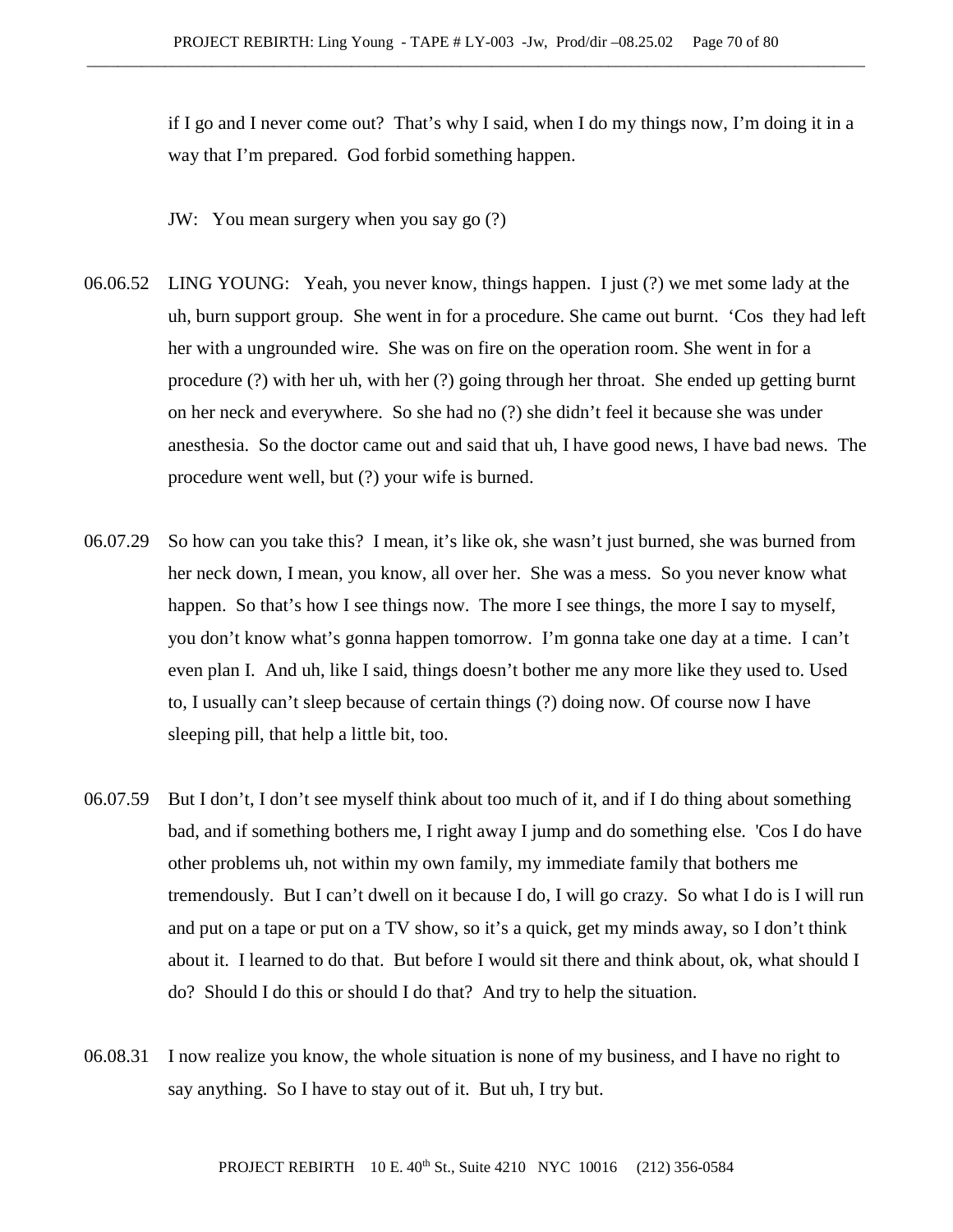JW: In a sense do you think in some respect in a good way learned to say no?

- 06.08.49 LING YOUNG: Yeah. I think that's the only time I did start saying no. Uh, I did say no to a lot of things. Like I said, this cousin of my was complaining I don't know how to do that, I don't know how to do that. And I say, you know what?
- 06.09.02 Go to Chinatown, ok? The Chinese Planning Council has Chinese interpreter. You ask them what to do, ok? If they don't know what to do, they will guide you to another place. It's the point is now is you guys just have to do the, to do the walking. Before I used to make all the phone calls for them. Even (when another ?) friend of mine, she's also having a lot of problems. She has 4 kids. None of her kid would do anything. I used to take off from work to go with her down to her Medicaid office or a doctor's appointment.
- 06.09.33 I used to take off to do that. In the meantime, she had 3 kid living in New York City and none of them would do that for her. Now, you're on your own. And uh, of course, because of this happened, they all learning how to take care of (?) everything themselves. And they're learning. 'Cos like I say, I can't be there for them anymore.

JW: That's probably good.

- 06.09.55 LING YOUNG: It's good. They, they're forced to do what they have to do. Before they don't want to be bothered, because they, Ling will take care of it. And I've been doing that. And like I, I know more stuff, more about how (I know more stuff about her?) than some of her kids. Her biggest problem was she gave away her house before, before she retired. So now she has nothing, no place to live in a way. Because one of the son took her in but (?) the relationship wasn't good, so she's not happy there. And the other one's living with the mother-in-law, so she can't be there. And the other one's all by herself.
- 06.10.27 She really doesn't want her mother hanging around in a studio apartment, you know, she has friends coming in. And the other one's in Arizona. So how are you gonna deal with that?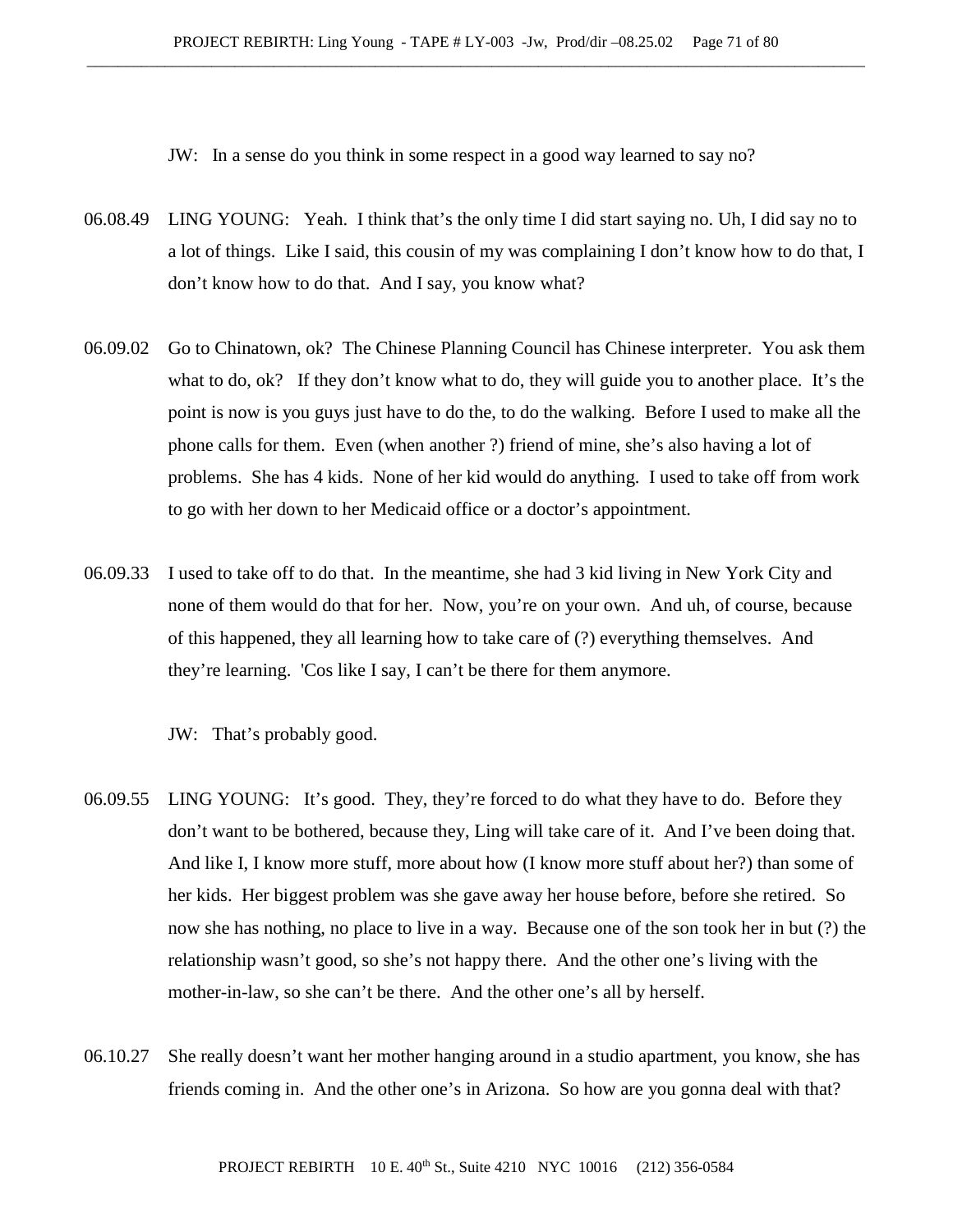So she was kind of like lonely. It's sad when you have four kid, you're lonely. Her husband died about ten years ago. So I said to my kids, you're not getting my money 'til I'm dead. That's the way it is. (LAUGHS)

JW: (that's what my mom said?)

06.10.46 LING YOUNG: Yep. I'm gonna enjoy it. If I have left, fine. If nothing left it's your problem. (?) make it on your own. I did. And that's what it should be, I think. I mean, if you have extra, it's great to give. But not anything beforehand, that's how I see it, and that's what your mom said, right?

JW: Yeah, and she died about a year and a half ago. (?)

LING YOUNG: Oh, I'm sorry.

JW: No, no, that's ok. It was uh, it was probably, there were some very good things in many respects (?)

### (SIMULTANEOUS CONVERSATION)

LING YOUNG: She's sick?

JW: Yeah, she was sick but uh, but my dad, you know, my dad has some money for him and it was distributed to our family and there was some money there. And that, you know, she said, you know.

06.11.27 LING YOUNG: That's his to spend.

JW: Yeah. (?) and you know, that was the way (?) that was the right thing to do. Uh, since I haven't known you before now, just hearing some of the things I've heard, it sounds like in a some, odd way uh, I don't know if the word happier seems a little strong, but calm?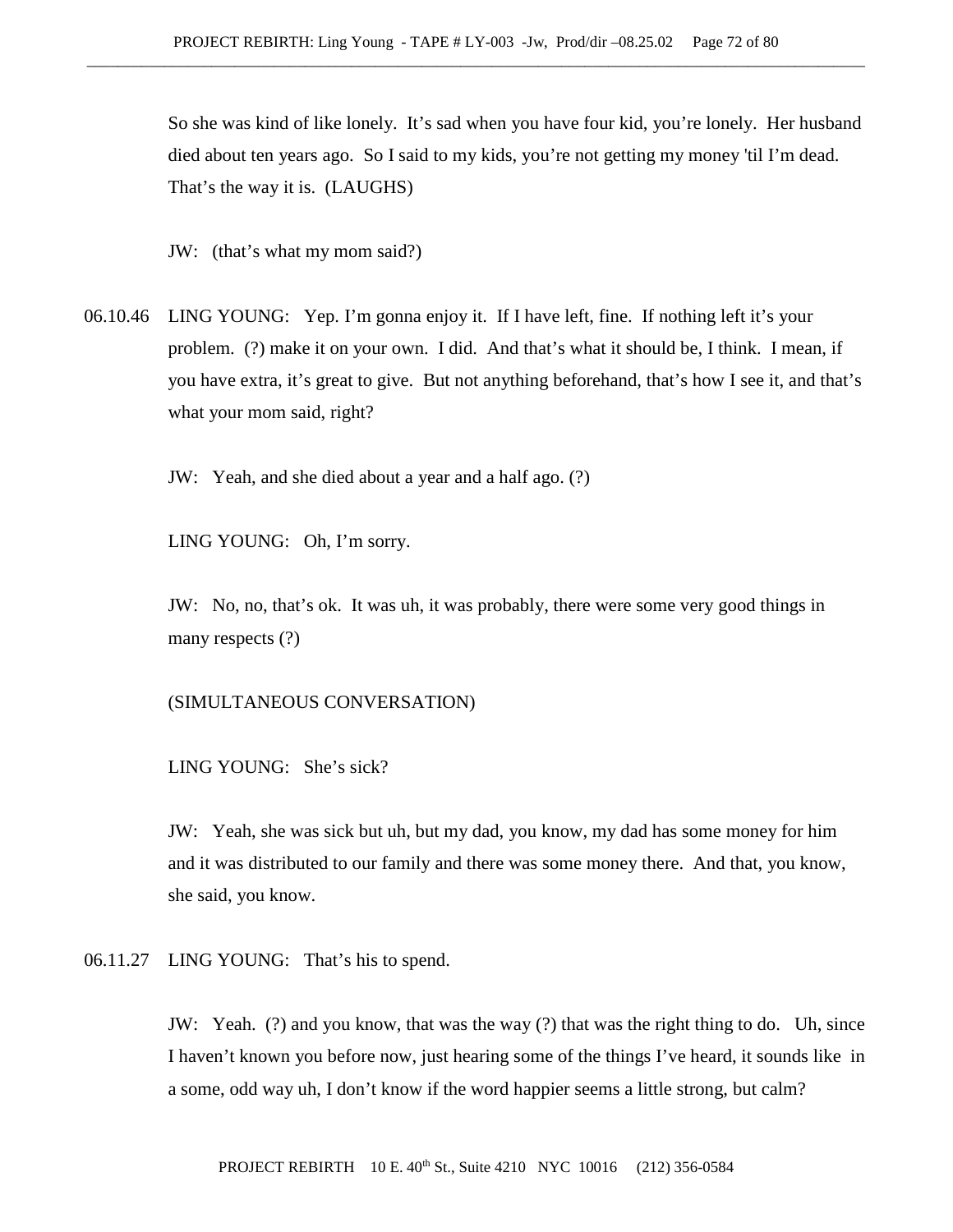- 06.11.52 LING YOUNG: Oh, yeah. Yeah, I'm a lot more. I guess I used (?) be (?) I'm still a little maniac once in a while, but it all depend my mood, but I'm a lot calmer and, and I like I said, I don't go crazy about, over things that used to bother me. 'Cos I literally would (?) sit around and thinking what I can do to, to fix this situation. And that used to mean sleepless night. And I could like not sleep at all. It would drive me insane. Now it doesn't bother me. And (what will be will ?) be, I don't have to live with it, and I just left it alone.
- 06.12.33 Even my kids situation, I don't bother with them any more. That used to drive me crazy. Now, ah, I don't live with them, I don't care. And that's how I see it. I'm very surprised how I am, really (?) that. But I said, I could have been dead. Why (?) would I, if I'm dead I would never have to worry about all these problems, so now I'm here, so you know what? It's not gonna bother me.

JW: It's interesting uh, the time when my mom actually was dying, my brother, Bob, uh, relayed a story to me. (Remember that Rob's?) the doctor and he said that uh, a lot of people have this experience, 'cos I was asking (?) what happens (when you die, what happens when you die?) you know? And I mean, thinking, going over just (?) in my head, and he said that uh, a doctor he knew very well had written uh, a book about his experience of a near-death experience (?) Almost dying and the light the tunnel, the whole thing. And being alive. (He said?) that person from now on is, has almost (?) not no fear but everything seems to (?)

06.13.39 LING YOUNG: It's very different, yes. And my cousin, my cousin go into a procedure. He knows it not operable, ok, even though they do this operation, he might get two to five years. So sooner or later it doesn't matter when, he will go. So in a way he's, he's seems a lot more calmer and he will say to me, it's like well, you know, I'm gonna die soon. I'm gonna die one day anyway. So he's going into this procedure hoping he'll get an extra year or so, 'cos if not, I think they give him six months to live. He looks great, though. I mean, if you don't know he is sick, you really don't know he is sick. But because of the thing in his lung, they want to put in a uh, some kind of a procedure, that they like a balloon to kind of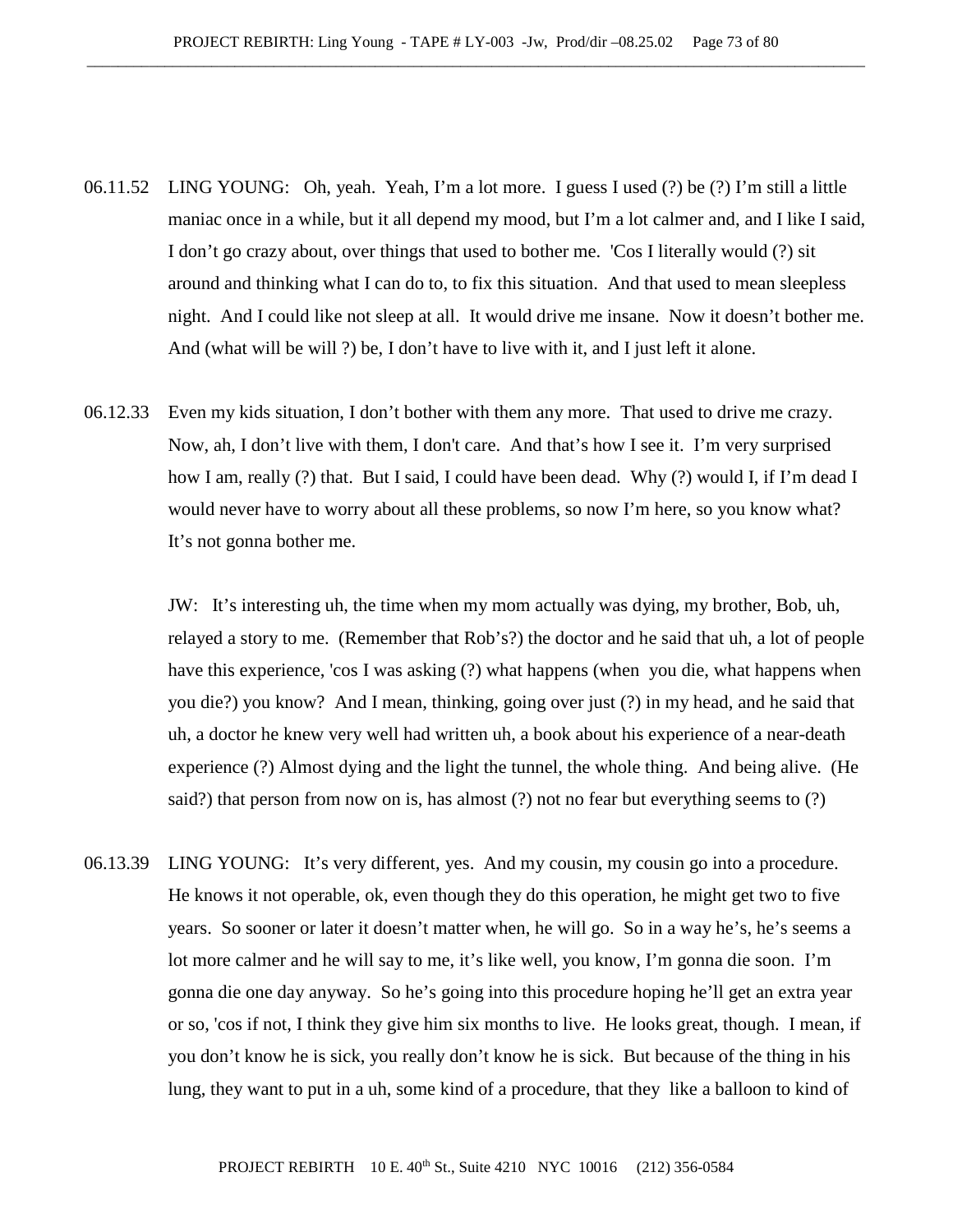stop the uh, cancer from spreading. Uh, I never heard of that procedure. But that's supposed to be a very minor procedure, not an operation.

- 06.14.30 So we'll see what happens. She's supposed to stay in the hospital like five days. Who knows what's gonna happen? And I know a friend who had cancer, breast cancer. I only knowed her about a couple of years. A couple of months, excuse me. And she's going through the chemo, she's losing all her hair (already?). So it's like you know, it depends how you (?) She was healthy like, like nothing happen to her. I had a girlfriend also had breast cancer. She healthy, I mean, really healthy. Next thing you know, that was it. And one thing I also learn is because I, all this experience.
- 06.15.01 If I'm gonna, if I know somebody's in the hospital sick, I'll be the first one there to go see it, because I had an experience that I didn't have a chance to go. And (?) that was my uncle, and he die on me. So same thing when I found out about my friend who's in the hospital. I found out Friday, I went that Saturday. 'Cos I wasn't gonna allow my chance not to go there, just in case. Lucky I did, because the following week, I made a phone call Thursday and the daughter said, it doesn't look good at all.
- 06.15.29 And they went to the doctor and the doctor said, you know, (?) it doesn't look good. And I know from the nurse saying that he had (?) a major stroke, and they were only trying to take down his uh, blood pressure. But I didn't know that he was already brain dead, I didn't know that. So when I talked to her, his daughter Thursday, and I said to my husband, I was gonna go Saturday. I said, you know what? No, let's do a Friday. Well, Friday one of the worst traffic as (you ?) encounter. One of the worst traffic. But I said, I don't care.
- 06.15.59 You come home, we're gonna leave, ok? We get there 'cos the ICU unit is only like half an hour, you got to be 8 to 8:30, and there's many people there. So I said, I don't care, I'm gonna go. So (?) so we all went up there. And Saturday they pulled the plug. So I was like, thank God I went. It's not that he know I was there. I just want to be there. So from now on, like I said, anytime I hear somebody if it's dying or not dying, if they're in the hospital,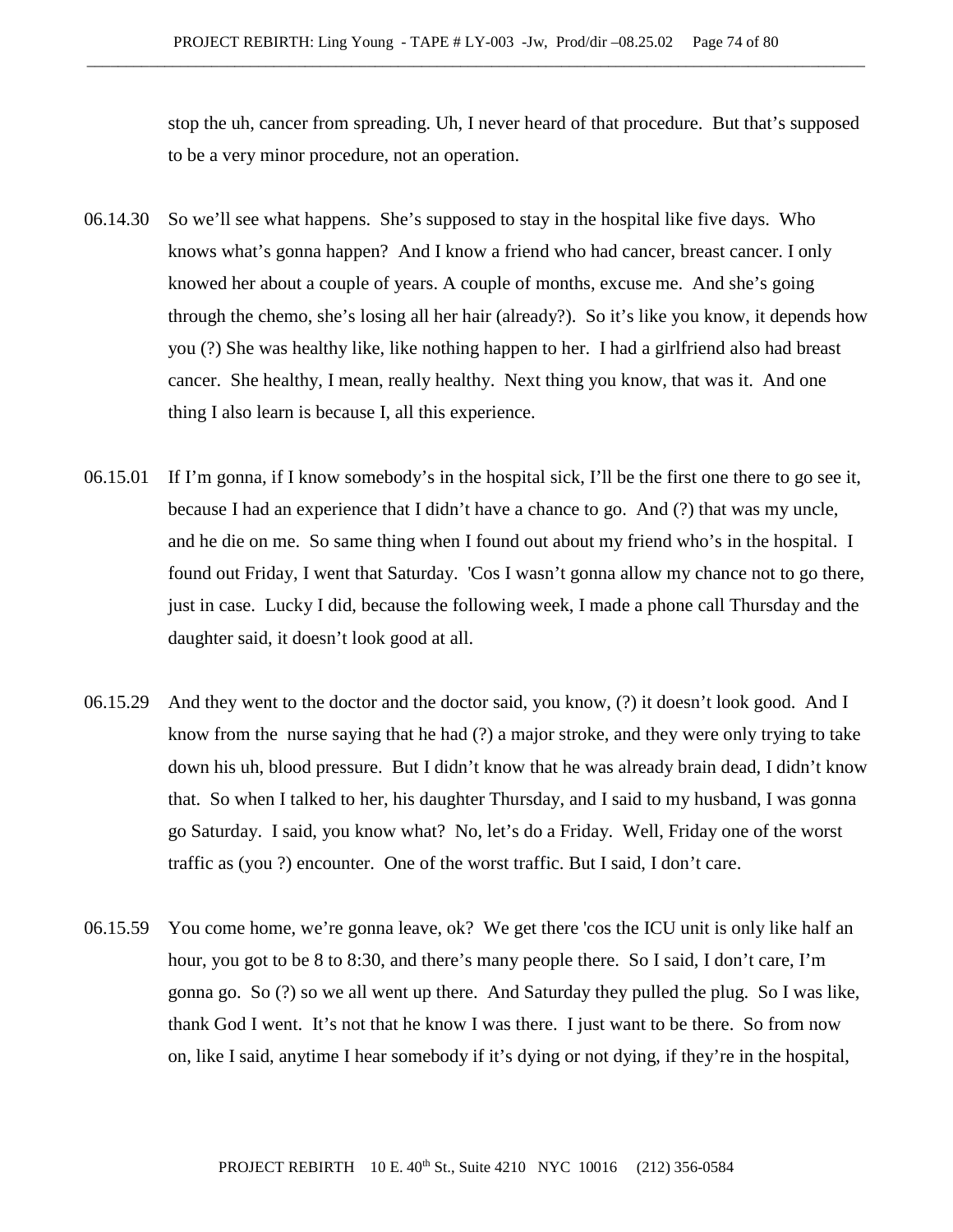I'm gonna be there, 'cos you never know what's gonna happen. Like him. He was doing perfect, he was doing great.

- 06.16.31 I mean, I understand he was going through mourning, but I didn't know he was gonna have a major stroke. I didn't know he was gonna die within two months, right after he'd just buried a son. And the paper was not (?) even uh, dry yet, the ink's not been dry. And now she has go burying her husband. So life is very, very funny. It's so funny that you don't know what's gonna happen to you tomorrow. So that's why I'm taking it one day at a time. I say it, sometime I don't mean it because you know, you say that and then the next thing you know, well, let's plan this, let's plan that.
- 06.17.03 And (?) I used to plan like a year ahead, half a year ahead. You're never gonna see me do that again. Maybe a couple months ahead at the most, only because I say, if you want to plan a trip you've got to do things a couple of months, but you never see me planning that much ahead. That things gonna happen, just like New York. They gonna expect something else different. Something else coming down. We don't know what it is, but every time I go through the tunnel, it gives me the creep. And I get off the tunnel I (STUTTER) have a sense of relief. It's not that I'm afraid to go through it, it's just like I close my eyes.
- 06.17.38 I normally have, most of the time I sleep through anyway, so that was good. It gives me the creep. I say, when is going to be the end of the tunnel? And when you see the light it's Ok. You think about things like, what if this happen, you know, you're underneath the water, you can't get out. (?) you get up to run, things like that come onto your mind. Weird things come through you mind when you go through a tunnel when I'm awake.
- 06.18.00 So. Most of the time I'm sleeping, so that was good. That helped tremendously. Uh, and that's about it.

JW: Can I ask you just a couple more questions?

LING YOUNG: Sure.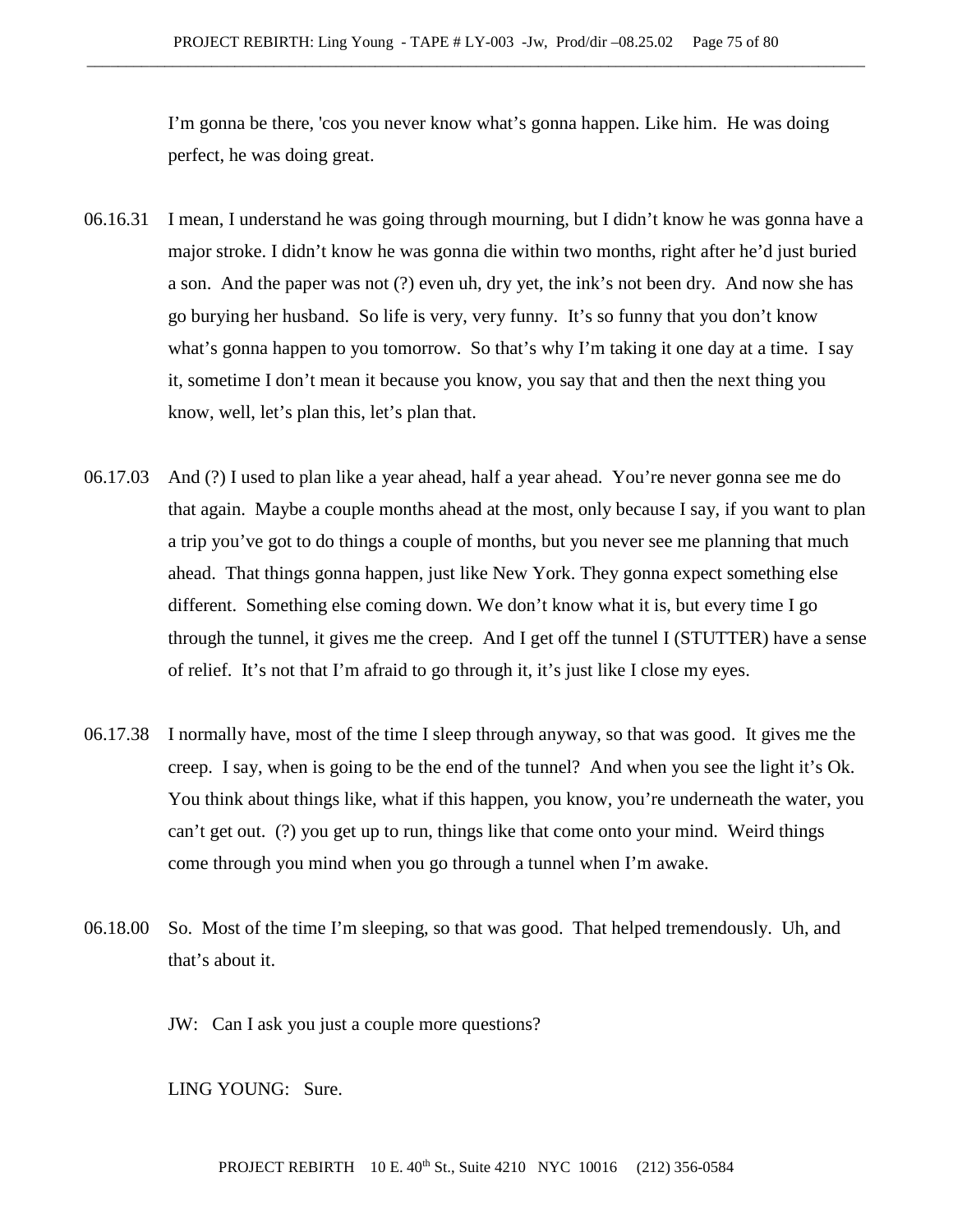JW: Uh, one is, has it been hard for you to go from being the one whose taking care of everybody in the family to a kind of a specifically with the family (?)

LING YOUNG: Like standstill?

JW: Well, it was you know, I thought it was it was quite touching and uh, quite emotional to watch the care that your family is taking with you.

06.18.35 LING YOUNG: Oh, my (own family, yeah?)

JW: Yeah. And uh, obviously you're very, family's very important (?) you and you've always been the center of it. (?) Uh, I just wanted to know how you felt about that.

- 06.18.47 LING YOUNG: Well, it brought us a lot closer. Ok, and like I said, I even tell them, I say, what I used to do (?) one person uh, only me. Now the four of you are doing it and you guys are complaining. I don't know what the hell you guys are complaining about, ok? (LAUGHS)
- 06.19.02 I mean, it's like I used to do everything myself. I said, once in a while we have party, everybody chip in to clean up. Other than that, I (?) did everything. I did the cleaning, the cooking, the ironing. You name it, I did. And my husband did the outside, ok? All the paperwork. They have to do, just go to school and go out, and that was about it, really. And uh, but because of this, everybody chipped in. Even my wound, like I said, my wound normally take 3 to 4 hours. What you saw yesterday it just part of my wound care. Ok, when I had my leg, it was like major job.
- 06.19.33 Really a major job. Even trying to get my garment on, just my shirt on, it takes like sometime five to ten minutes. You can't get it right, it got to be perfect. It have to, the seam got to be certain way. Otherwise, it would hit the graft. Uh, like my daughter, my other son learn to cook Chinese, which they never did. My daughter didn't know how to cook before.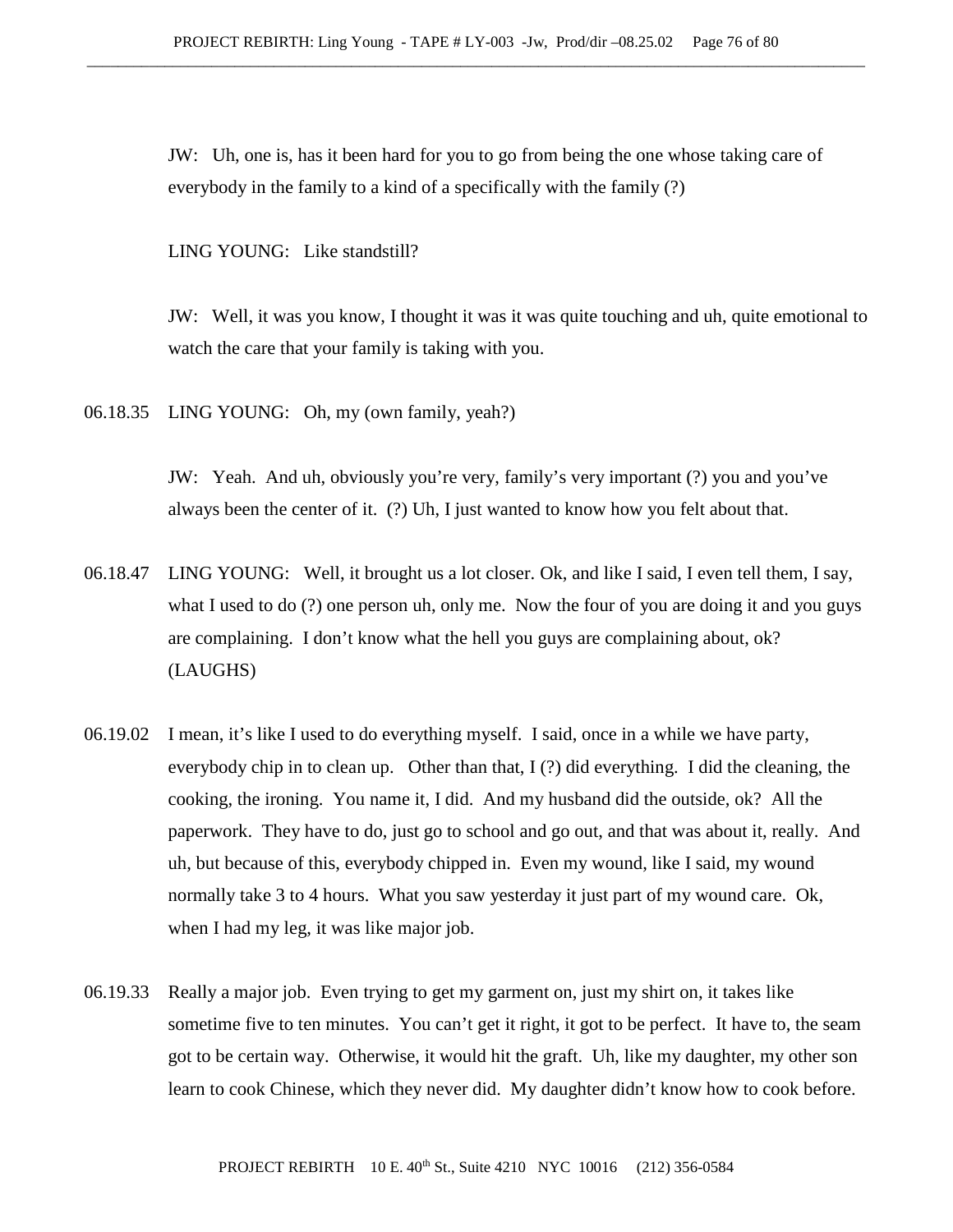I mean, she could do, cook a little bit, but wasn't good cooking. So now she learn how to cook. Like a lot of role that I used to take, they had taken from me.

- 06.20.00 But now all I really can do was eat, sleep and sit and watch TV. I do some of my paperwork once in a while, but it gets very tiring, and I cannot concentrate as much. So and then my brother took back some of his work, my sister's doing some of his, her bill. Not much, but some of her bills. But other than that, uh, I don't do much anymore. They actually, everybody take their role back a little bit. And of course at home, everybody's trying to help me. And I've gotten, it's actually brought us a lot, lot closer.
- 06.20.33 And uh, I don't know what else I can add..

JW: The future?

LING YOUNG: The future  $(\sim JW \sim)$ 

JW: You've given a lot to be here, and I appreciate that. And this is a film that's about (?)

- 06.20.50 LING YOUNG: The future, I hope I have a little longer life than I expected, ok? Give me a (?) good ten years or so or more. Then I could, hope I could do a lot, a lot of things that I wanted to do, like I really want to travel. Ok? And uh, that was our main thing anyway when we retire, want to travel. So now I probably gonna be, I won't be able to go back to work in at least a year or two, if I am ever gonna go back. Minimum. The way I am. 'Cos my job, like I said, is a travel job. You don't think I'm gonna be able to travel this, ok? And uh, to get that and the concentration's the most important thing. Are we gonna be able to be able to concentrate and go out and do an audit? That's very, very hard to say 'cos as of now we have no concentration whatsoever.
- 06.21.32 I could be reading an article and I would have to read it a couple of times to know what's going on. You're not gonna be able to do that in an audit. You're not gonna be able to sit down with an accountant and an accountant tell you something and you're gonna say excuse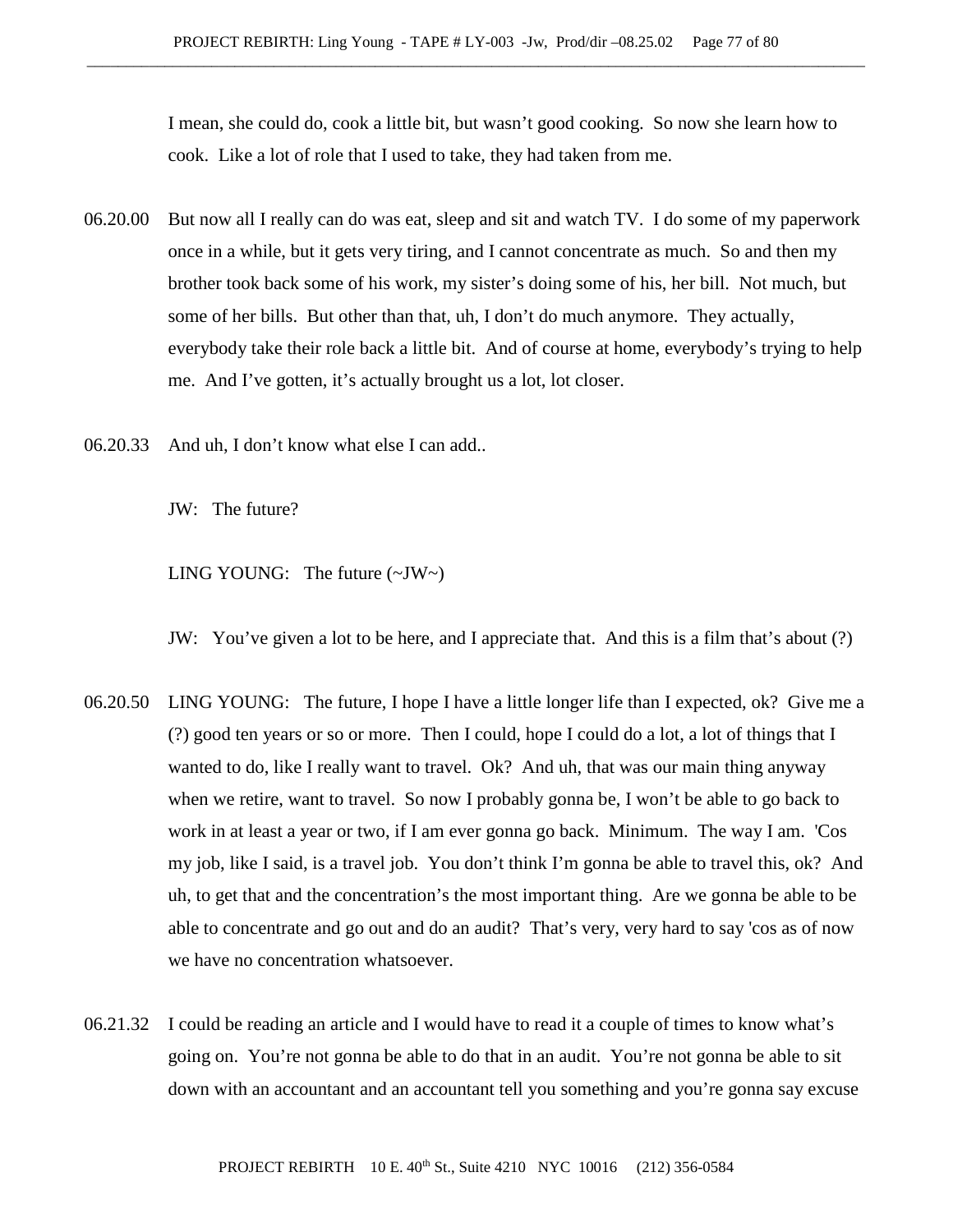me, can you repeat it again and again and again? It's not gonna happen. And to get, to go back in gear, to actual work on the case, I don't think we, I'm capable of doing. Because that take a lot of intense concentration.

- 06.21.59 And to go back to the computer and learn all the new things they got, that goes on, that's another issue. Ok, 'cos we take our laptop out to work. So I don't think I remember how to uh, to click onto to go into my website and my uh, my job anymore. I've been out a year almost. So uh, that's another thing. Am I gonna go back to work or not? I have no clue. (Ok?) 'cos I have no clue how long this gonna take me. Until I get my function back there's no, not much I can do.
- 06.22.31 And I hoping this surgery will do the trick, but who knows? Like I said, this is five times already. This will be the sixth time on this, this end of the hand. Not counting the rest that they're gonna do. So I don't know. My face, I have to do something because it's pulling my eyes. And that's the only reason I'm gonna have my face done. Otherwise the scar's not the one I'm concerned with. I'm concerned that it's gonna pull my eye in. And it's doing it. Once I turn (?) so, that's a lot of thing I have to concern with. My face and my arm I have to redo. And uh, this got to redo.
- 06.23.04 And this, they're gonna redo, so there's so many reconstruction that's gonna be done, so no clue what's gonna be, and hopefully within a couple of month I'll be walking, for good. And that's provided nothing else happens. So. So my future's kind of like I don't know. I can't think about it yet, 'cos I, like I say, every time I think something's gonna work out, it didn't work out. If I thought I'm hearing on this end, oh, great, it's hearing and something else would happen.
- 06.23.33 So it's like a never-ending story. So I don't want to think too far ahead, because to me, it's (?) I'll probably jinx it. So I keep my mouth shut. Just like blister. Oh, gee it's great. I guarantee you tomorrow something else happen. Not even doing anything exciting. Not even doing anything, walking or whatever. It just popped up on me. I got one donor site was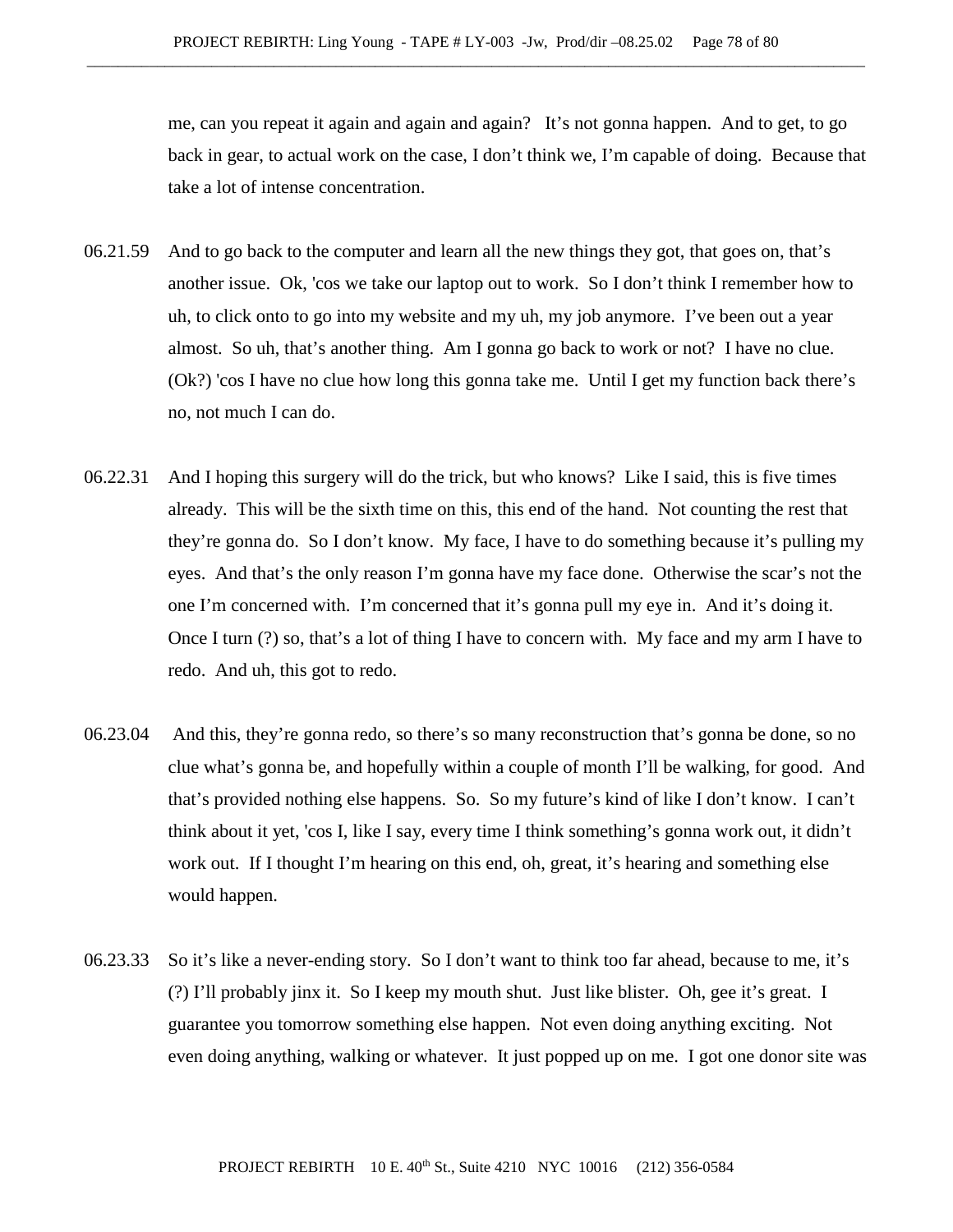doing great, nice and smooth. I thought, oh, wow, finally one donor side was doing good, that was this hand. Next thing you know, I got blistered up all over me.

- 06.24.04 So I'm (?) have four layers just to stop it from bleeding. And I'm still bleeding, so I don't know how long it's gonna take to heal. It might take a month (?) it might take two months. After this heal, some new one might come up in between. So it doesn't end. And I don't think the doctor know what's going on with me, either. And now he's saying that, in the beginning he said, with the Asian skin, and now he's thinking it maybe it's the gene.
- 06.24.27 So they got no clue. They have never seen anything like it. So I'm like one of a kind. So he's like out of his option already.

JW: He's what?

- 06.24.38 LING YOUNG: He's like gone through all his option on me, on me already. So that's why I'm going to a uh, a hand surgeon for my uh, for my, for my hand. 'Cos now it's function now. It didn't do with burn any more. It strictly has to do with my function. 'Cos when I went home I couldn't make a fist. And a couple months go, I couldn't. so that's why I went for the surgery.
- 06.25.00 So then after the surgery, I still can't do it. Everything still stiffed up. So I'm going for my, for my release. Hoping that will work. So I'm keeping my fingers crossed, that is. And no other complication will come up to make it worse. So. I don't know. I don't know what my future will be. So I'm hoping it works out. So.
- 06.25.29 I don't know.

## (OFF CAMERA REMARKS)

06.24.37 LING YOUNG: So yesterday I didn't have this blister, and now I am seeing a couple here and I saw the one here. It's like water underneath, bubble water, and it oozes out. And with